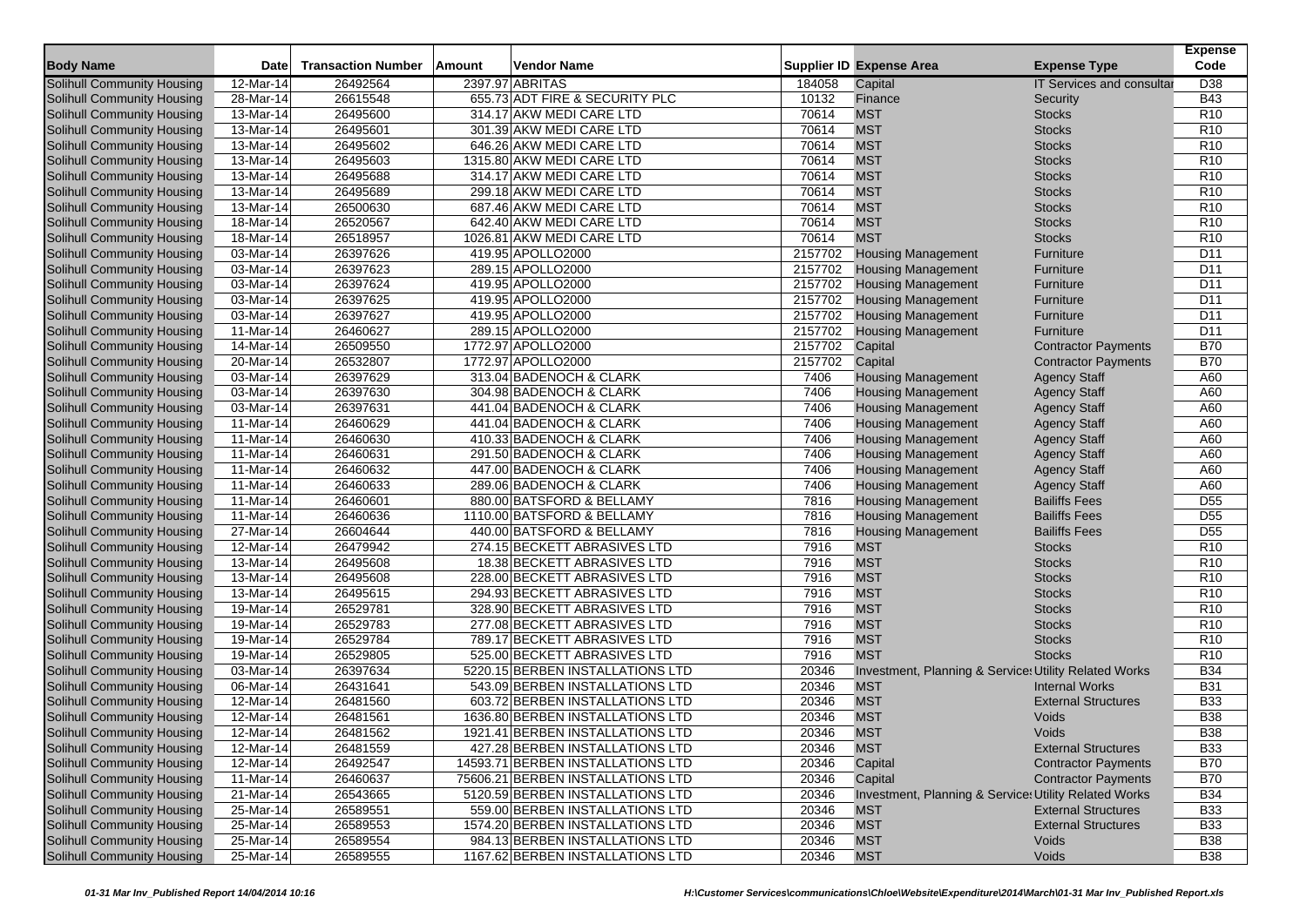|                                   |                         |                           |        |                                        |         |                                                         |                              | <b>Expense</b>  |
|-----------------------------------|-------------------------|---------------------------|--------|----------------------------------------|---------|---------------------------------------------------------|------------------------------|-----------------|
| <b>Body Name</b>                  | <b>Date</b>             | <b>Transaction Number</b> | Amount | Vendor Name                            |         | <b>Supplier ID Expense Area</b>                         | <b>Expense Type</b>          | Code            |
| <b>Solihull Community Housing</b> | 25-Mar-14               | 26589556                  |        | 1890.62 BERBEN INSTALLATIONS LTD       | 20346   | <b>MST</b>                                              | <b>External Structures</b>   | <b>B33</b>      |
| Solihull Community Housing        | 25-Mar-14               | 26589557                  |        | 559.00 BERBEN INSTALLATIONS LTD        | 20346   | <b>MST</b>                                              | <b>External Structures</b>   | <b>B33</b>      |
| Solihull Community Housing        | $25$ -Mar-14            | 26589558                  |        | 1064.13 BERBEN INSTALLATIONS LTD       | 20346   | <b>MST</b>                                              | <b>External Structures</b>   | <b>B33</b>      |
| Solihull Community Housing        | 25-Mar-14               | 26589559                  |        | 741.00 BERBEN INSTALLATIONS LTD        | 20346   | <b>MST</b>                                              | <b>External Structures</b>   | <b>B33</b>      |
| Solihull Community Housing        | 25-Mar-14               | 26589560                  |        | 559.00 BERBEN INSTALLATIONS LTD        | 20346   | <b>MST</b>                                              | <b>External Structures</b>   | <b>B33</b>      |
| Solihull Community Housing        | $\overline{26}$ -Mar-14 | 26594553                  |        | 13770.96 BERBEN INSTALLATIONS LTD      | 20346   | Capital                                                 | <b>Contractor Payments</b>   | <b>B70</b>      |
| Solihull Community Housing        | 26-Mar-14               | 26594554                  |        | 15645.60 BERBEN INSTALLATIONS LTD      | 20346   | Capital                                                 | <b>Contractor Payments</b>   | <b>B70</b>      |
| Solihull Community Housing        | 26-Mar-14               | 26594563                  |        | 3225.55 BERBEN INSTALLATIONS LTD       | 20346   | Investment, Planning & Service: Utility Related Works   |                              | <b>B34</b>      |
| Solihull Community Housing        | $27$ -Mar-14            | 26604555                  |        | 559.00 BERBEN INSTALLATIONS LTD        | 20346   | <b>MST</b>                                              | <b>Internal Works</b>        | <b>B31</b>      |
| Solihull Community Housing        | 27-Mar-14               | 26604556                  |        | 1203.00 BERBEN INSTALLATIONS LTD       | 20346   | <b>MST</b>                                              | <b>Internal Works</b>        | <b>B31</b>      |
| Solihull Community Housing        | 28-Mar-14               | 26615549                  |        | 2173.74 BERBEN INSTALLATIONS LTD       | 20346   | Capital                                                 | <b>Contractor Payments</b>   | <b>B70</b>      |
| Solihull Community Housing        | $28$ -Mar-14            | 26616590                  |        | 46903.05 BERBEN INSTALLATIONS LTD      | 20346   | Capital                                                 | <b>Contractor Payments</b>   | <b>B70</b>      |
| Solihull Community Housing        | 28-Mar-14               | 26617547                  |        | 4764.98 BERBEN INSTALLATIONS LTD       | 20346   | Investment, Planning & Service: Utility Related Works   |                              | <b>B34</b>      |
| Solihull Community Housing        | 20-Mar-14               | 26532831                  |        | 825.00 BERBEN INSTALLATIONS LTD        | 20346   | Investment, Planning & Service: Planned Works - Progran |                              | <b>B36</b>      |
| Solihull Community Housing        | 03-Mar-14               | 26393565                  |        | 4200.00 BLUEBELL GUEST HOUSE           | 4821686 | <b>Housing Management</b>                               | <b>B&amp;B Accommodation</b> | <b>B23</b>      |
| <b>Solihull Community Housing</b> | 11-Mar-14               | 26460603                  |        | 4480.00 BLUEBELL GUEST HOUSE           | 4821686 | <b>Housing Management</b>                               | <b>B&amp;B Accommodation</b> | <b>B23</b>      |
| Solihull Community Housing        | 12-Mar-14               | 26492565                  |        | 491.56 BRIGGS EQUIPMENT UK LIMITED     | 147768  | <b>MST</b>                                              | Tools                        | D <sub>16</sub> |
| <b>Solihull Community Housing</b> | 21-Mar-14               | 26543655                  |        | 327.91 BRITISH GAS TRADING LTD         | 9637    | <b>Housing Management</b>                               | Gas                          | <b>B10</b>      |
| Solihull Community Housing        | 21-Mar-14               | 26543655                  |        | 95.78 BRITISH GAS TRADING LTD          | 9637    | <b>Housing Management</b>                               | Gas                          | <b>B10</b>      |
| Solihull Community Housing        | 28-Mar-14               | 26615547                  |        | 503.03 BRITISH GAS TRADING LTD         | 9637    | Finance                                                 | Gas                          | <b>B10</b>      |
| Solihull Community Housing        | 13-Mar-14               | 26495657                  |        | 451.98 BUILDBASE                       | 56468   | <b>MST</b>                                              | <b>Stocks</b>                | R <sub>10</sub> |
| Solihull Community Housing        | 13-Mar-14               | 26495659                  |        | 209.13 BUILDBASE                       | 56468   | <b>MST</b>                                              | <b>Stocks</b>                | R <sub>10</sub> |
| Solihull Community Housing        | 13-Mar-14               | 26495660                  |        | 317.58 BUILDBASE                       | 56468   | <b>MST</b>                                              | <b>Stocks</b>                | R <sub>10</sub> |
| Solihull Community Housing        | 13-Mar-14               | 26500632                  |        | 1138.43 BUILDBASE                      | 56468   | <b>MST</b>                                              | <b>Stocks</b>                | R <sub>10</sub> |
| <b>Solihull Community Housing</b> | 18-Mar-14               | 26520568                  |        | 524.42 BUILDBASE                       | 56468   | <b>MST</b>                                              | <b>Stocks</b>                | R <sub>10</sub> |
| Solihull Community Housing        | 18-Mar-14               | 26518966                  |        | 583.08 BUILDBASE                       | 56468   | <b>MST</b>                                              | <b>Stocks</b>                | R <sub>10</sub> |
| Solihull Community Housing        | 20-Mar-14               | 26532804                  |        | 5697.17 BURROWS HOME COMFORTS LTD      | 273054  | Capital                                                 | <b>Contractor Payments</b>   | <b>B70</b>      |
| Solihull Community Housing        | 05-Mar-14               | 26418925                  |        | 235.05 C & C FLOORING                  | 164498  | <b>MST</b>                                              | <b>Internal Works</b>        | <b>B31</b>      |
| Solihull Community Housing        | 05-Mar-14               | 26418926                  |        | 245.73 C & C FLOORING                  | 164498  | <b>MST</b>                                              | <b>Internal Works</b>        | <b>B31</b>      |
| Solihull Community Housing        | 05-Mar-14               | 26418927                  |        | 245.73 C & C FLOORING                  | 164498  | <b>MST</b>                                              | <b>Internal Works</b>        | <b>B31</b>      |
| Solihull Community Housing        | $12-Mar-14$             | 26481548                  |        | 556.15 C & C FLOORING                  | 164498  | <b>MST</b>                                              | <b>Internal Works</b>        | <b>B31</b>      |
| Solihull Community Housing        | 12-Mar-14               | 26481549                  |        | 341.79 C & C FLOORING                  | 164498  | <b>MST</b>                                              | <b>Internal Works</b>        | <b>B31</b>      |
| Solihull Community Housing        | 12-Mar-14               | 26481550                  |        | 223.48 C & C FLOORING                  | 164498  | <b>MST</b>                                              | <b>Internal Works</b>        | <b>B31</b>      |
| Solihull Community Housing        | 12-Mar-14               | 26481551                  |        | 299.15 C & C FLOORING                  | 164498  | <b>MST</b>                                              | <b>Internal Works</b>        | <b>B31</b>      |
| Solihull Community Housing        | 12-Mar-14               | 26481553                  |        | 224.36 C & C FLOORING                  | 164498  | <b>MST</b>                                              | <b>Internal Works</b>        | <b>B31</b>      |
| Solihull Community Housing        | 13-Mar-14               | 26495670                  |        | 534.20 C & C FLOORING                  | 164498  | <b>MST</b>                                              | <b>Internal Works</b>        | <b>B31</b>      |
| Solihull Community Housing        | 19-Mar-14               | 26530559                  |        | 795.29 C & C FLOORING                  | 164498  | <b>Housing Management</b>                               | Furniture                    | D <sub>11</sub> |
| Solihull Community Housing        | 19-Mar-14               | 26530560                  |        | 795.29 C & C FLOORING                  | 164498  | <b>Housing Management</b>                               | Furniture                    | D <sub>11</sub> |
| Solihull Community Housing        | 25-Mar-14               | 26589548                  |        | 235.05 C & C FLOORING                  | 164498  | <b>MST</b>                                              | <b>Internal Works</b>        | <b>B31</b>      |
| Solihull Community Housing        | 12-Mar-14               | 26492566                  |        | 350.00 CAPITA BUSINESS SERVICES LTD.   | 99513   | <b>Central Administration</b>                           | <b>Professional Fees</b>     | D <sub>50</sub> |
| Solihull Community Housing        | 19-Mar-14               | 26530555                  |        | 41785.00 CAPITA BUSINESS SERVICES LTD. | 99513   | Capital                                                 | <b>ICT - General</b>         | D <sub>30</sub> |
| <b>Solihull Community Housing</b> | 19-Mar-14               | 26530555                  |        | 442.25 CAPITA BUSINESS SERVICES LTD.   | 99513   | Capital                                                 | ICT - General                | D <sub>30</sub> |
| Solihull Community Housing        | 20-Mar-14               | 26532809                  |        | 1085.70 CAPITA BUSINESS SERVICES LTD   | 99513   | Capital                                                 | <b>ICT - General</b>         | D <sub>30</sub> |
| Solihull Community Housing        | 03-Mar-14               | 26397635                  |        | 1350.00 CAPITA SYMONDS LTD             | 218112  | Capital                                                 | <b>Contractor Payments</b>   | <b>B70</b>      |
| Solihull Community Housing        | 03-Mar-14               | 26397638                  |        | 641.67 CAPITA SYMONDS LTD              | 218112  |                                                         | <b>Contractor Payments</b>   | <b>B70</b>      |
| Solihull Community Housing        | 12-Mar-14               | 26492550                  |        | 785.00 CAPITAL FURNISHINGS             | 2071841 | Capital<br><b>Housing Management</b>                    | Furniture                    | D11             |
| Solihull Community Housing        | 12-Mar-14               | 26492551                  |        | 460.00 CAPITAL FURNISHINGS             | 2071841 | <b>Housing Management</b>                               |                              | D11             |
| Solihull Community Housing        | 12-Mar-14               | 26492552                  |        | 850.00 CAPITAL FURNISHINGS             | 2071841 | <b>Housing Management</b>                               | Furniture                    | D11             |
| Solihull Community Housing        | $\overline{12}$ -Mar-14 | 26492553                  |        | 580.00 CAPITAL FURNISHINGS             | 2071841 | <b>Housing Management</b>                               | Furniture                    | D11             |
| Solihull Community Housing        | 12-Mar-14               | 26492556                  |        | 320.00 CAPITAL FURNISHINGS             | 2071841 |                                                         | Furniture<br>Furniture       | D11             |
|                                   |                         |                           |        |                                        |         | <b>Housing Management</b>                               |                              |                 |
| Solihull Community Housing        | 19-Mar-14               | 26530548                  |        | 261.04 CARETECH (UK) LTD               | 1610610 | Investment, Planning & Service: Adaptations             |                              | <b>B83</b>      |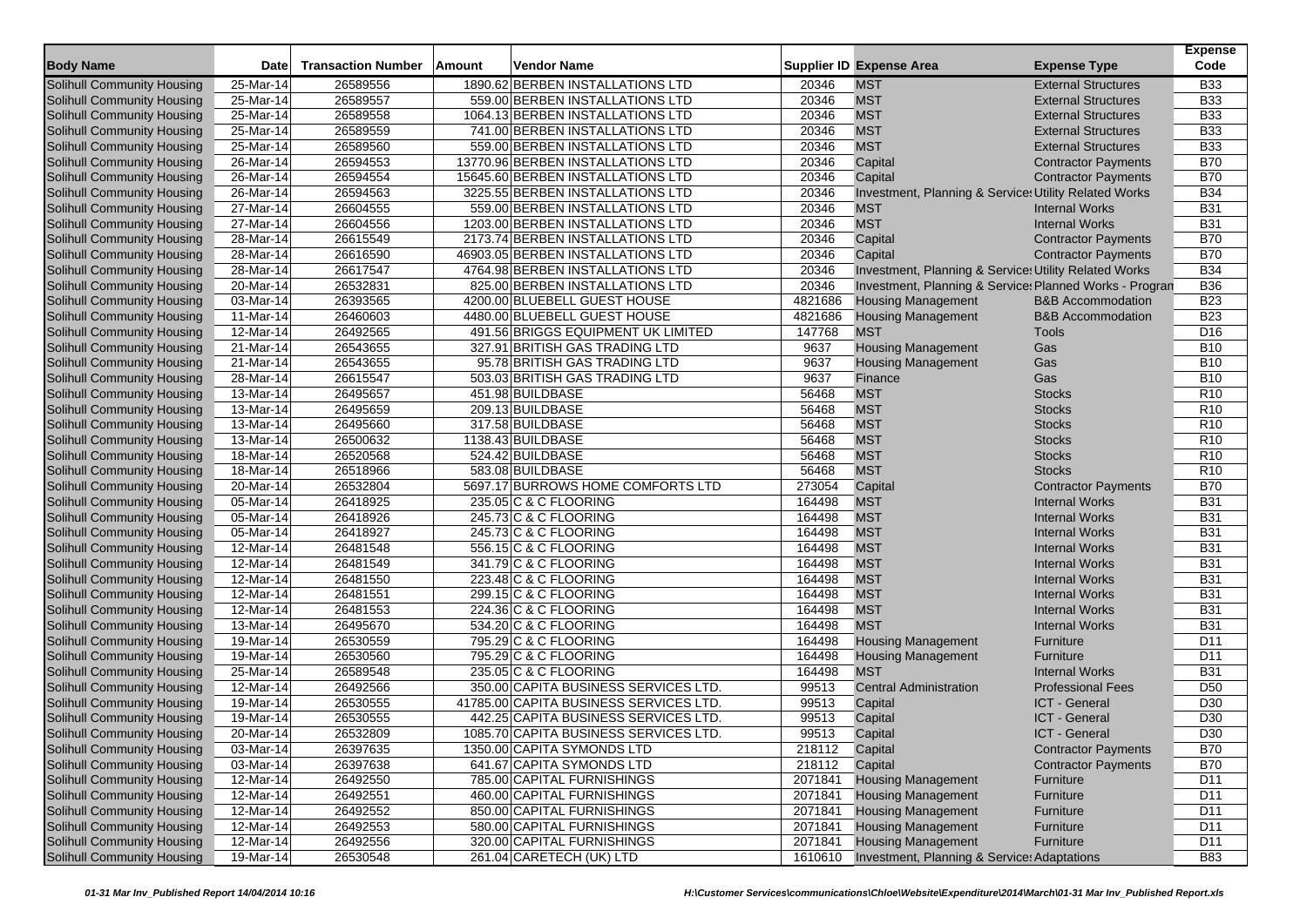| <b>Body Name</b>                                         | <b>Date</b>             | <b>Transaction Number</b> | Amount        | Vendor Name                                                       |                    | <b>Supplier ID Expense Area</b>                                                                       | <b>Expense Type</b>              | <b>Expense</b><br>Code        |
|----------------------------------------------------------|-------------------------|---------------------------|---------------|-------------------------------------------------------------------|--------------------|-------------------------------------------------------------------------------------------------------|----------------------------------|-------------------------------|
|                                                          | 19-Mar-14               | 26530556                  |               |                                                                   |                    |                                                                                                       |                                  | <b>B83</b>                    |
| Solihull Community Housing<br>Solihull Community Housing |                         |                           |               | 1024.63 CARETECH (UK) LTD                                         | 1610610<br>1610610 | Investment, Planning & Service: Adaptations<br><b>Investment, Planning &amp; Service: Adaptations</b> |                                  | <b>B83</b>                    |
|                                                          | 19-Mar-14<br>14-Mar-14  | 26530557<br>26508641      |               | 532.00 CARETECH (UK) LTD                                          | 56904              |                                                                                                       |                                  | <b>B70</b>                    |
| Solihull Community Housing                               |                         |                           |               | 19043.70 CENTRAL (HIGH RISE) LTD                                  | 261151             | Capital<br><b>Customer Services</b>                                                                   | <b>Contractor Payments</b>       |                               |
| Solihull Community Housing                               | 13-Mar-14               | 26494549                  |               | 1298.40 CENTRAL CONSULTANCY & TRAINING LTD                        |                    |                                                                                                       | Training                         | A80                           |
| Solihull Community Housing                               | 21-Mar-14<br>03-Mar-14  | 26543667<br>26397642      |               | 6602.87 CHARTERED INSTITUTE OF HOUSING<br>11618.44 CHUBB FIRE LTD | 9889<br>11217      | <b>Central Administration</b>                                                                         | <b>Professional Fees</b>         | D <sub>50</sub><br><b>B39</b> |
| Solihull Community Housing                               |                         |                           |               |                                                                   |                    | Investment, Planning & Service: Other Building costs                                                  |                                  |                               |
| Solihull Community Housing                               | 12-Mar-14               | 26481557                  |               | 290.40 CHUBB FIRE LTD                                             | 11217              | Investment, Planning & Service: Other Building costs                                                  |                                  | <b>B39</b>                    |
| Solihull Community Housing                               | 12-Mar-14               | 26481558                  |               | 1033.23 CHUBB FIRE LTD                                            | 11217              | Investment, Planning & Service: Other Building costs                                                  |                                  | <b>B39</b>                    |
| Solihull Community Housing                               | 17-Mar-14               | 26510547                  |               | 6228.23 CHUBB FIRE LTD                                            | 11217              | Investment, Planning & Service: Other Building costs                                                  |                                  | <b>B39</b>                    |
| Solihull Community Housing                               | 27-Mar-14               | 26604870                  |               | 11618.44 CHUBB FIRE LTD                                           | 11217              | Investment, Planning & Service: Other Building costs                                                  |                                  | <b>B39</b>                    |
| Solihull Community Housing                               | 27-Mar-14               | 26604873                  |               | 11618.44 CHUBB FIRE LTD                                           | 11217              | Investment, Planning & Service: Other Building costs                                                  |                                  | <b>B39</b>                    |
| Solihull Community Housing                               | $27$ -Mar-14            | 26604878                  |               | 249.15 CHUBB FIRE LTD                                             | 11217              | Investment, Planning & Service: Other Building costs                                                  |                                  | <b>B39</b>                    |
| Solihull Community Housing                               | 27-Mar-14               | 26604879                  |               | 249.15 CHUBB FIRE LTD                                             | 11217              | Investment, Planning & Service: Other Building costs                                                  |                                  | <b>B39</b>                    |
| Solihull Community Housing                               | 27-Mar-14               | 26604893                  |               | 426.25 CHUBB FIRE LTD                                             | 11217              | Investment, Planning & Service: Other Building costs                                                  |                                  | <b>B39</b>                    |
| Solihull Community Housing                               | 27-Mar-14               | 26604896                  |               | 666.73 CHUBB FIRE LTD                                             | 11217              | Investment, Planning & Service: Other Building costs                                                  |                                  | <b>B39</b>                    |
| Solihull Community Housing                               | 27-Mar-14               | 26604898                  |               | 670.45 CHUBB FIRE LTD                                             | 11217              | Investment, Planning & Service: Other Building costs                                                  |                                  | <b>B39</b>                    |
| Solihull Community Housing                               | 21-Mar-14               | 26542547                  | 1375.00 CIPFA |                                                                   | 9942               | Finance                                                                                               | <b>Professional Subscription</b> | A94                           |
| Solihull Community Housing                               | $20$ -Mar-14            | 26532811                  |               | 4250.00 CLEARWATER TECHNOLOGY LTD                                 | 121213             | Capital                                                                                               | <b>Contractor Payments</b>       | <b>B70</b>                    |
| Solihull Community Housing                               | 28-Mar-14               | 26617548                  |               | 8363.89 CLEARWATER TECHNOLOGY LTD                                 | 121213             | <b>MST</b>                                                                                            | <b>Water Risks</b>               | <b>B13</b>                    |
| <b>Solihull Community Housing</b>                        | 11-Mar-14               | 26460638                  |               | 7920.24 CLOSE CIRCUIT SECURITY SERVICES LTD                       | 90851              | Capital                                                                                               | <b>Contractor Payments</b>       | <b>B70</b>                    |
| Solihull Community Housing                               | 25-Mar-14               | 26590593                  |               | 231.00 COLLECTIVE ENTERPRISE LTD                                  | 200600             | <b>Customer Services</b>                                                                              | Printing                         | D80                           |
| Solihull Community Housing                               | $25$ -Mar-14            | 26590593                  |               | 999.28 COLLECTIVE ENTERPRISE LTD                                  | 200600             | Finance                                                                                               | Stationery                       | D <sub>25</sub>               |
| <b>Solihull Community Housing</b>                        | 25-Mar-14               | 26590593                  |               | 2003.99 COLLECTIVE ENTERPRISE LTD                                 | 200600             | Finance                                                                                               | <b>ICT Consumables</b>           | D33                           |
| Solihull Community Housing                               | $25-Mar-14$             | 26590593                  |               | 126.08 COLLECTIVE ENTERPRISE LTD                                  | 200600             | Finance                                                                                               | Devolved Charges: Other          | H <sub>20</sub>               |
| <b>Solihull Community Housing</b>                        | 12-Mar-14               | 26492569                  |               | 290.00 CROWN CARS                                                 | 129277             | <b>Customer Services</b>                                                                              | <b>Public Transport</b>          | C <sub>20</sub>               |
| Solihull Community Housing                               | 21-Mar-14               | 26543671                  |               | 1100.00 DATADAY SOLUTION PARTNERS 1996                            | 61373              | <b>MST</b>                                                                                            | <b>ICT Software</b>              | D31                           |
| Solihull Community Housing                               | 06-Mar-14               | 26432011                  |               | 462.50 DECISION RECRUITMENT LTD                                   | 2370689            | Capital                                                                                               | <b>Contractor Payments</b>       | <b>B70</b>                    |
| <b>Solihull Community Housing</b>                        | 06-Mar-14               | 26432012                  |               | 462.50 DECISION RECRUITMENT LTD                                   | 2370689            | Capital                                                                                               | <b>Contractor Payments</b>       | <b>B70</b>                    |
| Solihull Community Housing                               | 13-Mar-14               | 26494550                  |               | 462.50 DECISION RECRUITMENT LTD                                   | 2370689            | Capital                                                                                               | <b>Contractor Payments</b>       | <b>B70</b>                    |
| Solihull Community Housing                               | 13-Mar-14               | 26494551                  |               | 481.00 DECISION RECRUITMENT LTD                                   | 2370689            | Capital                                                                                               | <b>Contractor Payments</b>       | <b>B70</b>                    |
| Solihull Community Housing                               | 21-Mar-14               | 26543676                  |               | 462.50 DECISION RECRUITMENT LTD                                   | 2370689            | Capital                                                                                               | <b>Contractor Payments</b>       | <b>B70</b>                    |
| Solihull Community Housing                               | 26-Mar-14               | 26594564                  |               | 462.50 DECISION RECRUITMENT LTD                                   | 2370689            | Capital                                                                                               | <b>Contractor Payments</b>       | <b>B70</b>                    |
| Solihull Community Housing                               | 13-Mar-14               | 26494547                  |               | 1410.00 DECISIVE MEDIATION                                        | 5324686            | <b>Customer Services</b>                                                                              | Training                         | A80                           |
| Solihull Community Housing                               | $13$ -Mar-14            | 26495695                  |               | 344.00 DIRECT ROOFING SUPPLIES LTD                                | 11346              | <b>MST</b>                                                                                            | Stocks                           | R <sub>10</sub>               |
| Solihull Community Housing                               | 18-Mar-14               | 26520572                  |               | 495.99 DIRECT ROOFING SUPPLIES LTD                                | 11346              | <b>MST</b>                                                                                            | <b>Stocks</b>                    | R <sub>10</sub>               |
| Solihull Community Housing                               | 13-Mar-14               | 26494552                  |               | 5429.20 DLA PIPER UK LLP                                          | 147168             | <b>Customer Services</b>                                                                              | <b>Professional Fees</b>         | D <sub>50</sub>               |
| Solihull Community Housing                               | $11-Mar-14$             | 26460641                  |               | 6545.00 DMW ENVIRONMENTAL                                         | 281856             | <b>MST</b>                                                                                            | <b>Internal Works</b>            | <b>B31</b>                    |
| Solihull Community Housing                               | 11-Mar-14               | 26460641                  |               | 935.00 DMW ENVIRONMENTAL                                          | 281856             | <b>MST</b>                                                                                            | <b>Internal Works</b>            | <b>B31</b>                    |
| Solihull Community Housing                               | 11-Mar-14               | 26460642                  |               | 950.00 DMW ENVIRONMENTAL                                          | 281856             | <b>MST</b>                                                                                            | <b>Internal Works</b>            | <b>B31</b>                    |
| Solihull Community Housing                               | 11-Mar-14               | 26460642                  |               | 570.00 DMW ENVIRONMENTAL                                          | 281856             | <b>MST</b>                                                                                            | <b>Internal Works</b>            | <b>B31</b>                    |
| Solihull Community Housing                               | 11-Mar-14               | 26460643                  |               | 3060.00 DMW ENVIRONMENTAL                                         | 281856             | <b>MST</b>                                                                                            | <b>Internal Works</b>            | <b>B31</b>                    |
| Solihull Community Housing                               | 11-Mar-14               | 26460643                  |               | 595.00 DMW ENVIRONMENTAL                                          | 281856             | <b>MST</b>                                                                                            | <b>Internal Works</b>            | <b>B31</b>                    |
| Solihull Community Housing                               | 11-Mar-14               | 26460645                  |               | 855.00 DMW ENVIRONMENTAL                                          | 281856             | <b>MST</b>                                                                                            | <b>Internal Works</b>            | <b>B31</b>                    |
| Solihull Community Housing                               | 11-Mar-14               | 26460645                  |               | 2090.00 DMW ENVIRONMENTAL                                         | 281856             | <b>MST</b>                                                                                            | <b>Internal Works</b>            | <b>B31</b>                    |
| Solihull Community Housing                               | $11-Mar-14$             | 26460646                  |               | 1045.00 DMW ENVIRONMENTAL                                         | 281856             | <b>MST</b>                                                                                            | <b>Internal Works</b>            | <b>B31</b>                    |
| Solihull Community Housing                               | $\overline{1}$ 1-Mar-14 | 26460646                  |               | 120.00 DMW ENVIRONMENTAL                                          | 281856             | <b>MST</b>                                                                                            | <b>Internal Works</b>            | <b>B31</b>                    |
| Solihull Community Housing                               | 11-Mar-14               | 26460647                  |               | 1630.00 DMW ENVIRONMENTAL                                         | 281856             | <b>MST</b>                                                                                            | <b>Internal Works</b>            | <b>B31</b>                    |
| Solihull Community Housing                               | 11-Mar-14               | 26460647                  |               | 380.00 DMW ENVIRONMENTAL                                          | 281856             | <b>MST</b>                                                                                            | <b>Internal Works</b>            | <b>B31</b>                    |
| Solihull Community Housing                               | $\overline{1}$ 1-Mar-14 | 26460648                  |               | 225.00 DMW ENVIRONMENTAL                                          | 281856             | Capital                                                                                               | <b>Contractor Payments</b>       | <b>B70</b>                    |
| Solihull Community Housing                               | 19-Mar-14               | 26530562                  |               | 360.00 DMW ENVIRONMENTAL                                          | 281856             | Capital                                                                                               | <b>Contractor Payments</b>       | <b>B70</b>                    |
| Solihull Community Housing                               | 19-Mar-14               | 26530564                  |               | 675.00 DMW ENVIRONMENTAL                                          | 281856             | Capital                                                                                               | <b>Contractor Payments</b>       | <b>B70</b>                    |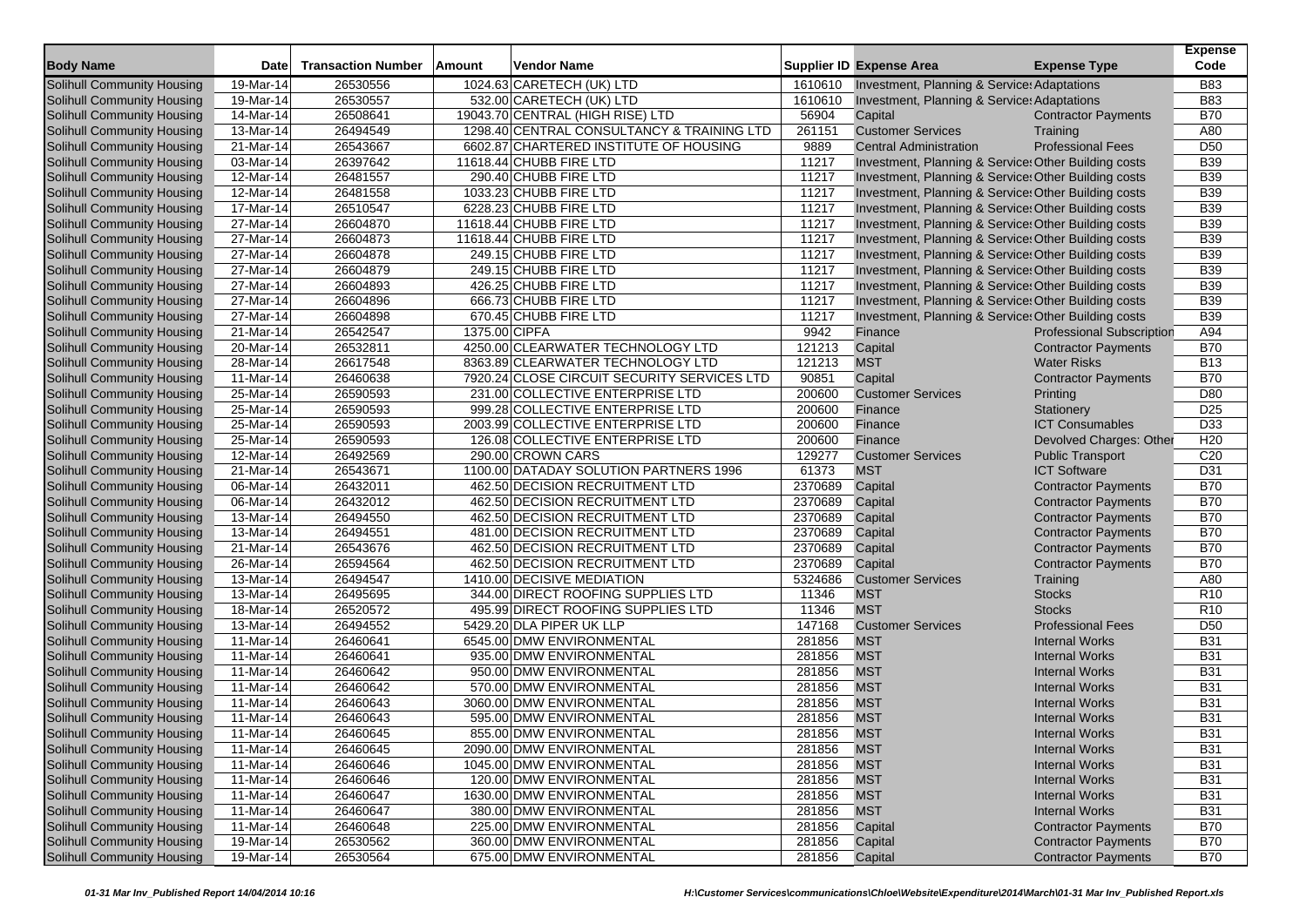|                                   |                         |                           |        |                                           |         |                                                        |                                 | <b>Expense</b>  |
|-----------------------------------|-------------------------|---------------------------|--------|-------------------------------------------|---------|--------------------------------------------------------|---------------------------------|-----------------|
| <b>Body Name</b>                  | Date                    | <b>Transaction Number</b> | Amount | Vendor Name                               |         | <b>Supplier ID Expense Area</b>                        | <b>Expense Type</b>             | Code            |
| Solihull Community Housing        | 19-Mar-14               | 26530565                  |        | 205.00 DMW ENVIRONMENTAL                  | 281856  | <b>MST</b>                                             | <b>Internal Works</b>           | <b>B31</b>      |
| Solihull Community Housing        | 19-Mar-14               | 26530565                  |        | 250.00 DMW ENVIRONMENTAL                  | 281856  | <b>MST</b>                                             | <b>Internal Works</b>           | <b>B31</b>      |
| Solihull Community Housing        | 19-Mar-14               | 26530567                  |        | 1250.00 DMW ENVIRONMENTAL                 | 281856  | <b>MST</b>                                             | <b>Internal Works</b>           | <b>B31</b>      |
| Solihull Community Housing        | 19-Mar-14               | 26530567                  |        | 570.00 DMW ENVIRONMENTAL                  | 281856  | <b>MST</b>                                             | <b>Internal Works</b>           | <b>B31</b>      |
| Solihull Community Housing        | 19-Mar-14               | 26530568                  |        | 950.00 DMW ENVIRONMENTAL                  | 281856  | <b>MST</b>                                             | <b>Internal Works</b>           | <b>B31</b>      |
| Solihull Community Housing        | 19-Mar-14               | 26530568                  |        | 2565.00 DMW ENVIRONMENTAL                 | 281856  | <b>MST</b>                                             | <b>Internal Works</b>           | <b>B31</b>      |
| Solihull Community Housing        | 19-Mar-14               | 26530569                  |        | 425.00 DMW ENVIRONMENTAL                  | 281856  | <b>MST</b>                                             | <b>Internal Works</b>           | <b>B31</b>      |
| Solihull Community Housing        | 19-Mar-14               | 26530569                  |        | 85.00 DMW ENVIRONMENTAL                   | 281856  | <b>MST</b>                                             | <b>Internal Works</b>           | <b>B31</b>      |
| Solihull Community Housing        | 11-Mar-14               | 26460648                  |        | 130.00 DMW ENVIRONMENTAL                  | 281856  | Capital                                                | <b>Contractor Payments</b>      | <b>B70</b>      |
| Solihull Community Housing        | 19-Mar-14               | 26531568                  |        | 31661.00 DOMESTIC ENVIRONMENTAL LTD       | 2471690 | Capital                                                | <b>Contractor Payments</b>      | <b>B70</b>      |
| Solihull Community Housing        | 13-Mar-14               | 26495667                  |        | 537.80 DOORFIT PRODUCTS LTD               | 5228    | <b>MST</b>                                             | <b>Stocks</b>                   | R <sub>10</sub> |
| <b>Solihull Community Housing</b> | 13-Mar-14               | 26495674                  |        | 950.00 DOORFIT PRODUCTS LTD               | 5228    | <b>MST</b>                                             | <b>Stocks</b>                   | R <sub>10</sub> |
| Solihull Community Housing        | $\overline{1}$ 3-Mar-14 | 26495696                  |        | 497.00 DOORFIT PRODUCTS LTD               | 5228    | <b>MST</b>                                             | <b>Stocks</b>                   | R <sub>10</sub> |
| Solihull Community Housing        | 13-Mar-14               | 26495700                  |        | 615.00 DOORFIT PRODUCTS LTD               | 5228    | <b>MST</b>                                             | <b>Stocks</b>                   | <b>R10</b>      |
| Solihull Community Housing        | 18-Mar-14               | 26520575                  |        | 705.05 DOORFIT PRODUCTS LTD               | 5228    | <b>MST</b>                                             | <b>Stocks</b>                   | R <sub>10</sub> |
| Solihull Community Housing        | 05-Mar-14               | 26418981                  |        | 230.00 DRAINTECH SERVICES (MIDLANDS) LTD  | 338596  | <b>MST</b>                                             | <b>Other Works</b>              | <b>B32</b>      |
| Solihull Community Housing        | 05-Mar-14               | 26418983                  |        | 230.00 DRAINTECH SERVICES (MIDLANDS) LTD  | 338596  | <b>MST</b>                                             | <b>Other Works</b>              | <b>B32</b>      |
| Solihull Community Housing        | 12-Mar-14               | 26481635                  |        | 576.65 DRAINTECH SERVICES (MIDLANDS) LTD  | 338596  | <b>MST</b>                                             | <b>Other Works</b>              | <b>B32</b>      |
| Solihull Community Housing        | 12-Mar-14               | 26481643                  |        | 246.25 DRAINTECH SERVICES (MIDLANDS) LTD  | 338596  | <b>MST</b>                                             | <b>Other Works</b>              | <b>B32</b>      |
| <b>Solihull Community Housing</b> | 12-Mar-14               | 26481644                  |        | 303.23 DRAINTECH SERVICES (MIDLANDS) LTD  | 338596  | <b>MST</b>                                             | <b>Other Works</b>              | <b>B32</b>      |
| Solihull Community Housing        | 20-Mar-14               | 26532620                  |        | 292.50 DRAINTECH SERVICES (MIDLANDS) LTD  | 338596  | <b>MST</b>                                             | <b>Other Building costs</b>     | <b>B39</b>      |
| Solihull Community Housing        | 20-Mar-14               | 26532631                  |        | 227.50 DRAINTECH SERVICES (MIDLANDS) LTD  | 338596  | <b>MST</b>                                             | <b>External Structures</b>      | <b>B33</b>      |
| Solihull Community Housing        | 25-Mar-14               | 26589636                  |        | 230.00 DRAINTECH SERVICES (MIDLANDS) LTD  | 338596  | <b>MST</b>                                             | <b>Other Works</b>              | <b>B32</b>      |
| Solihull Community Housing        | 25-Mar-14               | 26589637                  |        | 256.25 DRAINTECH SERVICES (MIDLANDS) LTD  | 338596  | <b>MST</b>                                             | <b>Other Works</b>              | <b>B32</b>      |
| Solihull Community Housing        | 25-Mar-14               | 26589657                  |        | 220.00 DRAINTECH SERVICES (MIDLANDS) LTD  | 338596  | <b>MST</b>                                             | <b>Other Works</b>              | <b>B32</b>      |
| Solihull Community Housing        | 25-Mar-14               | 26589658                  |        | 440.48 DRAINTECH SERVICES (MIDLANDS) LTD  | 338596  | <b>MST</b>                                             | <b>Other Works</b>              | <b>B32</b>      |
| Solihull Community Housing        | 25-Mar-14               | 26589659                  |        | 420.00 DRAINTECH SERVICES (MIDLANDS) LTD  | 338596  | <b>MST</b>                                             | <b>Other Works</b>              | <b>B32</b>      |
| Solihull Community Housing        | 28-Mar-14               | 26611549                  |        | 2503.90 DRAINTECH SERVICES (MIDLANDS) LTD | 338596  | <b>MST</b>                                             | <b>Internal Works</b>           | <b>B31</b>      |
| Solihull Community Housing        | 06-Mar-14               | 26431632                  |        | 948.12 DULUX DECORATOR CENTRES            | 69460   | Capital                                                | <b>Contractor Payments</b>      | <b>B70</b>      |
| Solihull Community Housing        | 06-Mar-14               | 26431632                  |        | 19.57 DULUX DECORATOR CENTRES             | 69460   | Investment, Planning & Service: Other Fees and Charges |                                 | D <sub>59</sub> |
| Solihull Community Housing        | $\overline{06}$ -Mar-14 | 26431634                  |        | 240.16 DULUX DECORATOR CENTRES            | 69460   | <b>MST</b>                                             | <b>Internal Works</b>           | <b>B31</b>      |
| Solihull Community Housing        | 06-Mar-14               | 26431634                  |        | 33.33 DULUX DECORATOR CENTRES             | 69460   | <b>MST</b>                                             | <b>Internal Works</b>           | <b>B31</b>      |
| Solihull Community Housing        | 06-Mar-14               | 26431635                  |        | 1222.78 DULUX DECORATOR CENTRES           | 69460   | <b>MST</b>                                             | <b>Internal Works</b>           | <b>B31</b>      |
| Solihull Community Housing        | 06-Mar-14               | 26431635                  |        | 347.53 DULUX DECORATOR CENTRES            | 69460   | <b>MST</b>                                             | <b>Internal Works</b>           | <b>B31</b>      |
| Solihull Community Housing        | 19-Mar-14               | 26530599                  |        | 1800.00 E MANTON LTD                      | 5299    | Capital                                                | <b>Contractor Payments</b>      | <b>B70</b>      |
| Solihull Community Housing        | 21-Mar-14               | 26543691                  |        | 52400.45 E MANTON LTD                     | 5299    | Capital                                                | <b>Contractor Payments</b>      | <b>B70</b>      |
| Solihull Community Housing        | 03-Mar-14               | 26397675                  |        | 618.56 E.ON ENERGY                        | 108799  | <b>Housing Management</b>                              | Gas                             | <b>B10</b>      |
| Solihull Community Housing        | 06-Mar-14               | 26431638                  |        | 2480.49 ECLIPSE ACCESS SOLUTIONS LTD      | 141696  | Capital                                                | <b>Contractor Payments</b>      | <b>B70</b>      |
| Solihull Community Housing        | 17-Mar-14               | 26510616                  |        | 1067.14 ECLIPSE ACCESS SOLUTIONS LTD      | 141696  | Capital                                                | <b>Contractor Payments</b>      | <b>B70</b>      |
| Solihull Community Housing        | 25-Mar-14               | 26589691                  |        | 2953.31 ECLIPSE ACCESS SOLUTIONS LTD      | 141696  | Capital                                                | <b>Contractor Payments</b>      | <b>B70</b>      |
| Solihull Community Housing        | 26-Mar-14               | 26595726                  |        | 2675.16 ECLIPSE ACCESS SOLUTIONS LTD      | 141696  | Capital                                                | <b>Contractor Payments</b>      | <b>B70</b>      |
| Solihull Community Housing        | 28-Mar-14               | 26609547                  |        | 3471.08 ECLIPSE ACCESS SOLUTIONS LTD      | 141696  | Capital                                                | <b>Contractor Payments</b>      | <b>B70</b>      |
| Solihull Community Housing        | 11-Mar-14               | 26460655                  |        | 2910.00 ECONERGY                          | 3403689 | <b>Housing Management</b>                              | <b>Materials</b>                | D <sub>13</sub> |
| Solihull Community Housing        | 12-Mar-14               | 26492570                  |        | 2007.00 ECONERGY                          | 3403689 | <b>Housing Management</b>                              | <b>Materials</b>                | D <sub>13</sub> |
| Solihull Community Housing        | 11-Mar-14               | 26460656                  |        | 2051.14 EDF ENERGY 1 LTD                  | 135472  | <b>Housing Management</b>                              | Electricity                     | <b>B11</b>      |
| Solihull Community Housing        | 12-Mar-14               | 26492571                  |        | 3690.87 ELDERCARE                         | 78964   | <b>Housing Management</b>                              | <b>Other Supplies And Servi</b> | D90             |
| Solihull Community Housing        | 03-Mar-14               | 26397678                  |        | 332.22 ELECTROTEST SERVICES LTD           | 31719   | Investment, Planning & Service: Other Building costs   |                                 | <b>B39</b>      |
| Solihull Community Housing        | 03-Mar-14               | 26397680                  |        | 1820.00 ELECTROTEST SERVICES LTD          | 31719   | Investment, Planning & Service: Utility Related Works  |                                 | <b>B34</b>      |
| Solihull Community Housing        | 14-Mar-14               | 26508642                  |        | 3185.00 ELECTROTEST SERVICES LTD          | 31719   | Investment, Planning & Service: Utility Related Works  |                                 | <b>B34</b>      |
| Solihull Community Housing        | 20-Mar-14               | 26539599                  |        | 210.00 ELECTROTEST SERVICES LTD           | 31719   | Capital                                                | <b>Contractor Payments</b>      | <b>B70</b>      |
| Solihull Community Housing        | 20-Mar-14               | 26539600                  |        | 444.50 ELECTROTEST SERVICES LTD           | 31719   | Capital                                                | <b>Contractor Payments</b>      | <b>B70</b>      |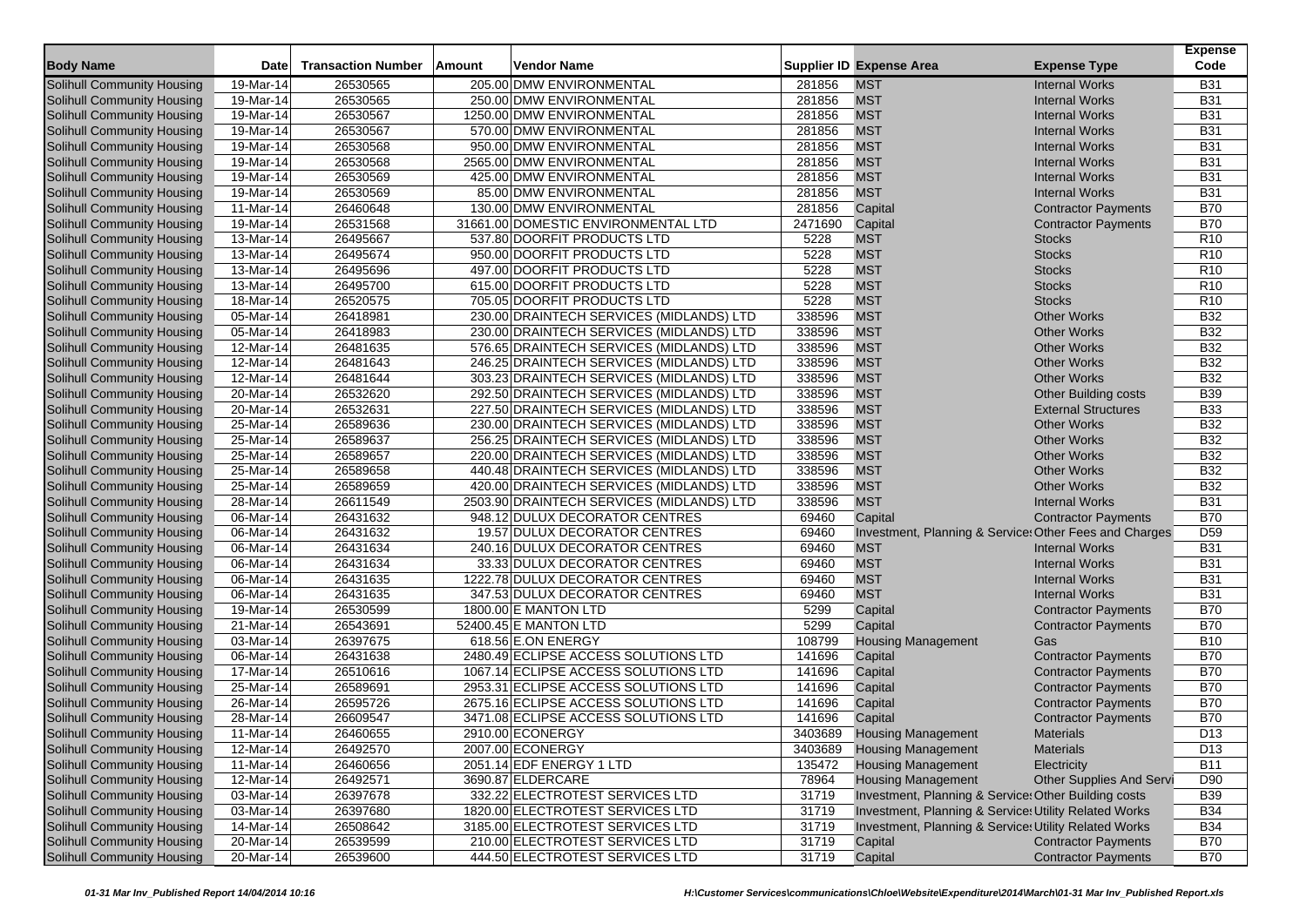|                                   |                         |                           |               |                                            |                 |                                                      |                                | <b>Expense</b>  |
|-----------------------------------|-------------------------|---------------------------|---------------|--------------------------------------------|-----------------|------------------------------------------------------|--------------------------------|-----------------|
| <b>Body Name</b>                  | Date                    | <b>Transaction Number</b> | <b>Amount</b> | Vendor Name                                |                 | <b>Supplier ID Expense Area</b>                      | <b>Expense Type</b>            | Code            |
| <b>Solihull Community Housing</b> | 20-Mar-14               | 26539601                  |               | 330.00 ELECTROTEST SERVICES LTD            | 31719           | Capital                                              | <b>Contractor Payments</b>     | <b>B70</b>      |
| Solihull Community Housing        | 20-Mar-14               | 26539611                  |               | 335.00 ELECTROTEST SERVICES LTD            | 31719           | Capital                                              | <b>Contractor Payments</b>     | <b>B70</b>      |
| Solihull Community Housing        | 20-Mar-14               | 26539612                  |               | 215.00 ELECTROTEST SERVICES LTD            | 31719           | Capital                                              | <b>Contractor Payments</b>     | <b>B70</b>      |
| Solihull Community Housing        | 20-Mar-14               | 26539616                  |               | 518.34 ELECTROTEST SERVICES LTD            | 31719           | Capital                                              | <b>Contractor Payments</b>     | <b>B70</b>      |
| Solihull Community Housing        | 20-Mar-14               | 26539619                  |               | 652.25 ELECTROTEST SERVICES LTD            | 31719           | Capital                                              | <b>Contractor Payments</b>     | <b>B70</b>      |
| Solihull Community Housing        | 20-Mar-14               | 26539623                  |               | 401.66 ELECTROTEST SERVICES LTD            | 31719           | Capital                                              | <b>Contractor Payments</b>     | <b>B70</b>      |
| Solihull Community Housing        | 20-Mar-14               | 26539625                  |               | 416.70 ELECTROTEST SERVICES LTD            | 31719           | Capital                                              | <b>Contractor Payments</b>     | <b>B70</b>      |
| Solihull Community Housing        | 20-Mar-14               | 26539627                  |               | 298.30 ELECTROTEST SERVICES LTD            | 31719           | Capital                                              | <b>Contractor Payments</b>     | <b>B70</b>      |
| Solihull Community Housing        | 20-Mar-14               | 26539629                  |               | 270.00 ELECTROTEST SERVICES LTD            | 31719           | Capital                                              | <b>Contractor Payments</b>     | <b>B70</b>      |
| Solihull Community Housing        | 20-Mar-14               | 26539632                  |               | 330.00 ELECTROTEST SERVICES LTD            | 31719           | Capital                                              | <b>Contractor Payments</b>     | <b>B70</b>      |
| Solihull Community Housing        | 20-Mar-14               | 26539635                  |               | 450.00 ELECTROTEST SERVICES LTD            | 31719           | Capital                                              | <b>Contractor Payments</b>     | <b>B70</b>      |
| Solihull Community Housing        | 20-Mar-14               | 26539639                  |               | 385.00 ELECTROTEST SERVICES LTD            | 31719           | Capital                                              | <b>Contractor Payments</b>     | <b>B70</b>      |
| Solihull Community Housing        | 20-Mar-14               | 26539645                  |               | 265.00 ELECTROTEST SERVICES LTD            | 31719           | Capital                                              | <b>Contractor Payments</b>     | <b>B70</b>      |
| Solihull Community Housing        | 20-Mar-14               | 26539647                  |               | 320.00 ELECTROTEST SERVICES LTD            | 31719           | Capital                                              | <b>Contractor Payments</b>     | <b>B70</b>      |
| Solihull Community Housing        | 20-Mar-14               | 26539652                  |               | 221.03 ELECTROTEST SERVICES LTD            | 31719           | Capital                                              | <b>Contractor Payments</b>     | <b>B70</b>      |
| Solihull Community Housing        | 20-Mar-14               | 26539656                  |               | 563.34 ELECTROTEST SERVICES LTD            | 31719           | Capital                                              | <b>Contractor Payments</b>     | <b>B70</b>      |
| Solihull Community Housing        | 20-Mar-14               | 26539659                  |               | 490.00 ELECTROTEST SERVICES LTD            | 31719           | Capital                                              | <b>Contractor Payments</b>     | <b>B70</b>      |
| Solihull Community Housing        | 20-Mar-14               | 26539661                  |               | 335.00 ELECTROTEST SERVICES LTD            | 31719           | Capital                                              | <b>Contractor Payments</b>     | <b>B70</b>      |
| Solihull Community Housing        | 20-Mar-14               | 26539663                  |               | 440.00 ELECTROTEST SERVICES LTD            | 31719           | Capital                                              | <b>Contractor Payments</b>     | <b>B70</b>      |
| Solihull Community Housing        | 20-Mar-14               | 26539664                  |               | 446.25 ELECTROTEST SERVICES LTD            | 31719           | Capital                                              | <b>Contractor Payments</b>     | <b>B70</b>      |
| Solihull Community Housing        | $\overline{27}$ -Mar-14 | 26604900                  |               | 1690.48 ELECTROTEST SERVICES LTD           | 31719           | Investment, Planning & Service: Other Building costs |                                | <b>B39</b>      |
| Solihull Community Housing        | 10-Mar-14               | 26437547                  |               | 300.13 ENTERPRISE MANAGED SERVICES LTD     | 206418          | <b>Balance Sheet</b>                                 | Debtors: Accounts Receiv       | R91             |
| Solihull Community Housing        | 20-Mar-14               | 26532813                  |               | 7188.99 ENTERPRISE MANAGED SERVICES LTD    | 206418          | <b>MST</b>                                           | <b>Waste Disposal</b>          | E20             |
| Solihull Community Housing        | 20-Mar-14               | 26532813                  |               | 498.25 ENTERPRISE MANAGED SERVICES LTD     | 206418          | <b>MST</b>                                           | <b>Waste Disposal</b>          | E20             |
| Solihull Community Housing        | 26-Mar-14               | 26594567                  |               | 1663.70 ENVIROCALL LTD                     | 105902          | <b>MST</b>                                           | <b>Internal Works</b>          | <b>B31</b>      |
| Solihull Community Housing        | 26-Mar-14               | 26594568                  |               | 1682.30 ENVIROCALL LTD                     | 105902          | <b>MST</b>                                           | <b>Internal Works</b>          | <b>B31</b>      |
| <b>Solihull Community Housing</b> | 26-Mar-14               | 26594568                  |               | 95.70 ENVIROCALL LTD                       | 105902          | <b>MST</b>                                           | <b>Internal Works</b>          | <b>B31</b>      |
| Solihull Community Housing        | $26$ -Mar-14            | 26594571                  |               | 706.30 ENVIROCALL LTD                      | 105902          | Capital                                              | <b>Contractor Payments</b>     | <b>B70</b>      |
| Solihull Community Housing        | 26-Mar-14               | 26594571                  |               | 1002.04 ENVIROCALL LTD                     | 105902          | Capital                                              | <b>Contractor Payments</b>     | <b>B70</b>      |
| Solihull Community Housing        | 26-Mar-14               | 26594573                  |               | 1185.70 ENVIROCALL LTD                     | 105902          | Capital                                              | <b>Contractor Payments</b>     | <b>B70</b>      |
| Solihull Community Housing        | 26-Mar-14               | 26594574                  |               | 130.10 ENVIROCALL LTD                      | 105902          | <b>MST</b>                                           | <b>Internal Works</b>          | <b>B31</b>      |
| Solihull Community Housing        | 26-Mar-14               | 26594574                  |               | 1695.30 ENVIROCALL LTD                     | 105902          | Capital                                              | <b>Contractor Payments</b>     | <b>B70</b>      |
| Solihull Community Housing        | 14-Mar-14               | 26508634                  |               | 500.00 EUROPCAR GROUP UK LTD               | 233610          | <b>MST</b>                                           | <b>Other Transport Costs</b>   | C90             |
| Solihull Community Housing        | 26-Mar-14               | 26594575                  |               | 437.50 EXPERIAN LTD                        | 51482           | Finance                                              | <b>Professional Fees</b>       | D <sub>50</sub> |
| Solihull Community Housing        | 13-Mar-14               | 26497547                  |               | 550.00 FERNDOWN ESTATES                    | 195079          | <b>Balance Sheet</b>                                 | <b>Provision For Homelessn</b> | U20             |
| Solihull Community Housing        | 12-Mar-14               | 26492559                  |               | 943.95 FRY HOUSING TRUST                   | 88325           | <b>Housing Management</b>                            | <b>Professional Fees</b>       | D <sub>50</sub> |
| Solihull Community Housing        | 26-Mar-14               | 26595812                  |               | 18841.94 G F TOMLINSON GROUP LTD           | 229201          | Capital                                              | <b>Contractor Payments</b>     | <b>B70</b>      |
| Solihull Community Housing        | 03-Mar-14               | 26400547                  |               | 1044.06 HAMMOND LUBRICANTS & CHEMICALS LTD | 1120597         | <b>Housing Management</b>                            | <b>Materials</b>               | D <sub>13</sub> |
| Solihull Community Housing        | 06-Mar-14               | 26431639                  |               | 4024.00 HANDICARE ACCESSIBILITY LTD        | 277953          | Capital                                              | <b>Contractor Payments</b>     | <b>B70</b>      |
| Solihull Community Housing        | 06-Mar-14               | 26431640                  |               | 3813.00 HANDICARE ACCESSIBILITY LTD        | 277953          | Capital                                              | <b>Contractor Payments</b>     | <b>B70</b>      |
| <b>Solihull Community Housing</b> | 19-Mar-14               | 26528547                  |               | 2137.00 HANDICARE ACCESSIBILITY LTD        | 277953          | Capital                                              | <b>Contractor Payments</b>     | <b>B70</b>      |
| Solihull Community Housing        | 19-Mar-14               | 26530571                  |               | 235.00 HANDICARE ACCESSIBILITY LTD         | 277953          | Investment, Planning & Service: Adaptations          |                                | <b>B83</b>      |
| <b>Solihull Community Housing</b> | $\overline{05}$ -Mar-14 | 26418975                  |               | 3415.00 HANDICARE ACCESSIBILITY LTD        | 277953          | Capital                                              | <b>Contractor Payments</b>     | <b>B70</b>      |
| Solihull Community Housing        | 26-Mar-14               | 26595551                  |               | 2123.71 HANDICARE ACCESSIBILITY LTD        | 277953          | Capital                                              | <b>Contractor Payments</b>     | <b>B70</b>      |
| Solihull Community Housing        | $\overline{28}$ -Mar-14 | 26610547                  |               | 1875.00 HANDICARE ACCESSIBILITY LTD        | 277953          | Capital                                              | <b>Contractor Payments</b>     | <b>B70</b>      |
| Solihull Community Housing        | 28-Mar-14               | 26610548                  |               | 1825.00 HANDICARE ACCESSIBILITY LTD        | 277953          | Capital                                              | <b>Contractor Payments</b>     | <b>B70</b>      |
| Solihull Community Housing        | 12-Mar-14               | 26492560                  |               | 24319.31 HARDYMAN GROUP LTD                | 274382          | Capital                                              | <b>Contractor Payments</b>     | <b>B70</b>      |
| Solihull Community Housing        | $20$ -Mar-14            | 26532816                  |               | 14271.41 HARROLD-JONES SERVICES            | 5768            | Capital                                              | <b>Contractor Payments</b>     | <b>B70</b>      |
| Solihull Community Housing        | 28-Mar-14               | 26617552                  |               | 14271.41 HARROLD-JONES SERVICES            | 5768            | Capital                                              | <b>Contractor Payments</b>     | <b>B70</b>      |
| Solihull Community Housing        | 28-Mar-14               | 26617553                  |               | 4724.26 HARROLD-JONES SERVICES             | 5768            | Capital                                              | <b>Contractor Payments</b>     | <b>B70</b>      |
| Solihull Community Housing        | 12-Mar-14               | 26492561                  |               | 295.00 HARVEYS REMOVALS OF SOLIHULL        | 2255708 Capital |                                                      | <b>Contractor Payments</b>     | <b>B70</b>      |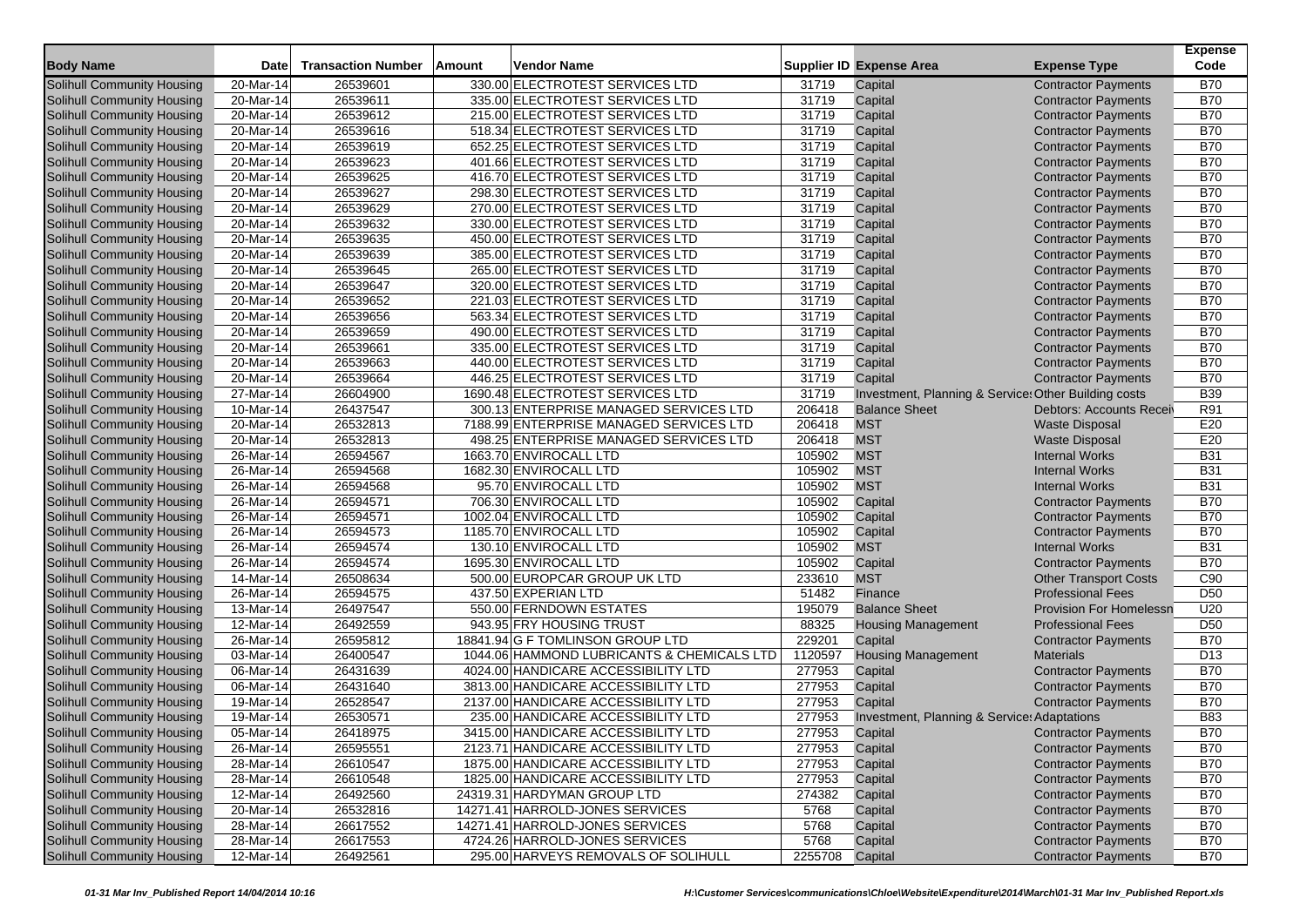|                                   |                         |                           |        |                                            |         |                                 |                                 | <b>Expense</b>  |
|-----------------------------------|-------------------------|---------------------------|--------|--------------------------------------------|---------|---------------------------------|---------------------------------|-----------------|
| <b>Body Name</b>                  | <b>Date</b>             | <b>Transaction Number</b> | Amount | Vendor Name                                |         | <b>Supplier ID Expense Area</b> | <b>Expense Type</b>             | Code            |
| <b>Solihull Community Housing</b> | 12-Mar-14               | 26492562                  |        | 295.00 HARVEYS REMOVALS OF SOLIHULL        | 2255708 | Capital                         | <b>Contractor Payments</b>      | <b>B70</b>      |
| Solihull Community Housing        | 03-Mar-14               | 26400548                  |        | 1800.00 HAYS ACCOUNTANCY PERSONNEL         | 5787    | Finance                         | <b>Agency Staff</b>             | A60             |
| Solihull Community Housing        | 03-Mar-14               | 26400548                  |        | 450.00 HAYS ACCOUNTANCY PERSONNEL          | 5787    | Finance                         | <b>Agency Staff</b>             | A60             |
| Solihull Community Housing        | 05-Mar-14               | 26418566                  |        | 429.00 HAYS ACCOUNTANCY PERSONNEL          | 5787    | <b>Customer Services</b>        | Training                        | A80             |
| Solihull Community Housing        | 11-Mar-14               | 26460658                  |        | 1800.00 HAYS ACCOUNTANCY PERSONNEL         | 5787    | Finance                         | <b>Agency Staff</b>             | A60             |
| Solihull Community Housing        | 11-Mar-14               | 26460659                  |        | 321.75 HAYS ACCOUNTANCY PERSONNEL          | 5787    | <b>Customer Services</b>        | <b>Agency Staff</b>             | A60             |
| Solihull Community Housing        | 20-Mar-14               | 26532814                  |        | 1250.00 HAYS ACCOUNTANCY PERSONNEL         | 5787    | Finance                         | <b>Agency Staff</b>             | A60             |
| Solihull Community Housing        | 20-Mar-14               | 26532814                  |        | 1000.00 HAYS ACCOUNTANCY PERSONNEL         | 5787    | Finance                         | <b>Agency Staff</b>             | A60             |
| <b>Solihull Community Housing</b> | 20-Mar-14               | 26532815                  |        | 1800.00 HAYS ACCOUNTANCY PERSONNEL         | 5787    | Finance                         | <b>Agency Staff</b>             | A60             |
| Solihull Community Housing        | 21-Mar-14               | 26543677                  |        | 429.00 HAYS ACCOUNTANCY PERSONNEL          | 5787    | <b>Customer Services</b>        | <b>Agency Staff</b>             | A60             |
| Solihull Community Housing        | 27-Mar-14               | 26604903                  |        | 429.00 HAYS ACCOUNTANCY PERSONNEL          | 5787    | <b>Customer Services</b>        | <b>Agency Staff</b>             | A60             |
| <b>Solihull Community Housing</b> | 28-Mar-14               | 26617550                  |        | 380.00 HERON PRESS                         | 42709   | Finance                         | Printing                        | D80             |
| Solihull Community Housing        | $21$ -Mar-14            | 26543679                  |        | 9604.17 HOUSEMARK LTD                      | 103535  | <b>Customer Services</b>        | <b>Grants and Subscriptions</b> | D92             |
| Solihull Community Housing        | 20-Mar-14               | 26532802                  |        | 600.00 HOUSING ASSET MANAGEMENT MAINTENAI  | 279388  | <b>MST</b>                      | <b>Professional Fees</b>        | D <sub>50</sub> |
| Solihull Community Housing        | 06-Mar-14               | 26431662                  |        | 284.67 HUNTLEY REFRIGERATION LTD           | 2041642 | Finance                         | <b>Other Premises Costs</b>     | <b>B90</b>      |
| Solihull Community Housing        | 06-Mar-14               | 26431645                  |        | 402.40 HUNTLEY REFRIGERATION LTD           | 2041642 | Finance                         | <b>Other Premises Costs</b>     | <b>B90</b>      |
| Solihull Community Housing        | 06-Mar-14               | 26431652                  |        | 284.67 HUNTLEY REFRIGERATION LTD           | 2041642 | <b>Housing Management</b>       | <b>Other Premises Costs</b>     | <b>B90</b>      |
| Solihull Community Housing        | 11-Mar-14               | 26460660                  |        | 1735.00 INSIDE HOUSING                     | 103534  | <b>Housing Management</b>       | <b>Recruitment Advertising</b>  | A71             |
| Solihull Community Housing        | 03-Mar-14               | 26400551                  |        | 1011.21 JAMES ANDREWS RECRUITMENT SOLUTION | 673596  | <b>Housing Management</b>       | <b>Agency Staff</b>             | A60             |
| Solihull Community Housing        | 03-Mar-14               | 26400553                  |        | 1011.21 JAMES ANDREWS RECRUITMENT SOLUTION | 673596  | <b>Housing Management</b>       | <b>Agency Staff</b>             | A60             |
| Solihull Community Housing        | 11-Mar-14               | 26460662                  |        | 1011.21 JAMES ANDREWS RECRUITMENT SOLUTION | 673596  | <b>Housing Management</b>       | <b>Agency Staff</b>             | A60             |
| Solihull Community Housing        | 19-Mar-14               | 26530549                  |        | 20852.93 JESSUP BROTHERS LTD               | 3190686 | Capital                         | <b>Contractor Payments</b>      | <b>B70</b>      |
| Solihull Community Housing        | 14-Mar-14               | 26508647                  |        | 7850.00 JESSUP BROTHERS LTD                | 3190686 | Capital                         | <b>Contractor Payments</b>      | <b>B70</b>      |
| Solihull Community Housing        | 26-Mar-14               | 26594555                  |        | 792.00 JESSUP BROTHERS LTD                 | 3190686 | Capital                         | <b>Contractor Payments</b>      | <b>B70</b>      |
| Solihull Community Housing        | 11-Mar-14               | 26476607                  |        | 347.78 JEWSON LTD                          | 6111    | <b>MST</b>                      | <b>Stocks</b>                   | R <sub>10</sub> |
| Solihull Community Housing        | 11-Mar-14               | 26476615                  |        | 242.20 JEWSON LTD                          | 6111    | <b>MST</b>                      | <b>Stocks</b>                   | R <sub>10</sub> |
| Solihull Community Housing        | 11-Mar-14               | 26476621                  |        | 368.60 JEWSON LTD                          | 6111    | <b>MST</b>                      | <b>Stocks</b>                   | R <sub>10</sub> |
| Solihull Community Housing        | 11-Mar-14               | 26476636                  |        | 547.38 JEWSON LTD                          | 6111    | <b>MST</b>                      | <b>Stocks</b>                   | R <sub>10</sub> |
| Solihull Community Housing        | 11-Mar-14               | 26476639                  |        | 482.80 JEWSON LTD                          | 6111    | <b>MST</b>                      | <b>Stocks</b>                   | R <sub>10</sub> |
| Solihull Community Housing        | 11-Mar-14               | 26476643                  |        | 1107.40 JEWSON LTD                         | 6111    | <b>MST</b>                      | <b>Stocks</b>                   | R <sub>10</sub> |
| Solihull Community Housing        | 11-Mar-14               | 26476662                  |        | 286.00 JEWSON LTD                          | 6111    | <b>MST</b>                      | <b>Stocks</b>                   | R <sub>10</sub> |
| Solihull Community Housing        | 11-Mar-14               | 26476672                  |        | 1582.80 JEWSON LTD                         | 6111    | <b>MST</b>                      | <b>Stocks</b>                   | R <sub>10</sub> |
| Solihull Community Housing        | 12-Mar-14               | 26491747                  |        | 785.70 JEWSON LTD                          | 6111    | <b>MST</b>                      | <b>Stocks</b>                   | R <sub>10</sub> |
| Solihull Community Housing        | $\overline{12}$ -Mar-14 | 26491749                  |        | 471.80 JEWSON LTD                          | 6111    | <b>MST</b>                      | <b>Stocks</b>                   | R <sub>10</sub> |
| Solihull Community Housing        | 12-Mar-14               | 26491759                  |        | 800.00 JEWSON LTD                          | 6111    | <b>MST</b>                      | <b>Stocks</b>                   | R <sub>10</sub> |
| Solihull Community Housing        | 12-Mar-14               | 26491760                  |        | 734.88 JEWSON LTD                          | 6111    | <b>MST</b>                      | <b>Stocks</b>                   | R <sub>10</sub> |
| Solihull Community Housing        | 12-Mar-14               | 26491762                  |        | 715.60 JEWSON LTD                          | 6111    | <b>MST</b>                      | <b>Stocks</b>                   | R <sub>10</sub> |
| Solihull Community Housing        | 12-Mar-14               | 26491764                  |        | 377.13 JEWSON LTD                          | 6111    | <b>MST</b>                      | <b>Stocks</b>                   | R <sub>10</sub> |
| <b>Solihull Community Housing</b> | 12-Mar-14               | 26491765                  |        | 1216.00 JEWSON LTD                         | 6111    | <b>MST</b>                      | <b>Stocks</b>                   | R <sub>10</sub> |
| Solihull Community Housing        | $\overline{12}$ -Mar-14 | 26491770                  |        | 862.04 JEWSON LTD                          | 6111    | <b>MST</b>                      | <b>Stocks</b>                   | R <sub>10</sub> |
| Solihull Community Housing        | 12-Mar-14               | 26491774                  |        | 761.00 JEWSON LTD                          | 6111    | <b>MST</b>                      | <b>Stocks</b>                   | R <sub>10</sub> |
| Solihull Community Housing        | 13-Mar-14               | 26495680                  |        | 240.00 JEWSON LTD                          | 6111    | <b>MST</b>                      | <b>Stocks</b>                   | R <sub>10</sub> |
| Solihull Community Housing        | 13-Mar-14               | 26495704                  |        | 1047.88 JEWSON LTD                         | 6111    | <b>MST</b>                      | <b>Stocks</b>                   | R <sub>10</sub> |
| Solihull Community Housing        | 13-Mar-14               | 26495706                  |        | 848.26 JEWSON LTD                          | 6111    | <b>MST</b>                      | <b>Stocks</b>                   | R <sub>10</sub> |
| Solihull Community Housing        | 18-Mar-14               | 26520584                  |        | 237.80 JEWSON LTD                          | 6111    | <b>MST</b>                      | <b>Stocks</b>                   | R <sub>10</sub> |
| Solihull Community Housing        | 18-Mar-14               | 26519004                  |        | 1426.70 JEWSON LTD                         | 6111    | <b>MST</b>                      | <b>Stocks</b>                   | R <sub>10</sub> |
| Solihull Community Housing        | 18-Mar-14               | 26519015                  |        | 208.99 JEWSON LTD                          | 6111    | <b>MST</b>                      | <b>Stocks</b>                   | R <sub>10</sub> |
| Solihull Community Housing        | 18-Mar-14               | 26519024                  |        | 536.42 JEWSON LTD                          | 6111    | <b>MST</b>                      | <b>Stocks</b>                   | R <sub>10</sub> |
| Solihull Community Housing        | 18-Mar-14               | 26519026                  |        | 819.96 JEWSON LTD                          | 6111    | <b>MST</b>                      | <b>Stocks</b>                   | R <sub>10</sub> |
| Solihull Community Housing        | 18-Mar-14               | 26519030                  |        | 809.81 JEWSON LTD                          | 6111    | <b>MST</b>                      | <b>Stocks</b>                   | R <sub>10</sub> |
| Solihull Community Housing        | 18-Mar-14               | 26519034                  |        | 1950.00 JEWSON LTD                         | 6111    | <b>MST</b>                      | <b>Stocks</b>                   | R <sub>10</sub> |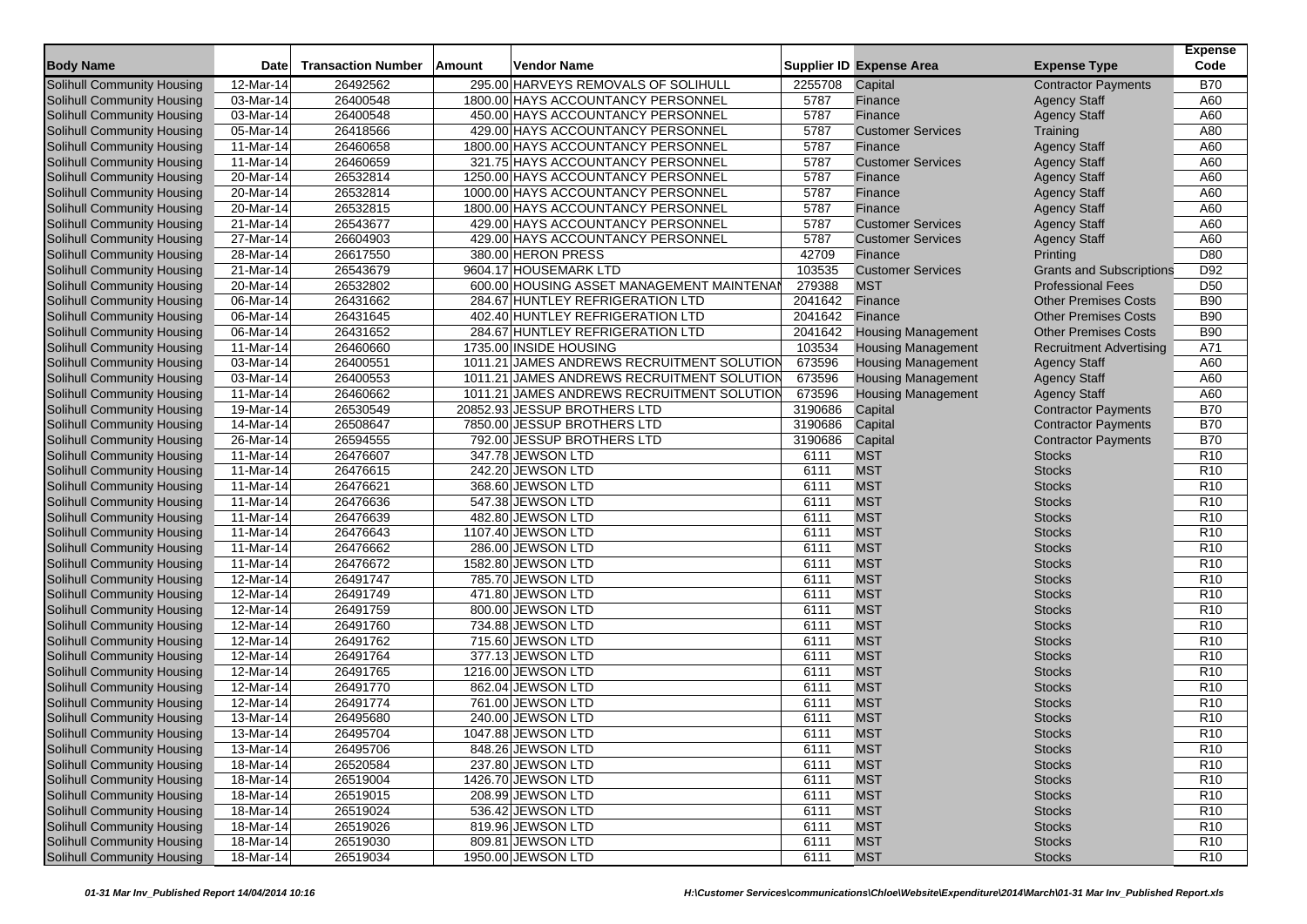|                                                          |                         |                           |               |                                                                                         |                  |                                                                  |                               | <b>Expense</b>  |
|----------------------------------------------------------|-------------------------|---------------------------|---------------|-----------------------------------------------------------------------------------------|------------------|------------------------------------------------------------------|-------------------------------|-----------------|
| <b>Body Name</b>                                         | Date                    | <b>Transaction Number</b> | <b>Amount</b> | Vendor Name                                                                             |                  | <b>Supplier ID Expense Area</b>                                  | <b>Expense Type</b>           | Code            |
| <b>Solihull Community Housing</b>                        | 18-Mar-14               | 26519035                  |               | 497.60 JEWSON LTD                                                                       | 6111             | <b>MST</b>                                                       | <b>Stocks</b>                 | R <sub>10</sub> |
| Solihull Community Housing                               | 20-Mar-14               | 26532551                  |               | 2281.55 JEWSON LTD                                                                      | 6111             | <b>MST</b>                                                       | <b>Stocks</b>                 | R <sub>10</sub> |
| Solihull Community Housing                               | 21-Mar-14               | 26543684                  |               | 75382.50 JMG ROOFING LTD                                                                | 2076651          | Capital                                                          | <b>Contractor Payments</b>    | <b>B70</b>      |
| Solihull Community Housing                               | 26-Mar-14               | 26594580                  |               | 11212.53 JMG ROOFING LTD                                                                | 2076651          | Capital                                                          | <b>Contractor Payments</b>    | <b>B70</b>      |
| Solihull Community Housing                               | 03-Mar-14               | 26397564                  |               | 270.00 KAREN BUTLER                                                                     | 436596           | <b>Customer Services</b>                                         | <b>Other Communication Co</b> | D49             |
| Solihull Community Housing                               | 26-Mar-14               | 26594581                  |               | 668.43 KAYDEE                                                                           | 130437           | <b>Customer Services</b>                                         | <b>Other Premises Costs</b>   | <b>B90</b>      |
| Solihull Community Housing                               | 03-Mar-14               | 26397554                  |               | 500.00 KENTON MANOR LTD                                                                 | 6216             | Capital                                                          | <b>Contractor Payments</b>    | <b>B70</b>      |
| Solihull Community Housing                               | 03-Mar-14               | 26397556                  |               | 500.00 KENTON MANOR LTD                                                                 | 6216             | Capital                                                          | <b>Contractor Payments</b>    | <b>B70</b>      |
| Solihull Community Housing                               | 03-Mar-14               | 26397559                  |               | 1000.00 KENTON MANOR LTD                                                                | 6216             | Capital                                                          | <b>Contractor Payments</b>    | <b>B70</b>      |
| Solihull Community Housing                               | 11-Mar-14               | 26460617                  |               | 273023.00 KIER PARTNERSHIP HOMES LTD                                                    | 4046686          | Capital                                                          | <b>Contractor Payments</b>    | <b>B70</b>      |
| Solihull Community Housing                               | 06-Mar-14               | 26432014                  |               | 84534.83 KINGFISHER COMMERCIAL                                                          | 4385687          | Capital                                                          | <b>Contractor Payments</b>    | <b>B70</b>      |
| Solihull Community Housing                               | 28-Mar-14               | 26617554                  |               | 78858.48 KINGFISHER COMMERCIAL                                                          | 4385687          | Capital                                                          | <b>Contractor Payments</b>    | <b>B70</b>      |
| Solihull Community Housing                               | 28-Mar-14               | 26617555                  |               | 48174.59 KINGFISHER COMMERCIAL                                                          | 4385687          | Capital                                                          | <b>Contractor Payments</b>    | <b>B70</b>      |
| Solihull Community Housing                               | 03-Mar-14               | 26400556                  |               | 20061.22 LAKER BMS                                                                      | 4921686          | Capital                                                          | <b>Contractor Payments</b>    | <b>B70</b>      |
| Solihull Community Housing                               | 21-Mar-14               | 26543689                  |               | 42188.68 LAKER BMS                                                                      | 4921686          | Capital                                                          | <b>Contractor Payments</b>    | <b>B70</b>      |
| Solihull Community Housing                               | 25-Mar-14               | 26590579                  |               | 4800.00 LIBERATA UK LIMITED                                                             | 260485           | <b>Housing Management</b>                                        | <b>Court Fees</b>             | D <sub>54</sub> |
| Solihull Community Housing                               | 12-Mar-14               | 26481696                  |               | 280.66 LIFT & ENGINEERING SERVICES                                                      | 1656614          | Investment, Planning & Service: Utility Related Works            |                               | <b>B34</b>      |
| Solihull Community Housing                               | $12-Mar-14$             | 26481698                  |               | 494.00 LIFT & ENGINEERING SERVICES                                                      | 1656614          | Investment, Planning & Service: Utility Related Works            |                               | <b>B34</b>      |
| Solihull Community Housing                               | 12-Mar-14               | 26481699                  |               | 494.00 LIFT & ENGINEERING SERVICES                                                      | 1656614          | Investment, Planning & Service: Utility Related Works            |                               | <b>B34</b>      |
| Solihull Community Housing                               | 12-Mar-14               | 26481700                  |               | 494.00 LIFT & ENGINEERING SERVICES                                                      | 1656614          | Investment, Planning & Service: Utility Related Works            |                               | <b>B34</b>      |
| Solihull Community Housing                               | 12-Mar-14               | 26481701                  |               | 494.00 LIFT & ENGINEERING SERVICES                                                      | 1656614          | Investment, Planning & Service: Utility Related Works            |                               | <b>B34</b>      |
| Solihull Community Housing                               | 12-Mar-14               | 26481702                  |               | 494.00 LIFT & ENGINEERING SERVICES                                                      | 1656614          | Investment, Planning & Service: Utility Related Works            |                               | <b>B34</b>      |
| Solihull Community Housing                               | 12-Mar-14               | 26481703                  |               | 494.00 LIFT & ENGINEERING SERVICES                                                      | 1656614          | Investment, Planning & Service: Utility Related Works            |                               | <b>B34</b>      |
| Solihull Community Housing                               | $\overline{20}$ -Mar-14 | 26532822                  |               | 24885.00 LIFT & ENGINEERING SERVICES                                                    | 1656614          | Capital                                                          | <b>Contractor Payments</b>    | <b>B70</b>      |
| Solihull Community Housing                               | 26-Mar-14               | 26595566                  |               | 975.08 LIFT & ENGINEERING SERVICES                                                      | 1656614          | Investment, Planning & Service: Utility Related Works            |                               | <b>B34</b>      |
| Solihull Community Housing                               | 26-Mar-14               | 26595567                  |               | 975.08 LIFT & ENGINEERING SERVICES                                                      | 1656614          | Investment, Planning & Service: Utility Related Works            |                               | <b>B34</b>      |
| Solihull Community Housing                               | 26-Mar-14               | 26595568                  |               | 975.08 LIFT & ENGINEERING SERVICES                                                      | 1656614          | <b>Investment, Planning &amp; Service: Utility Related Works</b> |                               | <b>B34</b>      |
| Solihull Community Housing                               | 27-Mar-14               | 26604560                  |               | 975.08 LIFT & ENGINEERING SERVICES                                                      | 1656614          | Investment, Planning & Service: Utility Related Works            |                               | <b>B34</b>      |
| Solihull Community Housing                               | 27-Mar-14               | 26604561                  |               | 975.08 LIFT & ENGINEERING SERVICES                                                      | 1656614          | Investment, Planning & Service: Utility Related Works            |                               | <b>B34</b>      |
| Solihull Community Housing                               | 27-Mar-14               | 26604562                  |               | 975.08 LIFT & ENGINEERING SERVICES                                                      | 1656614          | Investment, Planning & Service: Utility Related Works            |                               | <b>B34</b>      |
| Solihull Community Housing                               | 27-Mar-14               | 26604563                  |               | 975.08 LIFT & ENGINEERING SERVICES                                                      | 1656614          | Investment, Planning & Service: Utility Related Works            |                               | <b>B34</b>      |
| Solihull Community Housing                               | 27-Mar-14               | 26604904                  |               | 3607.74 LIFT & ENGINEERING SERVICES                                                     | 1656614          | Investment, Planning & Service: Utility Related Works            |                               | <b>B34</b>      |
| Solihull Community Housing                               | 11-Mar-14               | 26460664                  |               | 354.64 LLOYDS TSB AUTOLEASE LTD                                                         | 101345           | <b>MST</b>                                                       | <b>Vehicle Hire</b>           | C <sub>30</sub> |
| Solihull Community Housing                               | 14-Mar-14               | 26508650                  |               | 12749.06 LLOYDS TSB AUTOLEASE LTD                                                       | 101345           | <b>MST</b>                                                       | <b>Vehicle Hire</b>           | C <sub>30</sub> |
| Solihull Community Housing                               | 14-Mar-14               | 26508650                  |               | 5866.69 LLOYDS TSB AUTOLEASE LTD                                                        | 101345           | <b>MST</b>                                                       | <b>Vehicle Hire</b>           | C <sub>30</sub> |
| Solihull Community Housing                               | 14-Mar-14               | 26508651                  |               | 882.70 LLOYDS TSB AUTOLEASE LTD                                                         | 101345           | <b>MST</b>                                                       | <b>Vehicle Hire</b>           | C30             |
| Solihull Community Housing                               | 26-Mar-14               | 26595727                  |               | 18615.75 LLOYDS TSB AUTOLEASE LTD                                                       | 101345           | <b>MST</b>                                                       | <b>Vehicle Hire</b>           | C <sub>30</sub> |
| Solihull Community Housing                               | 11-Mar-14               | 26460665                  |               | 225.42 LYRECO UK LTD                                                                    | 74691            | Finance                                                          | Stationery                    | D <sub>25</sub> |
| Solihull Community Housing                               | 11-Mar-14               | 26460667                  |               | 273.12 LYRECO UK LTD                                                                    | 74691            | Finance                                                          | Stationery                    | D <sub>25</sub> |
| Solihull Community Housing                               | 21-Mar-14               | 26543660                  |               | 2227.80 REDACTED PERSONAL DATA                                                          | 57278            | Capital                                                          | <b>Contractor Payments</b>    | <b>B70</b>      |
| Solihull Community Housing                               | 11-Mar-14               | 26460673                  |               | 17240.43 MAN COMMERCIAL PROTECTION LTD                                                  | 946596           | <b>Housing Management</b>                                        | Security                      | <b>B43</b>      |
| Solihull Community Housing                               | 13-Mar-14               | 26494587                  |               | 225.00 MATT HOUSING LTD T/A NORFOLK HOTEL                                               | 3686690          | <b>Housing Management</b>                                        | <b>B&amp;B Accommodation</b>  | <b>B23</b>      |
| <b>Solihull Community Housing</b>                        | 13-Mar-14               | 26494588                  |               | 233.31 MATT HOUSING LTD T/A NORFOLK HOTEL                                               | 3686690          | <b>Housing Management</b>                                        | <b>B&amp;B Accommodation</b>  | <b>B23</b>      |
| Solihull Community Housing                               | 13-Mar-14               | 26494589                  |               | 233.31 MATT HOUSING LTD T/A NORFOLK HOTEL                                               | 3686690          | <b>Housing Management</b>                                        | <b>B&amp;B Accommodation</b>  | <b>B23</b>      |
| Solihull Community Housing                               | 13-Mar-14               | 26494590                  |               | 299.97 MATT HOUSING LTD T/A NORFOLK HOTEL                                               | 3686690          | <b>Housing Management</b>                                        | <b>B&amp;B Accommodation</b>  | <b>B23</b>      |
| Solihull Community Housing                               | 13-Mar-14               | 26494591                  |               | 299.97 MATT HOUSING LTD T/A NORFOLK HOTEL                                               | 3686690          | <b>Housing Management</b>                                        | <b>B&amp;B Accommodation</b>  | <b>B23</b>      |
| Solihull Community Housing                               | 13-Mar-14               | 26494592                  |               | 425.00 MATT HOUSING LTD T/A NORFOLK HOTEL                                               | 3686690          | <b>Housing Management</b>                                        | <b>B&amp;B Accommodation</b>  | <b>B23</b>      |
| Solihull Community Housing                               | 28-Mar-14               | 26617557                  |               | 2162.75 MAYFIELD ASSET & PROPERTY MANAGEME                                              | 196882           | <b>Customer Services</b>                                         | <b>General Building Costs</b> | <b>B30</b>      |
| Solihull Community Housing                               | 28-Mar-14               |                           |               |                                                                                         | 196882           | <b>Customer Services</b>                                         | <b>General Building Costs</b> | <b>B30</b>      |
|                                                          |                         | 26617558<br>26617560      |               | 2162.75 MAYFIELD ASSET & PROPERTY MANAGEME<br>296.60 MAYFIELD ASSET & PROPERTY MANAGEME |                  | <b>Customer Services</b>                                         | <b>General Building Costs</b> | <b>B30</b>      |
| Solihull Community Housing<br>Solihull Community Housing | 28-Mar-14<br>28-Mar-14  | 26617561                  |               | 285.28 MAYFIELD ASSET & PROPERTY MANAGEME                                               | 196882<br>196882 | <b>Customer Services</b>                                         | <b>General Building Costs</b> | <b>B30</b>      |
|                                                          |                         |                           |               |                                                                                         |                  |                                                                  |                               |                 |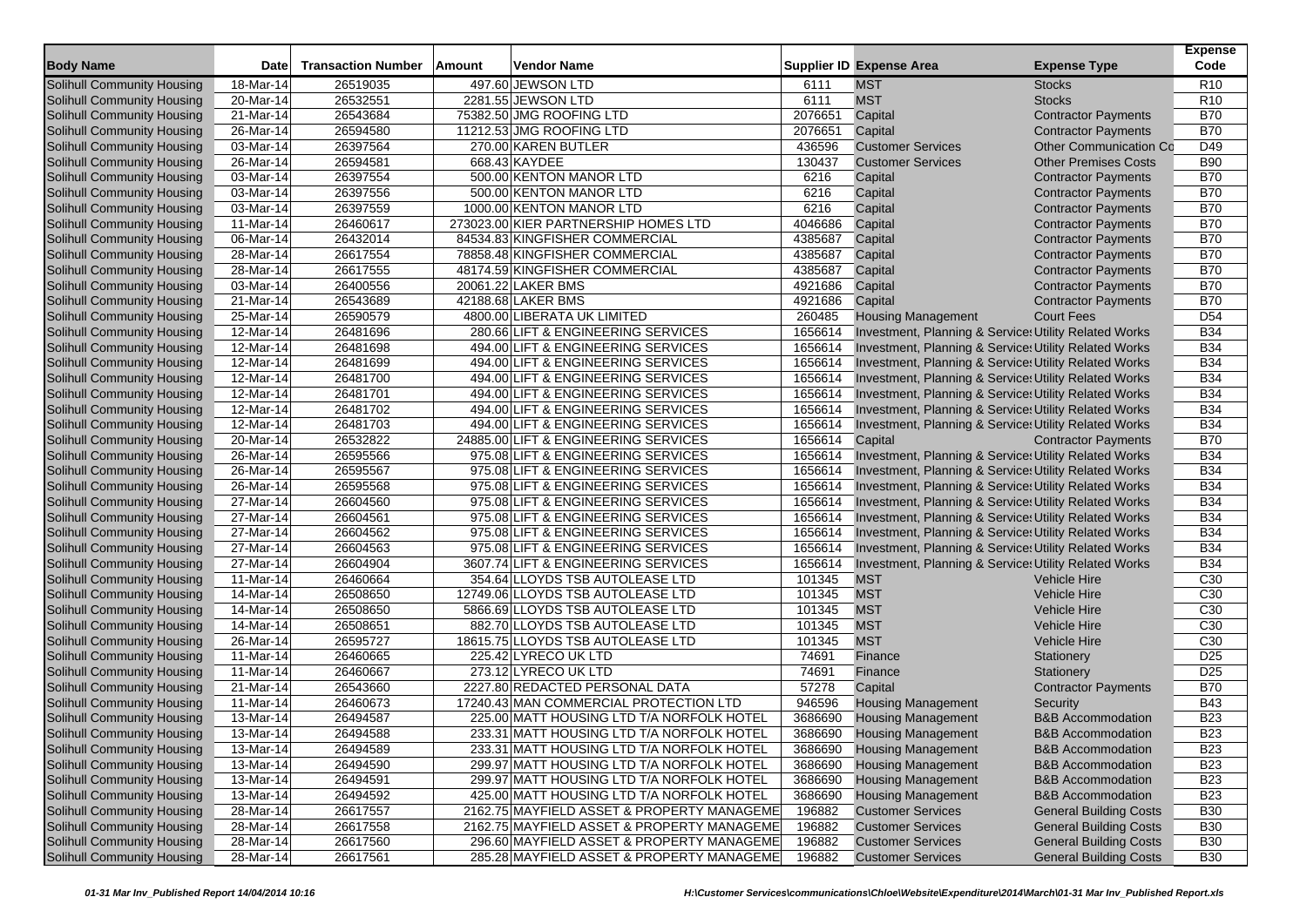|                                                                                                                                                                                                                           | Code                     |
|---------------------------------------------------------------------------------------------------------------------------------------------------------------------------------------------------------------------------|--------------------------|
| <b>Body Name</b><br>Date<br><b>Transaction Number</b><br>Amount<br><b>Vendor Name</b><br><b>Supplier ID Expense Area</b><br><b>Expense Type</b><br>5000.00 MAYFIELD ASSET & PROPERTY MANAGEME<br><b>Customer Services</b> | <b>B22</b>               |
| Solihull Community Housing<br>28-Mar-14<br>26617557<br>196882<br>Rents                                                                                                                                                    |                          |
| 5000.00 MAYFIELD ASSET & PROPERTY MANAGEME<br>196882<br>Solihull Community Housing<br>28-Mar-14<br>26617558<br><b>Customer Services</b><br>Rents                                                                          | <b>B22</b><br><b>B70</b> |
| 26418568<br>Solihull Community Housing<br>05-Mar-14<br>15995.85 MITIE PROPERTY SERVICES MIDS LTD<br>6724<br>Capital<br><b>Contractor Payments</b><br>289.80 MOBILITY WORLD LTD                                            |                          |
| Solihull Community Housing<br>13-Mar-14<br>26500634<br>278858<br><b>MST</b><br><b>Stocks</b>                                                                                                                              | R <sub>10</sub>          |
| <b>MST</b><br>26418573<br>754.05 MOSSVALE MAINTENANCE & SEALING SERV<br>48908<br>Solihull Community Housing<br>05-Mar-14<br><b>Other Building costs</b><br><b>MST</b>                                                     | <b>B39</b><br><b>B38</b> |
| 26418569<br>Solihull Community Housing<br>05-Mar-14<br>111.36 MOSSVALE MAINTENANCE & SEALING SERV<br>48908<br>Voids                                                                                                       |                          |
| <b>MST</b><br>Solihull Community Housing<br>05-Mar-14<br>26418569<br>123.36 MOSSVALE MAINTENANCE & SEALING SERV<br>48908<br>Voids                                                                                         | <b>B38</b>               |
| <b>MST</b><br>Solihull Community Housing<br>05-Mar-14<br>26418570<br>89.88 MOSSVALE MAINTENANCE & SEALING SERV<br>48908<br>Voids                                                                                          | <b>B38</b>               |
| 26418570<br><b>MST</b><br>Voids<br><b>Solihull Community Housing</b><br>05-Mar-14<br>663.93 MOSSVALE MAINTENANCE & SEALING SERV<br>48908                                                                                  | <b>B38</b>               |
| <b>MST</b><br>Solihull Community Housing<br>05-Mar-14<br>26418573<br>274.20 MOSSVALE MAINTENANCE & SEALING SERV<br>48908<br><b>Other Building costs</b>                                                                   | <b>B39</b>               |
| 26418577<br>Solihull Community Housing<br>$\overline{0}$ 5-Mar-14<br>3404.80 MOSSVALE MAINTENANCE & SEALING SERV<br>48908<br>Investment, Planning & Service: Utility Related Works                                        | <b>B34</b>               |
| 26418579<br>Investment, Planning & Service: Utility Related Works<br>Solihull Community Housing<br>05-Mar-14<br>3707.54 MOSSVALE MAINTENANCE & SEALING SER\<br>48908                                                      | <b>B34</b>               |
| 26418875<br>783.70 MOSSVALE MAINTENANCE & SEALING SERV<br>48908<br><b>MST</b><br>Solihull Community Housing<br>05-Mar-14<br>Voids                                                                                         | <b>B38</b>               |
| 4176.34 MOSSVALE MAINTENANCE & SEALING SERV<br>48908<br><b>MST</b><br>Solihull Community Housing<br>05-Mar-14<br>26418875<br>Voids                                                                                        | <b>B38</b>               |
| <b>MST</b><br>Solihull Community Housing<br>05-Mar-14<br>26418877<br>570.12 MOSSVALE MAINTENANCE & SEALING SERV<br>48908<br>Voids                                                                                         | <b>B38</b>               |
| 26418877<br>3823.92 MOSSVALE MAINTENANCE & SEALING SERV<br>48908<br><b>MST</b><br>Solihull Community Housing<br>05-Mar-14<br>Voids                                                                                        | <b>B38</b>               |
| 520.17 MOSSVALE MAINTENANCE & SEALING SER\<br>48908<br><b>MST</b><br>Solihull Community Housing<br>05-Mar-14<br>26418997<br><b>Internal Works</b>                                                                         | <b>B31</b>               |
| <b>MST</b><br>Solihull Community Housing<br>05-Mar-14<br>26418998<br>408.21 MOSSVALE MAINTENANCE & SEALING SERV<br>48908<br><b>Internal Works</b>                                                                         | <b>B31</b>               |
| 26418999<br>464.19 MOSSVALE MAINTENANCE & SEALING SERV<br>48908<br><b>MST</b><br>Solihull Community Housing<br>05-Mar-14<br><b>Internal Works</b>                                                                         | <b>B31</b>               |
| 26418995<br><b>MST</b><br>Solihull Community Housing<br>05-Mar-14<br>728.50 MOSSVALE MAINTENANCE & SEALING SERV<br>48908<br><b>Internal Works</b>                                                                         | <b>B31</b>               |
| <b>MST</b><br>Solihull Community Housing<br>06-Mar-14<br>26431665<br>295.93 MOSSVALE MAINTENANCE & SEALING SERV<br>48908<br><b>Internal Works</b>                                                                         | <b>B31</b>               |
| Solihull Community Housing<br>06-Mar-14<br>26431667<br>572.52 MOSSVALE MAINTENANCE & SEALING SERV<br>48908<br>Capital<br><b>Contractor Payments</b>                                                                       | <b>B70</b>               |
| <b>MST</b><br>Solihull Community Housing<br>11-Mar-14<br>26460675<br>820.46 MOSSVALE MAINTENANCE & SEALING SERV<br>48908<br>Voids                                                                                         | <b>B38</b>               |
| <b>Solihull Community Housing</b><br>26460675<br><b>MST</b><br>Voids<br>11-Mar-14<br>3173.36 MOSSVALE MAINTENANCE & SEALING SERV<br>48908                                                                                 | <b>B38</b>               |
| 26460677<br><b>Contractor Payments</b><br>Solihull Community Housing<br>11-Mar-14<br>4823.75 MOSSVALE MAINTENANCE & SEALING SERV<br>48908<br>Capital                                                                      | <b>B70</b>               |
| Other Building costs<br><b>Solihull Community Housing</b><br>11-Mar-14<br>26460678<br>1233.90 MOSSVALE MAINTENANCE & SEALING SERV<br>48908<br><b>MST</b>                                                                  | <b>B39</b>               |
| 26460678<br>48908<br><b>MST</b><br>Solihull Community Housing<br>11-Mar-14<br>685.50 MOSSVALE MAINTENANCE & SEALING SERV<br><b>Other Building costs</b>                                                                   | <b>B39</b>               |
| 26460679<br><b>MST</b><br>Solihull Community Housing<br>11-Mar-14<br>1165.35 MOSSVALE MAINTENANCE & SEALING SERV<br>48908<br><b>Other Building costs</b>                                                                  | <b>B39</b>               |
| 26481705<br>48908<br>Solihull Community Housing<br>12-Mar-14<br>1181.50 MOSSVALE MAINTENANCE & SEALING SERV<br>Investment, Planning & Service: Utility Related Works                                                      | <b>B34</b>               |
| 12-Mar-14<br>26481726<br>1052.17 MOSSVALE MAINTENANCE & SEALING SERV<br>48908<br><b>MST</b><br>Solihull Community Housing<br><b>Internal Works</b>                                                                        | <b>B31</b>               |
| 26481734<br>413.70 MOSSVALE MAINTENANCE & SEALING SERV<br>48908<br>Solihull Community Housing<br>12-Mar-14<br>Investment, Planning & Service: Utility Related Works                                                       | <b>B34</b>               |
| <b>MST</b><br>Solihull Community Housing<br>12-Mar-14<br>26481737<br>453.92 MOSSVALE MAINTENANCE & SEALING SERV<br>48908<br><b>Internal Works</b>                                                                         | <b>B31</b>               |
| 12-Mar-14<br>26481738<br>397.94 MOSSVALE MAINTENANCE & SEALING SERV<br>48908<br><b>MST</b><br>Solihull Community Housing<br><b>Internal Works</b>                                                                         | <b>B31</b>               |
| <b>MST</b><br>Solihull Community Housing<br>12-Mar-14<br>26481746<br>970.54 MOSSVALE MAINTENANCE & SEALING SERV<br>48908<br><b>Internal Works</b>                                                                         | <b>B31</b>               |
| <b>MST</b><br>Solihull Community Housing<br>12-Mar-14<br>26481747<br>464.19 MOSSVALE MAINTENANCE & SEALING SERV<br>48908<br><b>Internal Works</b>                                                                         | <b>B31</b>               |
| 12-Mar-14<br>26481748<br>48908<br><b>MST</b><br>Solihull Community Housing<br>464.19 MOSSVALE MAINTENANCE & SEALING SERV<br><b>Internal Works</b>                                                                         | <b>B31</b>               |
| <b>MST</b><br><b>Internal Works</b><br>Solihull Community Housing<br>12-Mar-14<br>26481749<br>621.97 MOSSVALE MAINTENANCE & SEALING SERV<br>48908                                                                         | <b>B31</b>               |
| Solihull Community Housing<br>26508654<br>6132.00 MOSSVALE MAINTENANCE & SEALING SERV<br>48908<br>Capital<br><b>Contractor Payments</b><br>14-Mar-14                                                                      | <b>B70</b>               |
| $14$ -Mar-14<br>Solihull Community Housing<br>26508655<br>25040.45 MOSSVALE MAINTENANCE & SEALING SERV<br>48908<br>Capital<br><b>Contractor Payments</b>                                                                  | <b>B70</b>               |
| <b>MST</b><br>Solihull Community Housing<br>14-Mar-14<br>26508656<br>1384.38 MOSSVALE MAINTENANCE & SEALING SERV<br>48908<br>Voids                                                                                        | <b>B38</b>               |
| 26508656<br>48908<br><b>MST</b><br>Voids<br>Solihull Community Housing<br>14-Mar-14<br>2095.84 MOSSVALE MAINTENANCE & SEALING SERV                                                                                        | <b>B38</b>               |
| 17-Mar-14<br>26510580<br>209.22 MOSSVALE MAINTENANCE & SEALING SER\<br>48908<br>Investment, Planning & Service: Utility Related Works<br>Solihull Community Housing                                                       | <b>B34</b>               |
| Solihull Community Housing<br>26510582<br>227.78 MOSSVALE MAINTENANCE & SEALING SERV<br>48908<br>Investment, Planning & Service: Utility Related Works<br>17-Mar-14                                                       | <b>B34</b>               |
| 759.00 MOSSVALE MAINTENANCE & SEALING SERV<br>Solihull Community Housing<br>17-Mar-14<br>26510565<br>48908<br>Investment, Planning & Service: Utility Related Works                                                       | <b>B34</b>               |
| Solihull Community Housing<br>17-Mar-14<br>26510572<br>217.10 MOSSVALE MAINTENANCE & SEALING SERV<br>48908<br>Investment, Planning & Service: Utility Related Works                                                       | <b>B34</b>               |
| Solihull Community Housing<br>Investment, Planning & Service: Utility Related Works<br>17-Mar-14<br>26510599<br>243.76 MOSSVALE MAINTENANCE & SEALING SERV<br>48908                                                       | <b>B34</b>               |
| Solihull Community Housing<br>26510601<br>48908<br>Investment, Planning & Service: Utility Related Works<br>17-Mar-14<br>271.73 MOSSVALE MAINTENANCE & SEALING SERV                                                       | <b>B34</b>               |
| Solihull Community Housing<br>19-Mar-14<br>48908<br>Investment, Planning & Service: Utility Related Works<br>26530602<br>4486.29 MOSSVALE MAINTENANCE & SEALING SERV                                                      | <b>B34</b>               |
| Solihull Community Housing<br>Investment, Planning & Service: Utility Related Works<br>20-Mar-14<br>26532657<br>355.40 MOSSVALE MAINTENANCE & SEALING SERV<br>48908                                                       | <b>B34</b>               |
| Solihull Community Housing<br>26532658<br>48908<br>20-Mar-14<br>223.39 MOSSVALE MAINTENANCE & SEALING SERV<br>Investment, Planning & Service: Utility Related Works                                                       | <b>B34</b>               |
| Solihull Community Housing<br>20-Mar-14<br>26532659<br>48908<br>435.70 MOSSVALE MAINTENANCE & SEALING SERV<br>Investment, Planning & Service: Utility Related Works                                                       | <b>B34</b>               |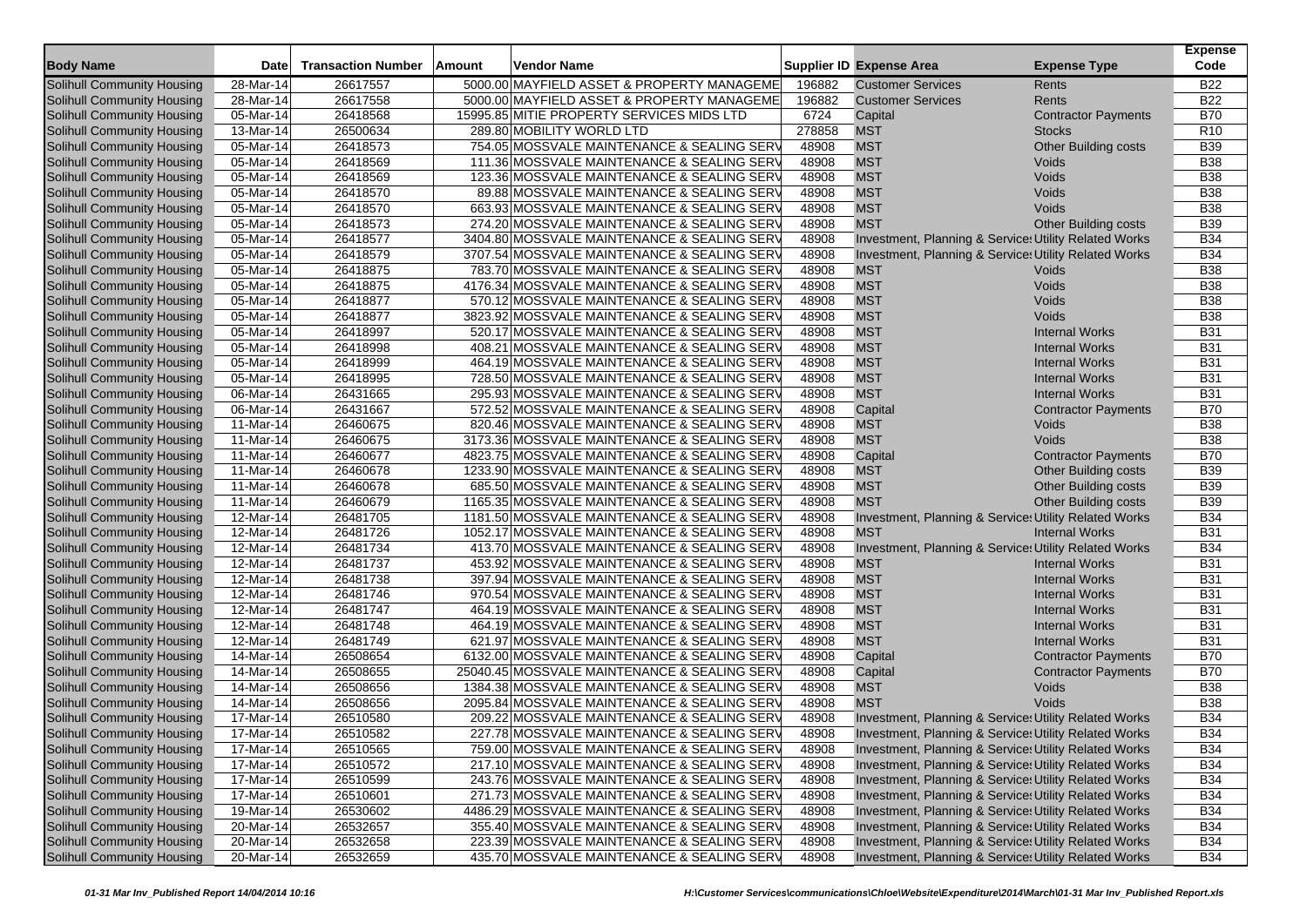|                                   |              |                           |        |                                              |         |                                                       |                             | <b>Expense</b>  |
|-----------------------------------|--------------|---------------------------|--------|----------------------------------------------|---------|-------------------------------------------------------|-----------------------------|-----------------|
| <b>Body Name</b>                  | <b>Date</b>  | <b>Transaction Number</b> | Amount | Vendor Name                                  |         | <b>Supplier ID Expense Area</b>                       | <b>Expense Type</b>         | Code            |
| Solihull Community Housing        | 20-Mar-14    | 26532660                  |        | 223.39 MOSSVALE MAINTENANCE & SEALING SERV   | 48908   | Investment, Planning & Service: Utility Related Works |                             | <b>B34</b>      |
| Solihull Community Housing        | 19-Mar-14    | 26530600                  |        | 10922.70 MOSSVALE MAINTENANCE & SEALING SERV | 48908   | Capital                                               | <b>Contractor Payments</b>  | <b>B70</b>      |
| Solihull Community Housing        | 20-Mar-14    | 26532823                  |        | 1233.90 MOSSVALE MAINTENANCE & SEALING SERV  | 48908   | <b>MST</b>                                            | <b>Other Building costs</b> | <b>B39</b>      |
| Solihull Community Housing        | 20-Mar-14    | 26532823                  |        | 342.75 MOSSVALE MAINTENANCE & SEALING SERV   | 48908   | <b>MST</b>                                            | <b>Other Building costs</b> | <b>B39</b>      |
| Solihull Community Housing        | 21-Mar-14    | 26543700                  |        | 3217.54 MOSSVALE MAINTENANCE & SEALING SERV  | 48908   | Investment, Planning & Service: Utility Related Works |                             | <b>B34</b>      |
| Solihull Community Housing        | 21-Mar-14    | 26543703                  |        | 31278.19 MOSSVALE MAINTENANCE & SEALING SERV | 48908   | Capital                                               | <b>Contractor Payments</b>  | <b>B70</b>      |
| Solihull Community Housing        | 21-Mar-14    | 26543789                  |        | 1075.29 MOSSVALE MAINTENANCE & SEALING SERV  | 48908   | <b>MST</b>                                            | <b>Internal Works</b>       | <b>B31</b>      |
| Solihull Community Housing        | 21-Mar-14    | 26543791                  |        | 382.22 MOSSVALE MAINTENANCE & SEALING SERV   | 48908   | <b>MST</b>                                            | <b>Internal Works</b>       | <b>B31</b>      |
| Solihull Community Housing        | 25-Mar-14    | 26589685                  |        | 397.94 MOSSVALE MAINTENANCE & SEALING SERV   | 48908   | <b>MST</b>                                            | <b>Internal Works</b>       | <b>B31</b>      |
| Solihull Community Housing        | $25$ -Mar-14 | 26589686                  |        | 408.21 MOSSVALE MAINTENANCE & SEALING SERV   | 48908   | <b>MST</b>                                            | <b>Internal Works</b>       | <b>B31</b>      |
| Solihull Community Housing        | 25-Mar-14    | 26589687                  |        | 408.21 MOSSVALE MAINTENANCE & SEALING SERV   | 48908   | <b>MST</b>                                            | <b>Internal Works</b>       | <b>B31</b>      |
| Solihull Community Housing        | $25$ -Mar-14 | 26589688                  |        | 627.99 MOSSVALE MAINTENANCE & SEALING SERV   | 48908   | <b>MST</b>                                            | <b>Internal Works</b>       | <b>B31</b>      |
| Solihull Community Housing        | 26-Mar-14    | 26595712                  |        | 413.70 MOSSVALE MAINTENANCE & SEALING SERV   | 48908   | Investment, Planning & Service: Utility Related Works |                             | <b>B34</b>      |
| Solihull Community Housing        | 26-Mar-14    | 26595728                  |        | 348.75 MOSSVALE MAINTENANCE & SEALING SERV   | 48908   | <b>MST</b>                                            | Voids                       | <b>B38</b>      |
| Solihull Community Housing        | 26-Mar-14    | 26595728                  |        | 1927.14 MOSSVALE MAINTENANCE & SEALING SERV  | 48908   | <b>MST</b>                                            | Voids                       | <b>B38</b>      |
| Solihull Community Housing        | 27-Mar-14    | 26604607                  |        | 1652.28 MOSSVALE MAINTENANCE & SEALING SERV  | 48908   | Investment, Planning & Service: Utility Related Works |                             | <b>B34</b>      |
| Solihull Community Housing        | 27-Mar-14    | 26604611                  |        | 217.10 MOSSVALE MAINTENANCE & SEALING SERV   | 48908   | Investment, Planning & Service: Utility Related Works |                             | <b>B34</b>      |
| Solihull Community Housing        | 27-Mar-14    | 26604613                  |        | 308.08 MOSSVALE MAINTENANCE & SEALING SERV   | 48908   | Investment, Planning & Service: Utility Related Works |                             | <b>B34</b>      |
| Solihull Community Housing        | 27-Mar-14    | 26604614                  |        | 223.39 MOSSVALE MAINTENANCE & SEALING SERV   | 48908   | Investment, Planning & Service: Utility Related Works |                             | <b>B34</b>      |
| Solihull Community Housing        | 27-Mar-14    | 26604615                  |        | 321.74 MOSSVALE MAINTENANCE & SEALING SERV   | 48908   | Investment, Planning & Service: Utility Related Works |                             | <b>B34</b>      |
| Solihull Community Housing        | 27-Mar-14    | 26604617                  |        | 223.39 MOSSVALE MAINTENANCE & SEALING SERV   | 48908   | Investment, Planning & Service: Utility Related Works |                             | <b>B34</b>      |
| Solihull Community Housing        | 27-Mar-14    | 26604618                  |        | 223.39 MOSSVALE MAINTENANCE & SEALING SERV   | 48908   | Investment, Planning & Service: Utility Related Works |                             | <b>B34</b>      |
| Solihull Community Housing        | 27-Mar-14    | 26604620                  |        | 489.76 MOSSVALE MAINTENANCE & SEALING SERV   | 48908   | Investment, Planning & Service: Utility Related Works |                             | <b>B34</b>      |
| Solihull Community Housing        | 27-Mar-14    | 26604622                  |        | 223.39 MOSSVALE MAINTENANCE & SEALING SERV   | 48908   | Investment, Planning & Service: Utility Related Works |                             | <b>B34</b>      |
| Solihull Community Housing        | 27-Mar-14    | 26604625                  |        | 223.39 MOSSVALE MAINTENANCE & SEALING SERV   | 48908   | Investment, Planning & Service: Utility Related Works |                             | <b>B34</b>      |
| Solihull Community Housing        | 27-Mar-14    | 26604627                  |        | 223.39 MOSSVALE MAINTENANCE & SEALING SERV   | 48908   | Investment, Planning & Service: Utility Related Works |                             | <b>B34</b>      |
| Solihull Community Housing        | 27-Mar-14    | 26604631                  |        | 223.39 MOSSVALE MAINTENANCE & SEALING SERV   | 48908   | Investment, Planning & Service: Utility Related Works |                             | <b>B34</b>      |
| Solihull Community Housing        | 28-Mar-14    | 26613547                  |        | 927.55 MOSSVALE MAINTENANCE & SEALING SERV   | 48908   | Capital                                               | <b>Contractor Payments</b>  | <b>B70</b>      |
| Solihull Community Housing        | 11-Mar-14    | 26460598                  |        | 725.00 REDACTED PERSONAL DATA                | 5290686 | <b>Balance Sheet</b>                                  | Mortgage Repossession       | U34             |
| Solihull Community Housing        | 10-Mar-14    | 26437553                  |        | 2715.00 REDACTED PERSONAL DATA               | 5185686 | <b>Balance Sheet</b>                                  | Movement Incentive Sche     | U32             |
| Solihull Community Housing        | 12-Mar-14    | 26481629                  |        | 550.46 MTD SCAFFOLDING LTD                   | 233945  | <b>MST</b>                                            | <b>External Structures</b>  | <b>B33</b>      |
| Solihull Community Housing        | 12-Mar-14    | 26481630                  |        | 420.24 MTD SCAFFOLDING LTD                   | 233945  | <b>MST</b>                                            | <b>External Structures</b>  | <b>B33</b>      |
| Solihull Community Housing        | 12-Mar-14    | 26481631                  |        | 402.60 MTD SCAFFOLDING LTD                   | 233945  | <b>MST</b>                                            | <b>External Structures</b>  | <b>B33</b>      |
| Solihull Community Housing        | 12-Mar-14    | 26481633                  |        | 367.32 MTD SCAFFOLDING LTD                   | 233945  | <b>MST</b>                                            | <b>External Structures</b>  | <b>B33</b>      |
| Solihull Community Housing        | 20-Mar-14    | 26532596                  |        | 579.00 MTD SCAFFOLDING LTD                   | 233945  | <b>MST</b>                                            | <b>External Structures</b>  | <b>B33</b>      |
| Solihull Community Housing        | 20-Mar-14    | 26532597                  |        | 367.32 MTD SCAFFOLDING LTD                   | 233945  | <b>MST</b>                                            | <b>External Structures</b>  | <b>B33</b>      |
| Solihull Community Housing        | 20-Mar-14    | 26532598                  |        | 432.00 MTD SCAFFOLDING LTD                   | 233945  | <b>MST</b>                                            | <b>External Structures</b>  | <b>B33</b>      |
| Solihull Community Housing        | 20-Mar-14    | 26532600                  |        | 734.64 MTD SCAFFOLDING LTD                   | 233945  | <b>MST</b>                                            | <b>External Structures</b>  | <b>B33</b>      |
| <b>Solihull Community Housing</b> | 25-Mar-14    | 26589579                  |        | 244.88 MTD SCAFFOLDING LTD                   | 233945  | <b>MST</b>                                            | <b>External Structures</b>  | <b>B33</b>      |
| Solihull Community Housing        | 25-Mar-14    | 26589581                  |        | 550.46 MTD SCAFFOLDING LTD                   | 233945  | <b>MST</b>                                            | <b>External Structures</b>  | <b>B33</b>      |
| Solihull Community Housing        | 25-Mar-14    | 26589583                  |        | 367.32 MTD SCAFFOLDING LTD                   | 233945  | <b>MST</b>                                            | <b>External Structures</b>  | <b>B33</b>      |
| Solihull Community Housing        | 25-Mar-14    | 26589584                  |        | 367.32 MTD SCAFFOLDING LTD                   | 233945  | <b>MST</b>                                            | <b>External Structures</b>  | <b>B33</b>      |
| Solihull Community Housing        | 25-Mar-14    | 26589585                  |        | 367.32 MTD SCAFFOLDING LTD                   | 233945  | <b>MST</b>                                            | <b>External Structures</b>  | <b>B33</b>      |
| Solihull Community Housing        | 25-Mar-14    | 26589586                  |        | 367.32 MTD SCAFFOLDING LTD                   | 233945  | <b>MST</b>                                            | <b>External Structures</b>  | <b>B33</b>      |
| Solihull Community Housing        | $25$ -Mar-14 | 26589587                  |        | 755.40 MTD SCAFFOLDING LTD                   | 233945  | <b>MST</b>                                            | <b>External Structures</b>  | <b>B33</b>      |
| Solihull Community Housing        | 25-Mar-14    | 26589589                  |        | 367.32 MTD SCAFFOLDING LTD                   | 233945  | <b>MST</b>                                            | <b>External Structures</b>  | <b>B33</b>      |
| Solihull Community Housing        | 03-Mar-14    | 26400563                  |        | 245.00 MULTIBRAND SERVICES LTD               | 169538  | <b>Housing Management</b>                             | Furniture                   | D11             |
| Solihull Community Housing        | 03-Mar-14    | 26397571                  |        | 321.88 MWUK LTD                              | 1290606 | <b>Housing Management</b>                             | Clothing                    | D <sub>15</sub> |
| Solihull Community Housing        | 03-Mar-14    | 26397572                  |        | 524.57 MWUK LTD                              | 1290606 | <b>Housing Management</b>                             | Clothing                    | D <sub>15</sub> |
| Solihull Community Housing        | 12-Mar-14    | 26491782                  |        | 441.05 NATIONAL PLASTICS                     | 206818  | <b>MST</b>                                            | <b>Stocks</b>               | <b>R10</b>      |
| Solihull Community Housing        | 03-Mar-14    | 26397570                  |        | 4415.00 NEOPOST LTD                          | 6967    | Finance                                               | Postages                    | D <sub>21</sub> |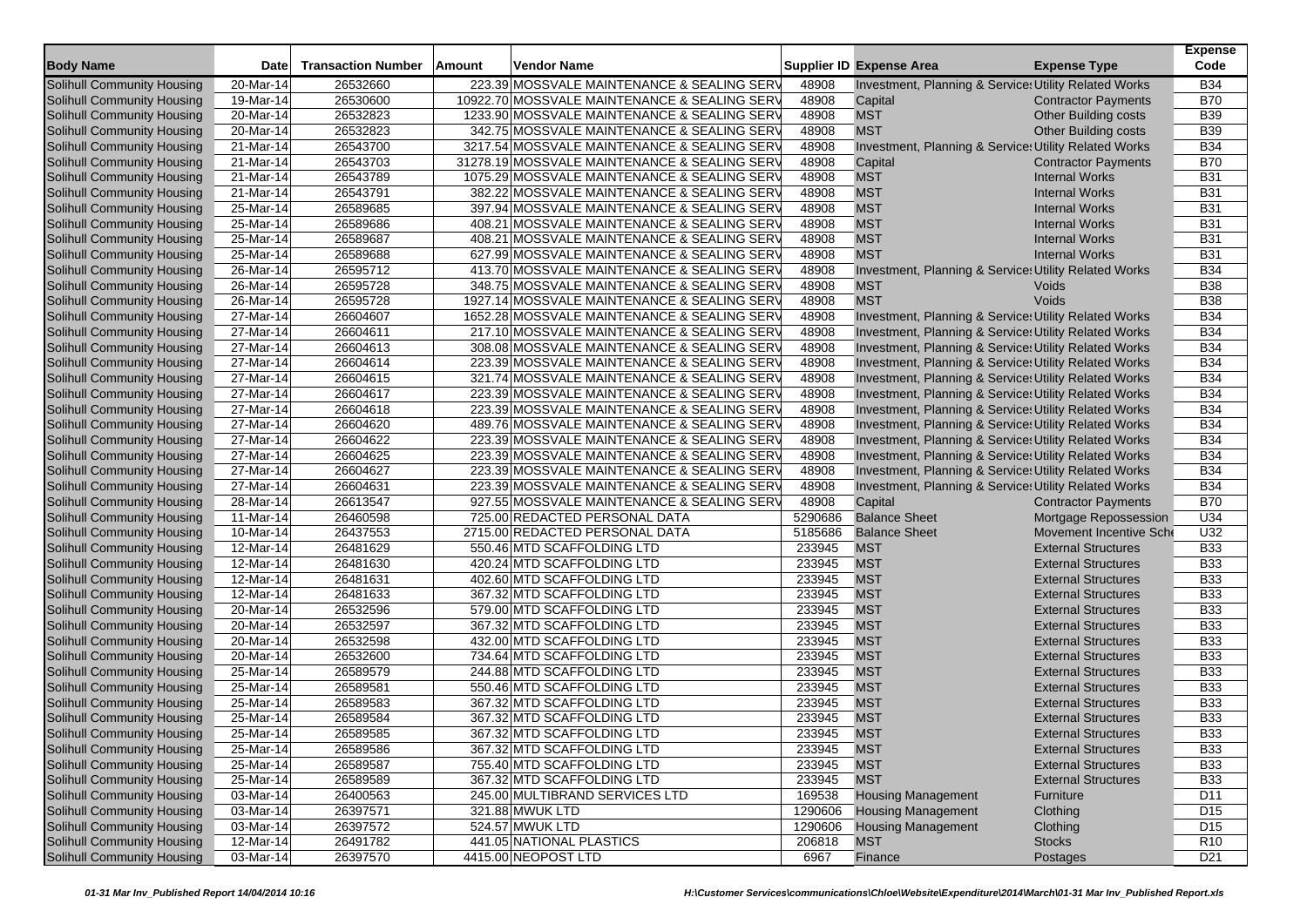| <b>Body Name</b>                  | Date                    | <b>Transaction Number</b> | Amount | Vendor Name                                   |         | <b>Supplier ID Expense Area</b>                       | <b>Expense Type</b>        | <b>Expense</b><br>Code |
|-----------------------------------|-------------------------|---------------------------|--------|-----------------------------------------------|---------|-------------------------------------------------------|----------------------------|------------------------|
| <b>Solihull Community Housing</b> | 03-Mar-14               | 26397570                  |        | 15.00 NEOPOST LTD                             | 6967    | Finance                                               | Postages                   | D <sub>21</sub>        |
| Solihull Community Housing        | 20-Mar-14               | 26532806                  |        | 15.00 NEOPOST LTD                             | 6967    | Finance                                               | Postages                   | D <sub>21</sub>        |
| Solihull Community Housing        | 20-Mar-14               | 26532806                  |        | 7765.00 NEOPOST LTD                           | 6967    | Finance                                               | Postages                   | D <sub>21</sub>        |
| Solihull Community Housing        | 11-Mar-14               | 26476692                  |        | 987.71 NICHOLLS & CLARKE BUILDING PRODUCTS    | 176278  | <b>MST</b>                                            | <b>Stocks</b>              | R <sub>10</sub>        |
| Solihull Community Housing        | 11-Mar-14               | 26476695                  |        | 509.93 NICHOLLS & CLARKE BUILDING PRODUCTS    | 176278  | <b>MST</b>                                            | <b>Stocks</b>              | R <sub>10</sub>        |
| Solihull Community Housing        | 11-Mar-14               | 26476696                  |        | 412.96 NICHOLLS & CLARKE BUILDING PRODUCTS    | 176278  | <b>MST</b>                                            | <b>Stocks</b>              | R <sub>10</sub>        |
| Solihull Community Housing        | 11-Mar-14               | 26476698                  |        | 233.65 NICHOLLS & CLARKE BUILDING PRODUCTS    | 176278  | <b>MST</b>                                            | <b>Stocks</b>              | R <sub>10</sub>        |
| Solihull Community Housing        | 18-Mar-14               | 26519043                  |        | 484.62 NICHOLLS & CLARKE BUILDING PRODUCTS    | 176278  | <b>MST</b>                                            | <b>Stocks</b>              | R <sub>10</sub>        |
| Solihull Community Housing        | 18-Mar-14               | 26519050                  |        | 211.96 NICHOLLS & CLARKE BUILDING PRODUCTS    | 176278  | <b>MST</b>                                            | <b>Stocks</b>              | R <sub>10</sub>        |
| Solihull Community Housing        | 11-Mar-14               | 26460680                  |        | 5900.00 NICOL THOMAS                          | 3393687 | Capital                                               | <b>Contractor Payments</b> | <b>B70</b>             |
| Solihull Community Housing        | 03-Mar-14               | 26400570                  |        | 938.85 NIYAA PEOPLE                           | 1651616 | Investment, Planning & Service: Agency Staff          |                            | A60                    |
| Solihull Community Housing        | 06-Mar-14               | 26432015                  |        | 543.75 NIYAA PEOPLE                           | 1651616 | <b>MST</b>                                            | <b>Agency Staff</b>        | A60                    |
| Solihull Community Housing        | 06-Mar-14               | 26432016                  |        | 543.75 NIYAA PEOPLE                           | 1651616 | <b>MST</b>                                            | <b>Agency Staff</b>        | A60                    |
| Solihull Community Housing        | 06-Mar-14               | 26432017                  |        | 601.00 NIYAA PEOPLE                           | 1651616 | <b>MST</b>                                            | <b>Agency Staff</b>        | A60                    |
| Solihull Community Housing        | 11-Mar-14               | 26460682                  |        | 543.75 NIYAA PEOPLE                           | 1651616 | <b>MST</b>                                            | <b>Agency Staff</b>        | A60                    |
| Solihull Community Housing        | 11-Mar-14               | 26460683                  |        | 543.75 NIYAA PEOPLE                           | 1651616 | <b>MST</b>                                            | <b>Agency Staff</b>        | A60                    |
| Solihull Community Housing        | 11-Mar-14               | 26460684                  |        | 922.95 NIYAA PEOPLE                           | 1651616 | Investment, Planning & Service: Agency Staff          |                            | A60                    |
| Solihull Community Housing        | 14-Mar-14               | 26508659                  |        | 960.00 NIYAA PEOPLE                           | 1651616 | Investment, Planning & Service: Agency Staff          |                            | A60                    |
| Solihull Community Housing        | 19-Mar-14               | 26530604                  |        | 543.75 NIYAA PEOPLE                           | 1651616 | <b>MST</b>                                            | <b>Agency Staff</b>        | A60                    |
| Solihull Community Housing        | 06-Mar-14               | 26432018                  |        | 1400.00 NIYAA PEOPLE                          | 1651616 | <b>MST</b>                                            | Pay: APT & C               | A10                    |
| Solihull Community Housing        | $11-Mar-14$             | 26460681                  |        | 1400.00 NIYAA PEOPLE                          | 1651616 | <b>MST</b>                                            | Pay: APT & C               | A10                    |
| Solihull Community Housing        | 14-Mar-14               | 26508657                  |        | 1400.00 NIYAA PEOPLE                          | 1651616 | <b>MST</b>                                            | Pay: APT & C               | A10                    |
| Solihull Community Housing        | 21-Mar-14               | 26543708                  |        | 753.00 NIYAA PEOPLE                           | 1651616 | Investment, Planning & Service: Agency Staff          |                            | A60                    |
| Solihull Community Housing        | $28$ -Mar-14            | 26617556                  |        | 958.35 NIYAA PEOPLE                           | 1651616 | Investment, Planning & Service: Agency Staff          |                            | A60                    |
| Solihull Community Housing        | 28-Mar-14               | 26617562                  |        | 557.39 NIYAA PEOPLE                           | 1651616 | <b>MST</b>                                            | <b>Agency Staff</b>        | A60                    |
| Solihull Community Housing        | 28-Mar-14               | 26617564                  |        | 567.20 NIYAA PEOPLE                           | 1651616 | <b>MST</b>                                            | <b>Agency Staff</b>        | A60                    |
| Solihull Community Housing        | 05-Mar-14               | 26418580                  |        | 179130.01 NOVUS PROPERTY SOLUTIONS            | 3522686 | Capital                                               | <b>Contractor Payments</b> | <b>B70</b>             |
| Solihull Community Housing        | 05-Mar-14               | 26419025                  |        | 398.20 NOVUS PROPERTY SOLUTIONS               | 3522686 | <b>MST</b>                                            | <b>Internal Works</b>      | <b>B31</b>             |
| Solihull Community Housing        | 05-Mar-14               | 26419036                  |        | 238.20 NOVUS PROPERTY SOLUTIONS               | 3522686 | <b>MST</b>                                            | <b>Internal Works</b>      | <b>B31</b>             |
| Solihull Community Housing        | 05-Mar-14               | 26419024                  |        | 456.00 NOVUS PROPERTY SOLUTIONS               | 3522686 | <b>MST</b>                                            | <b>Internal Works</b>      | <b>B31</b>             |
| Solihull Community Housing        | $\overline{0}$ 5-Mar-14 | 26419017                  |        | 210.08 NOVUS PROPERTY SOLUTIONS               | 3522686 | <b>MST</b>                                            | <b>Internal Works</b>      | <b>B31</b>             |
| Solihull Community Housing        | 05-Mar-14               | 26419020                  |        | 236.26 NOVUS PROPERTY SOLUTIONS               | 3522686 | <b>MST</b>                                            | <b>Internal Works</b>      | <b>B31</b>             |
| Solihull Community Housing        | 06-Mar-14               | 26431670                  |        | 418.00 NOVUS PROPERTY SOLUTIONS               | 3522686 | Capital                                               | <b>Contractor Payments</b> | <b>B70</b>             |
| Solihull Community Housing        | 12-Mar-14               | 26481775                  |        | 317.60 NOVUS PROPERTY SOLUTIONS               | 3522686 | <b>MST</b>                                            | <b>Internal Works</b>      | <b>B31</b>             |
| Solihull Community Housing        | 12-Mar-14               | 26481779                  |        | 559.60 NOVUS PROPERTY SOLUTIONS               | 3522686 | <b>MST</b>                                            | <b>Internal Works</b>      | <b>B31</b>             |
| Solihull Community Housing        | 21-Mar-14               | 26543796                  |        | 296.00 NOVUS PROPERTY SOLUTIONS               | 3522686 | <b>MST</b>                                            | <b>Internal Works</b>      | <b>B31</b>             |
| <b>Solihull Community Housing</b> | 28-Mar-14               | 26613548                  |        | 317.46 NOVUS PROPERTY SOLUTIONS               | 3522686 | <b>Housing Management</b>                             | Furniture                  | D <sub>11</sub>        |
| Solihull Community Housing        | 28-Mar-14               | 26613549                  |        | 456.00 NOVUS PROPERTY SOLUTIONS               | 3522686 | <b>Housing Management</b>                             | Furniture                  | D <sub>11</sub>        |
| Solihull Community Housing        | 12-Mar-14               | 26492579                  |        | 235.00 NOWMEDICAL                             | 123622  | <b>Housing Management</b>                             | <b>Tenant Medicals</b>     | D63                    |
| Solihull Community Housing        | 05-Mar-14               | 26418676                  |        | 419.64 NPOWER BUSINESS & SOCIAL HOUSING LTI   | 2846690 | <b>MST</b>                                            | Voids                      | <b>B38</b>             |
| Solihull Community Housing        | 05-Mar-14               | 26418676                  |        | 193.68 NPOWER BUSINESS & SOCIAL HOUSING LTI   | 2846690 | <b>MST</b>                                            | Voids                      | <b>B38</b>             |
| Solihull Community Housing        | 05-Mar-14               | 26418678                  |        | 7360.78 NPOWER BUSINESS & SOCIAL HOUSING LTI  | 2846690 | Investment, Planning & Service: Utility Related Works |                            | <b>B34</b>             |
| Solihull Community Housing        | 05-Mar-14               | 26418687                  |        | 684.67 NPOWER BUSINESS & SOCIAL HOUSING LTI   | 2846690 | Investment, Planning & Service: Utility Related Works |                            | <b>B34</b>             |
| Solihull Community Housing        | 05-Mar-14               | 26419004                  |        | 1021.19 NPOWER BUSINESS & SOCIAL HOUSING LTI  | 2846690 | Investment, Planning & Service: Utility Related Works |                            | <b>B34</b>             |
| Solihull Community Housing        | 05-Mar-14               | 26419012                  |        | 295.05 NPOWER BUSINESS & SOCIAL HOUSING LTI   | 2846690 | Investment, Planning & Service: Utility Related Works |                            | <b>B34</b>             |
| Solihull Community Housing        | 06-Mar-14               | 26432019                  |        | 852.60 NPOWER BUSINESS & SOCIAL HOUSING LTI   | 2846690 | Investment, Planning & Service: Utility Related Works |                            | <b>B34</b>             |
| Solihull Community Housing        | 06-Mar-14               | 26432020                  |        | 7105.00 NPOWER BUSINESS & SOCIAL HOUSING LTI  | 2846690 | Investment, Planning & Service: Utility Related Works |                            | <b>B34</b>             |
| Solihull Community Housing        | 11-Mar-14               | 26460685                  |        | 47531.73 NPOWER BUSINESS & SOCIAL HOUSING LTI | 2846690 | Investment, Planning & Service: Utility Related Works |                            | <b>B34</b>             |
| Solihull Community Housing        | 12-Mar-14               | 26481751                  |        | 278.71 NPOWER BUSINESS & SOCIAL HOUSING LTI   | 2846690 | Investment, Planning & Service: Utility Related Works |                            | <b>B34</b>             |
| Solihull Community Housing        | 12-Mar-14               | 26481752                  |        | 278.71 NPOWER BUSINESS & SOCIAL HOUSING LTI   | 2846690 | Investment, Planning & Service: Utility Related Works |                            | <b>B34</b>             |
| Solihull Community Housing        | 12-Mar-14               | 26481754                  |        | 267.87 NPOWER BUSINESS & SOCIAL HOUSING LTI   | 2846690 | Investment, Planning & Service: Utility Related Works |                            | <b>B34</b>             |
|                                   |                         |                           |        |                                               |         |                                                       |                            |                        |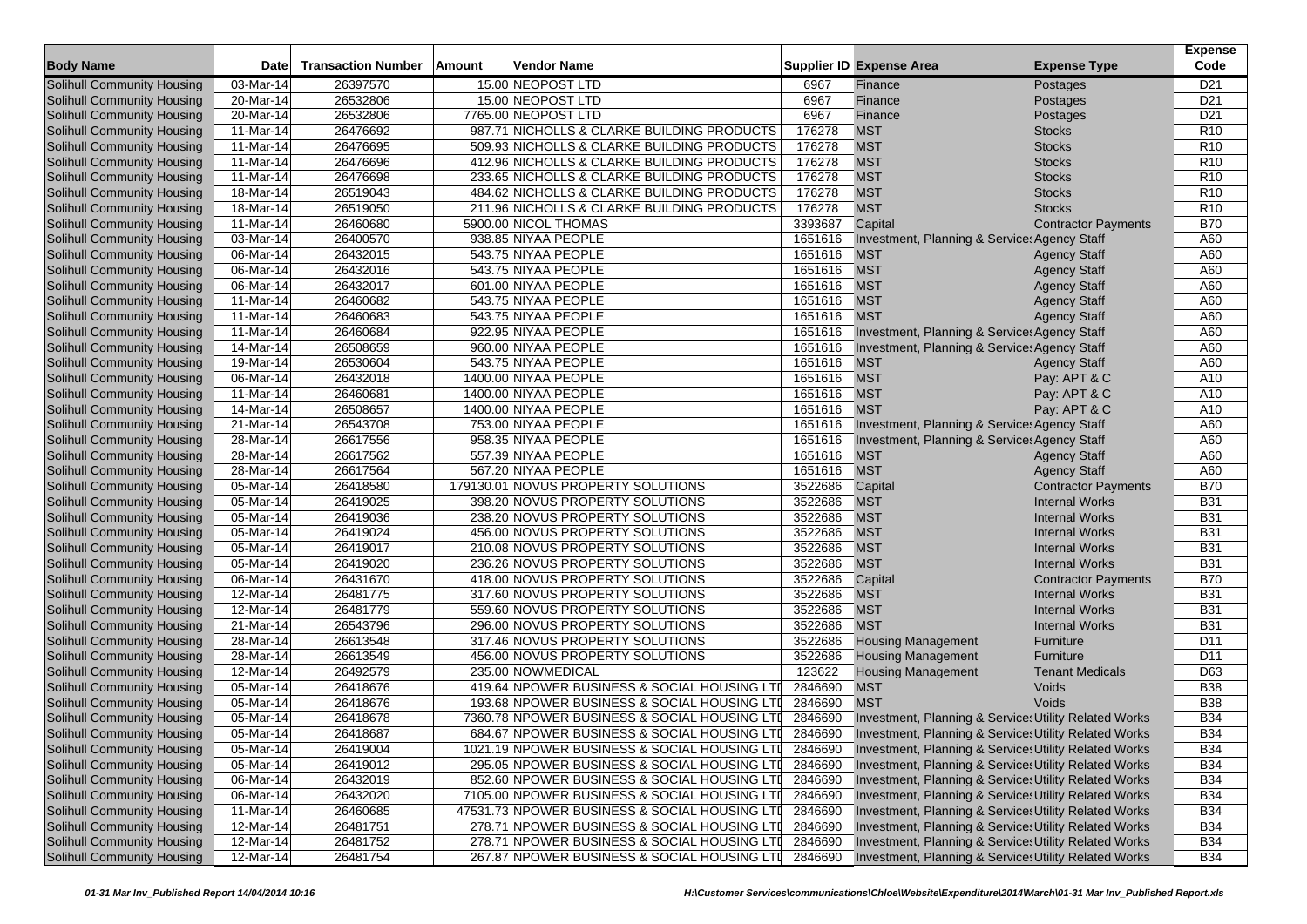|                            |                         |                           |        |                                              |         |                                                                  |                            | <b>Expense</b>  |
|----------------------------|-------------------------|---------------------------|--------|----------------------------------------------|---------|------------------------------------------------------------------|----------------------------|-----------------|
| <b>Body Name</b>           | <b>Date</b>             | <b>Transaction Number</b> | Amount | Vendor Name                                  |         | <b>Supplier ID Expense Area</b>                                  | <b>Expense Type</b>        | Code            |
| Solihull Community Housing | 12-Mar-14               | 26481760                  |        | 363.23 NPOWER BUSINESS & SOCIAL HOUSING LTI  | 2846690 | <b>MST</b>                                                       | <b>Internal Works</b>      | <b>B31</b>      |
| Solihull Community Housing | 20-Mar-14               | 26532582                  |        | 237.46 NPOWER BUSINESS & SOCIAL HOUSING LTI  | 2846690 | Capital                                                          | <b>Contractor Payments</b> | <b>B70</b>      |
| Solihull Community Housing | 21-Mar-14               | 26543793                  |        | 568.38 NPOWER BUSINESS & SOCIAL HOUSING LTI  | 2846690 | <b>MST</b>                                                       | <b>Internal Works</b>      | <b>B31</b>      |
| Solihull Community Housing | 25-Mar-14               | 26589689                  |        | 223.51 NPOWER BUSINESS & SOCIAL HOUSING LTI  | 2846690 | <b>MST</b>                                                       | <b>Internal Works</b>      | <b>B31</b>      |
| Solihull Community Housing | 26-Mar-14               | 26595724                  |        | 235.24 NPOWER BUSINESS & SOCIAL HOUSING LTD  | 2846690 | Investment, Planning & Service: Utility Related Works            |                            | <b>B34</b>      |
| Solihull Community Housing | $\overline{2}$ 6-Mar-14 | 26595731                  |        | 369.20 NPOWER BUSINESS & SOCIAL HOUSING LTI  | 2846690 | <b>MST</b>                                                       | Voids                      | <b>B38</b>      |
| Solihull Community Housing | 26-Mar-14               | 26595731                  |        | 142.00 NPOWER BUSINESS & SOCIAL HOUSING LTI  | 2846690 | <b>MST</b>                                                       | Voids                      | <b>B38</b>      |
| Solihull Community Housing | 26-Mar-14               | 26595733                  |        | 290.52 NPOWER BUSINESS & SOCIAL HOUSING LTD  | 2846690 | <b>MST</b>                                                       | Voids                      | <b>B38</b>      |
| Solihull Community Housing | 26-Mar-14               | 26595733                  |        | 129.12 NPOWER BUSINESS & SOCIAL HOUSING LTI  | 2846690 | <b>MST</b>                                                       | Voids                      | <b>B38</b>      |
| Solihull Community Housing | 27-Mar-14               | 26604905                  |        | 5640.62 NPOWER BUSINESS & SOCIAL HOUSING LTI | 2846690 | Investment, Planning & Service: Utility Related Works            |                            | <b>B34</b>      |
| Solihull Community Housing | 27-Mar-14               | 26604907                  |        | 1299.84 NPOWER BUSINESS & SOCIAL HOUSING LTI | 2846690 | Investment, Planning & Service: Utility Related Works            |                            | <b>B34</b>      |
| Solihull Community Housing | 05-Mar-14               | 26419042                  |        | 3370.53 OAKLEAF COMMERCIAL SERVICES LTD      | 5136686 | Capital                                                          | <b>Contractor Payments</b> | <b>B70</b>      |
| Solihull Community Housing | 13-Mar-14               | 26495655                  |        | 3071.92 OAKLEAF COMMERCIAL SERVICES LTD      | 5136686 | Capital                                                          | <b>Contractor Payments</b> | <b>B70</b>      |
| Solihull Community Housing | 13-Mar-14               | 26495658                  |        | 2877.51 OAKLEAF COMMERCIAL SERVICES LTD      | 5136686 | Capital                                                          | <b>Contractor Payments</b> | <b>B70</b>      |
| Solihull Community Housing | 13-Mar-14               | 26495661                  |        | 3137.46 OAKLEAF COMMERCIAL SERVICES LTD      | 5136686 | Capital                                                          | <b>Contractor Payments</b> | <b>B70</b>      |
| Solihull Community Housing | 28-Mar-14               | 26610550                  |        | 4234.06 OAKLEAF COMMERCIAL SERVICES LTD      | 5136686 | Capital                                                          | <b>Contractor Payments</b> | <b>B70</b>      |
| Solihull Community Housing | 28-Mar-14               | 26611547                  |        | 338.24 OAKLEAF COMMERCIAL SERVICES LTD       | 5136686 | Capital                                                          | <b>Contractor Payments</b> | <b>B70</b>      |
| Solihull Community Housing | 28-Mar-14               | 26611548                  |        | 3061.12 OAKLEAF COMMERCIAL SERVICES LTD      | 5136686 | Capital                                                          | <b>Contractor Payments</b> | <b>B70</b>      |
| Solihull Community Housing | 11-Mar-14               | 26460686                  |        | 12320.00 OMFAX SYSTEMS LTD                   | 97459   | <b>Customer Services</b>                                         | <b>ICT Software</b>        | D31             |
| Solihull Community Housing | 17-Mar-14               | 26510561                  |        | 1460.48 OPENVIEW SECURITY SOLUTIONS LTD      | 2385686 | Investment, Planning & Service: Utility Related Works            |                            | <b>B34</b>      |
| Solihull Community Housing | 17-Mar-14               | 26510562                  |        | 1460.48 OPENVIEW SECURITY SOLUTIONS LTD      | 2385686 | Investment, Planning & Service: Utility Related Works            |                            | <b>B34</b>      |
| Solihull Community Housing | 17-Mar-14               | 26510563                  |        | 1460.48 OPENVIEW SECURITY SOLUTIONS LTD      | 2385686 | Investment, Planning & Service: Utility Related Works            |                            | <b>B34</b>      |
| Solihull Community Housing | 17-Mar-14               | 26510564                  |        | 1460.48 OPENVIEW SECURITY SOLUTIONS LTD      | 2385686 | Investment, Planning & Service: Utility Related Works            |                            | <b>B34</b>      |
| Solihull Community Housing | 20-Mar-14               | 26532654                  |        | 307.44 OPENVIEW SECURITY SOLUTIONS LTD       | 2385686 | Investment, Planning & Service: Utility Related Works            |                            | <b>B34</b>      |
| Solihull Community Housing | 25-Mar-14               | 26589684                  |        | 628.23 OPENVIEW SECURITY SOLUTIONS LTD       | 2385686 | Investment, Planning & Service: Utility Related Works            |                            | <b>B34</b>      |
| Solihull Community Housing | 26-Mar-14               | 26595659                  |        | 1460.48 OPENVIEW SECURITY SOLUTIONS LTD      | 2385686 | <b>Investment, Planning &amp; Service: Utility Related Works</b> |                            | <b>B34</b>      |
| Solihull Community Housing | 26-Mar-14               | 26595660                  |        | 1460.48 OPENVIEW SECURITY SOLUTIONS LTD      | 2385686 | Investment, Planning & Service: Utility Related Works            |                            | <b>B34</b>      |
| Solihull Community Housing | 26-Mar-14               | 26595572                  |        | 1460.48 OPENVIEW SECURITY SOLUTIONS LTD      | 2385686 | Investment, Planning & Service: Utility Related Works            |                            | <b>B34</b>      |
| Solihull Community Housing | 27-Mar-14               | 26604569                  |        | 396.66 OPENVIEW SECURITY SOLUTIONS LTD       | 2385686 | Investment, Planning & Service: Utility Related Works            |                            | <b>B34</b>      |
| Solihull Community Housing | 27-Mar-14               | 26604571                  |        | 287.32 OPENVIEW SECURITY SOLUTIONS LTD       | 2385686 | Capital                                                          | ICT - General              | D <sub>30</sub> |
| Solihull Community Housing | 27-Mar-14               | 26604573                  |        | 307.44 OPENVIEW SECURITY SOLUTIONS LTD       | 2385686 | Investment, Planning & Service: Utility Related Works            |                            | <b>B34</b>      |
| Solihull Community Housing | 27-Mar-14               | 26604574                  |        | 307.44 OPENVIEW SECURITY SOLUTIONS LTD       | 2385686 | Investment, Planning & Service: Utility Related Works            |                            | <b>B34</b>      |
| Solihull Community Housing | 27-Mar-14               | 26604576                  |        | 224.97 OPENVIEW SECURITY SOLUTIONS LTD       | 2385686 | Investment, Planning & Service: Utility Related Works            |                            | <b>B34</b>      |
| Solihull Community Housing | 27-Mar-14               | 26604577                  |        | 439.29 OPENVIEW SECURITY SOLUTIONS LTD       | 2385686 | Investment, Planning & Service: Utility Related Works            |                            | <b>B34</b>      |
| Solihull Community Housing | 27-Mar-14               | 26604578                  |        | 442.00 OPENVIEW SECURITY SOLUTIONS LTD       | 2385686 | Investment, Planning & Service: Utility Related Works            |                            | <b>B34</b>      |
| Solihull Community Housing | 27-Mar-14               | 26604579                  |        | 307.44 OPENVIEW SECURITY SOLUTIONS LTD       | 2385686 | Investment, Planning & Service: Utility Related Works            |                            | <b>B34</b>      |
| Solihull Community Housing | 27-Mar-14               | 26604582                  |        | 318.45 OPENVIEW SECURITY SOLUTIONS LTD       | 2385686 | Investment, Planning & Service: Utility Related Works            |                            | <b>B34</b>      |
| Solihull Community Housing | 27-Mar-14               | 26604587                  |        | 1460.48 OPENVIEW SECURITY SOLUTIONS LTD      | 2385686 | <b>Investment, Planning &amp; Service: Utility Related Works</b> |                            | <b>B34</b>      |
| Solihull Community Housing | 27-Mar-14               | 26604588                  |        | 1460.48 OPENVIEW SECURITY SOLUTIONS LTD      | 2385686 | Investment, Planning & Service: Utility Related Works            |                            | <b>B34</b>      |
| Solihull Community Housing | 27-Mar-14               | 26604589                  |        | 1460.48 OPENVIEW SECURITY SOLUTIONS LTD      | 2385686 | Investment, Planning & Service: Utility Related Works            |                            | <b>B34</b>      |
| Solihull Community Housing | 27-Mar-14               | 26604590                  |        | 1460.48 OPENVIEW SECURITY SOLUTIONS LTD      | 2385686 | Investment, Planning & Service: Utility Related Works            |                            | <b>B34</b>      |
| Solihull Community Housing | 27-Mar-14               | 26604591                  |        | 1460.48 OPENVIEW SECURITY SOLUTIONS LTD      | 2385686 | Investment, Planning & Service: Utility Related Works            |                            | <b>B34</b>      |
| Solihull Community Housing | 27-Mar-14               | 26604592                  |        | 1460.48 OPENVIEW SECURITY SOLUTIONS LTD      | 2385686 | Investment, Planning & Service: Utility Related Works            |                            | <b>B34</b>      |
| Solihull Community Housing | 27-Mar-14               | 26604909                  |        | 500.00 PEGASUS PLANNING GROUP                | 105019  | Capital                                                          | <b>Contractor Payments</b> | <b>B70</b>      |
| Solihull Community Housing | 12-Mar-14               | 26492580                  |        | 1248.64 PENNINGTON CHOICE LTD                | 227134  | Investment, Planning & Service: Other Fees and Charges           |                            | D <sub>59</sub> |
| Solihull Community Housing | 12-Mar-14               | 26492581                  |        | 3743.24 PINNACLE HOUSING LTD                 | 280244  | Finance                                                          | Cleaning                   | <b>B50</b>      |
| Solihull Community Housing | 21-Mar-14               | 26543712                  |        | 14474.91 PINNACLE HOUSING LTD                | 280244  | <b>MST</b>                                                       | Voids                      | <b>B38</b>      |
| Solihull Community Housing | 21-Mar-14               | 26543712                  |        | 6547.03 PINNACLE HOUSING LTD                 | 280244  | <b>MST</b>                                                       | Voids                      | <b>B38</b>      |
| Solihull Community Housing | 21-Mar-14               | 26543712                  |        | 6775.58 PINNACLE HOUSING LTD                 | 280244  | <b>MST</b>                                                       | Voids                      | <b>B38</b>      |
| Solihull Community Housing | 27-Mar-14               | 26604912                  |        | 1593.72 QUALITY GAS AUDIT SERVICES LTD       | 118053  | Investment, Planning & Service: Utility Related Works            |                            | <b>B34</b>      |
| Solihull Community Housing | 20-Mar-14               | 26532663                  |        | 1350.00 R J EVANS KNOWLES & PARTNERS         | 7412    | Capital                                                          | <b>Contractor Payments</b> | <b>B70</b>      |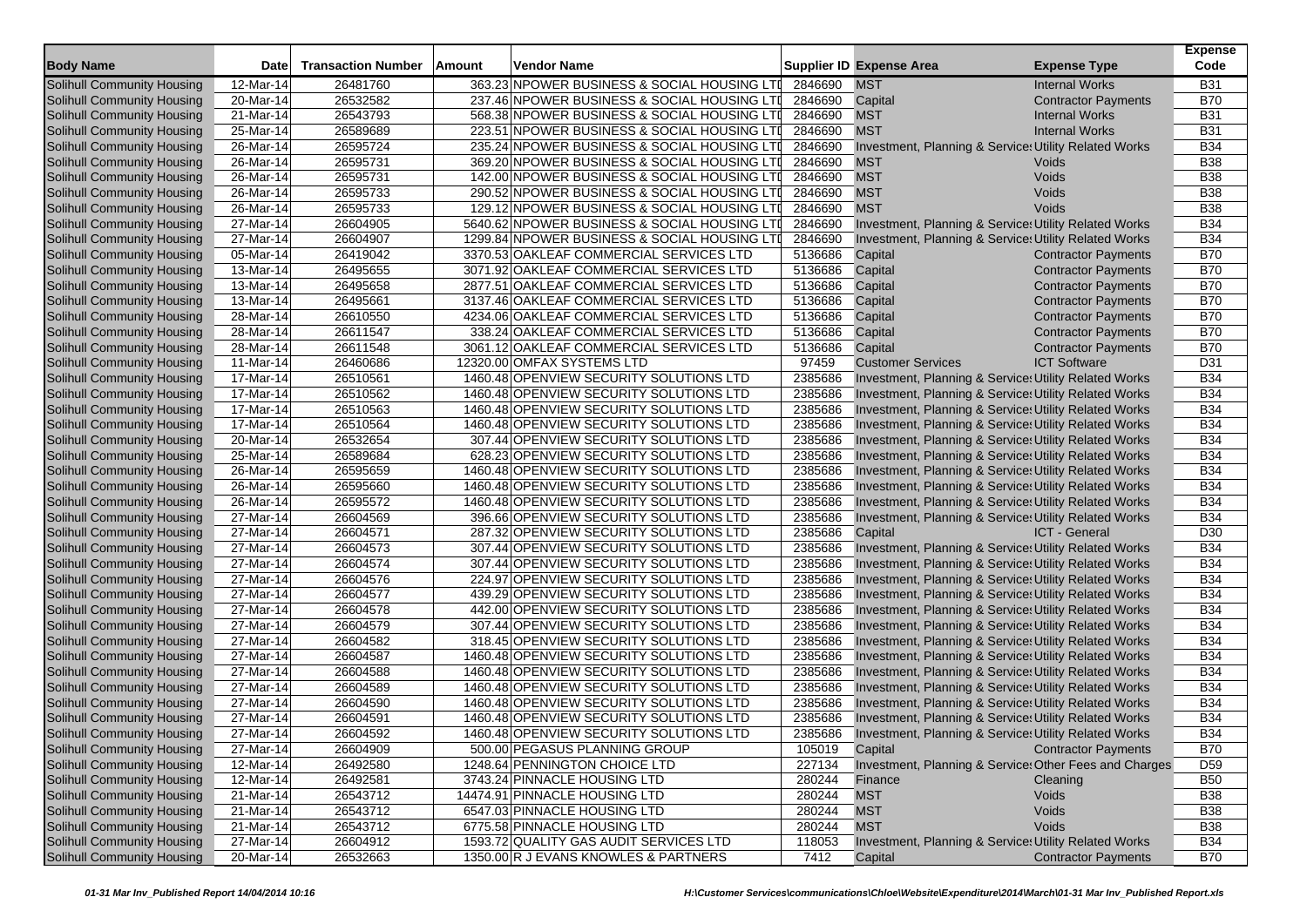|                                   |                         |                           |        |                                               |         |                                              |                              | <b>Expense</b>  |
|-----------------------------------|-------------------------|---------------------------|--------|-----------------------------------------------|---------|----------------------------------------------|------------------------------|-----------------|
| <b>Body Name</b>                  | Date                    | <b>Transaction Number</b> | Amount | Vendor Name                                   |         | <b>Supplier ID Expense Area</b>              | <b>Expense Type</b>          | Code            |
| <b>Solihull Community Housing</b> | 20-Mar-14               | 26532664                  |        | 1583.00 R J EVANS KNOWLES & PARTNERS          | 7412    | Capital                                      | <b>Contractor Payments</b>   | <b>B70</b>      |
| Solihull Community Housing        | 11-Mar-14               | 26460697                  |        | 35343.02 R S MILLER ROOFING(WOLVERHAMPTON) L  | 75827   | Capital                                      | <b>Contractor Payments</b>   | <b>B70</b>      |
| Solihull Community Housing        | 26-Mar-14               | 26595806                  |        | 12063.10 R S MILLER ROOFING (WOLVERHAMPTON) L | 75827   | Capital                                      | <b>Contractor Payments</b>   | <b>B70</b>      |
| Solihull Community Housing        | 26-Mar-14               | 26595807                  |        | 3026.56 R S MILLER ROOFING(WOLVERHAMPTON) L   | 75827   | Capital                                      | <b>Contractor Payments</b>   | <b>B70</b>      |
| Solihull Community Housing        | 26-Mar-14               | 26595808                  |        | 4166.89 R S MILLER ROOFING (WOLVERHAMPTON) L  | 75827   | Capital                                      | <b>Contractor Payments</b>   | <b>B70</b>      |
| Solihull Community Housing        | 14-Mar-14               | 26508662                  |        | 425.50 RANDSTAD EMPLOYMENT BUREAU LTD         | 54515   | Finance                                      | Pay: APT & C                 | A10             |
| Solihull Community Housing        | 14-Mar-14               | 26508663                  |        | 425.50 RANDSTAD EMPLOYMENT BUREAU LTD         | 54515   | Finance                                      | Pay: APT & C                 | A10             |
| Solihull Community Housing        | 26-Mar-14               | 26595737                  |        | 425.50 RANDSTAD EMPLOYMENT BUREAU LTD         | 54515   | Finance                                      | Pay: APT & C                 | A10             |
| Solihull Community Housing        | 03-Mar-14               | 26400583                  |        | 577.00 RAPID VISION SYSTEMS LTD               | 123162  | <b>Housing Management</b>                    | <b>Materials</b>             | D <sub>13</sub> |
| Solihull Community Housing        | 03-Mar-14               | 26400583                  |        | 273.00 RAPID VISION SYSTEMS LTD               | 123162  | <b>Housing Management</b>                    | <b>Professional Fees</b>     | D <sub>50</sub> |
| Solihull Community Housing        | 12-Mar-14               | 26492583                  |        | 346.60 RAPIDE COMMUNICATION LIMITED           | 219590  | <b>MST</b>                                   | Telephones                   | D <sub>40</sub> |
| <b>Solihull Community Housing</b> | 03-Mar-14               | 26400589                  |        | 464.25 REED                                   | 260459  | <b>Customer Services</b>                     | <b>Agency Staff</b>          | A60             |
| Solihull Community Housing        | 03-Mar-14               | 26400591                  |        | 247.60 REED                                   | 260459  | <b>Customer Services</b>                     | <b>Agency Staff</b>          | A60             |
| Solihull Community Housing        | 03-Mar-14               | 26400588                  |        | 299.50 REED                                   | 260459  | <b>Housing Management</b>                    | <b>Agency Staff</b>          | A60             |
| Solihull Community Housing        | 11-Mar-14               | 26460692                  |        | 266.17 REED                                   | 260459  | <b>Customer Services</b>                     | <b>Agency Staff</b>          | A60             |
| Solihull Community Housing        | 11-Mar-14               | 26460693                  |        | 464.25 REED                                   | 260459  | <b>Customer Services</b>                     | <b>Agency Staff</b>          | A60             |
| Solihull Community Housing        | 11-Mar-14               | 26460694                  |        | 407.32 REED                                   | 260459  | <b>Housing Management</b>                    | <b>Agency Staff</b>          | A60             |
| Solihull Community Housing        | 19-Mar-14               | 26530607                  |        | 401.40 REED                                   | 260459  | <b>Customer Services</b>                     | <b>Agency Staff</b>          | A60             |
| Solihull Community Housing        | 26-Mar-14               | 26595743                  |        | 501.75 REED                                   | 260459  | <b>Customer Services</b>                     | <b>Agency Staff</b>          | A60             |
| Solihull Community Housing        | 26-Mar-14               | 26595801                  |        | 334.50 REED                                   | 260459  | <b>Customer Services</b>                     | <b>Agency Staff</b>          | A60             |
| Solihull Community Housing        | 26-Mar-14               | 26595802                  |        | 6485.00 RESOURCE PRINT SOLUTIONS              | 1030596 | <b>Customer Services</b>                     | Printing                     | D80             |
| Solihull Community Housing        | 26-Mar-14               | 26595803                  |        | 360.00 RESOURCE PRINT SOLUTIONS               | 1030596 | <b>Customer Services</b>                     | Printing                     | D80             |
| Solihull Community Housing        | 26-Mar-14               | 26595804                  |        | 710.00 RESOURCE PRINT SOLUTIONS               | 1030596 | <b>Customer Services</b>                     | Printing                     | D80             |
| Solihull Community Housing        | 26-Mar-14               | 26595804                  |        | 1381.00 RESOURCE PRINT SOLUTIONS              | 1030596 | Finance                                      | Postages                     | D <sub>21</sub> |
| Solihull Community Housing        | 05-Mar-14               | 26418689                  |        | 997.50 RESOURCING GROUP                       | 131156  | Investment, Planning & Service: Agency Staff |                              | A60             |
| Solihull Community Housing        | 11-Mar-14               | 26460695                  |        | 888.00 RESOURCING GROUP                       | 131156  | Investment, Planning & Service: Agency Staff |                              | A60             |
| Solihull Community Housing        | 19-Mar-14               | 26530609                  |        | 888.00 RESOURCING GROUP                       | 131156  | Investment, Planning & Service: Agency Staff |                              | A60             |
| Solihull Community Housing        | 20-Mar-14               | 26532832                  |        | 374.00 RESOURCING GROUP                       | 131156  | Investment, Planning & Service: Agency Staff |                              | A60             |
| Solihull Community Housing        | 21-Mar-14               | 26543721                  |        | 805.00 RESOURCING GROUP                       | 131156  | Investment, Planning & Service Agency Staff  |                              | A60             |
| Solihull Community Housing        | 03-Mar-14               | 26400593                  |        | 628.85 RICOH UK LTD                           | 54723   | Finance                                      | <b>ICT Consumables</b>       | D33             |
| Solihull Community Housing        | $\overline{27}$ -Mar-14 | 26604914                  |        | 669.22 RICOH UK LTD                           | 54723   | Finance                                      | <b>ICT Consumables</b>       | D33             |
| Solihull Community Housing        | 27-Mar-14               | 26604916                  |        | 748.98 RICOH UK LTD                           | 54723   | Finance                                      | <b>ICT Consumables</b>       | D33             |
| Solihull Community Housing        | 06-Mar-14               | 26431630                  |        | 775.00 ROYAL MAIL                             | 7602    | Finance                                      | Postages                     | D <sub>21</sub> |
| Solihull Community Housing        | 11-Mar-14               | 26460698                  |        | 444.00 SAPPHIRE MANAGEMENT SERVICES UK LTD    | 209446  | <b>Housing Management</b>                    | <b>Agency Staff</b>          | A60             |
| Solihull Community Housing        | 06-Mar-14               | 26432010                  |        | 298.05 SEVERN TRENT WATER LTD                 | 7745    | Investment, Planning & Service: Water        |                              | <b>B12</b>      |
| Solihull Community Housing        | 12-Mar-14               | 26492563                  |        | 329.10 SEVERN TRENT WATER LTD                 | 7745    | <b>Housing Management</b>                    | Water                        | <b>B12</b>      |
| Solihull Community Housing        | 03-Mar-14               | 26397562                  |        | 4252.00 SHELTER TRAINING                      | 128611  | <b>Customer Services</b>                     | Training                     | A80             |
| Solihull Community Housing        | 03-Mar-14               | 26397562                  |        | 273.00 SHELTER TRAINING                       | 128611  | <b>Customer Services</b>                     | Training                     | A80             |
| Solihull Community Housing        | 11-Mar-14               | 26460702                  |        | 2980.31 SITEXORBIS                            | 234075  | <b>Customer Services</b>                     | Other Fees and Charges       | D <sub>59</sub> |
| <b>Solihull Community Housing</b> | 11-Mar-14               | 26460702                  |        | 308.33 SITEXORBIS                             | 234075  | <b>Customer Services</b>                     | Other Fees and Charges       | D <sub>59</sub> |
| Solihull Community Housing        | 03-Mar-14               | 26400594                  |        | 770.00 SMITHYS HOTEL UK LTD                   | 4075686 | <b>Housing Management</b>                    | <b>B&amp;B Accommodation</b> | <b>B23</b>      |
| Solihull Community Housing        | 03-Mar-14               | 26400603                  |        | 325.00 SMITHYS HOTEL UK LTD                   | 4075686 | <b>Housing Management</b>                    | <b>B&amp;B Accommodation</b> | <b>B23</b>      |
| Solihull Community Housing        | 11-Mar-14               | 26460703                  |        | 425.00 SMITHYS HOTEL UK LTD                   | 4075686 | <b>Housing Management</b>                    | <b>B&amp;B Accommodation</b> | <b>B23</b>      |
| Solihull Community Housing        | 24-Mar-14               | 26552548                  |        | 7.00 SOLIHULL COMMUNITY HOUSING               | 102685  | <b>Housing Management</b>                    | <b>Officer Expenses</b>      | D60             |
| Solihull Community Housing        | $24$ -Mar-14            | 26552548                  |        | 283.00 SOLIHULL COMMUNITY HOUSING             | 102685  | <b>Housing Management</b>                    | Electricity                  | <b>B11</b>      |
| Solihull Community Housing        | 24-Mar-14               | 26552548                  |        | 158.60 SOLIHULL COMMUNITY HOUSING             | 102685  | <b>Balance Sheet</b>                         | Rough Sleepers Fund          | U33             |
| Solihull Community Housing        | 24-Mar-14               | 26552548                  |        | 1.70 SOLIHULL COMMUNITY HOUSING               | 102685  | <b>Housing Management</b>                    | <b>Office Expenses</b>       | D <sub>20</sub> |
| Solihull Community Housing        | 24-Mar-14               | 26552548                  |        | 2.19 SOLIHULL COMMUNITY HOUSING               | 102685  | <b>Housing Management</b>                    | <b>Officer Expenses</b>      | D60             |
| Solihull Community Housing        | 24-Mar-14               | 26552548                  |        | 1.00 SOLIHULL COMMUNITY HOUSING               | 102685  | <b>Housing Management</b>                    | <b>Officer Expenses</b>      | D60             |
| Solihull Community Housing        | 24-Mar-14               | 26552548                  |        | 36.00 SOLIHULL COMMUNITY HOUSING              | 102685  | <b>Housing Management</b>                    | <b>Public Transport</b>      | C20             |
| Solihull Community Housing        | 05-Mar-14               | 26418564                  |        | 1925.00 SOLIHULL MBC                          | 80026   | Capital                                      | <b>Contractor Payments</b>   | <b>B70</b>      |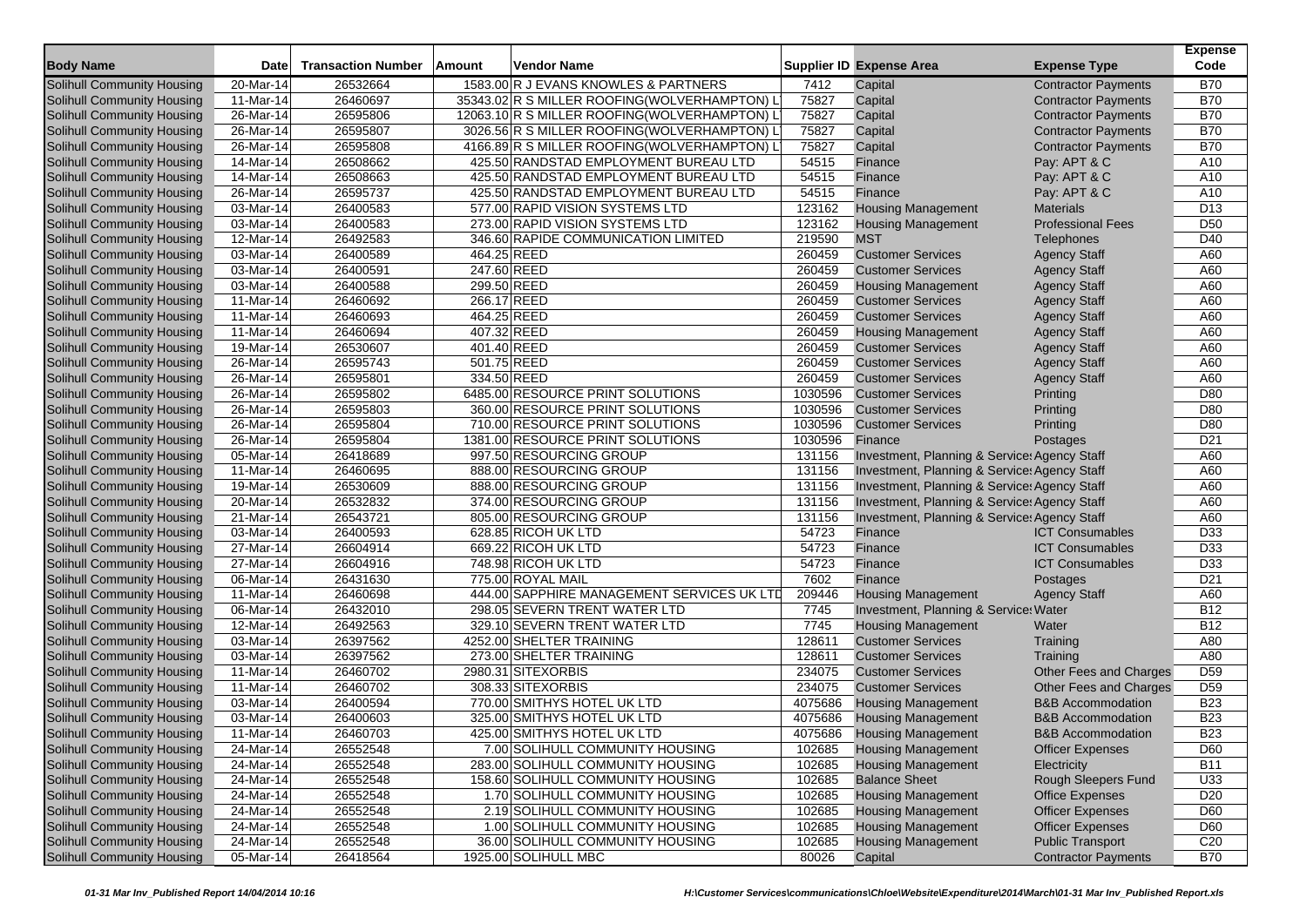| <b>Body Name</b>                  | Date                    | <b>Transaction Number</b> | <b>Amount</b> | Vendor Name                           |              | <b>Supplier ID Expense Area</b>                                              | <b>Expense Type</b>                                            | <b>Expense</b><br>Code |
|-----------------------------------|-------------------------|---------------------------|---------------|---------------------------------------|--------------|------------------------------------------------------------------------------|----------------------------------------------------------------|------------------------|
| Solihull Community Housing        | 19-Mar-14               | 26530612                  |               | 750.00 SOLIHULL MBC                   | 80026        | <b>Customer Services</b>                                                     | Other Fees and Charges                                         | D <sub>59</sub>        |
| Solihull Community Housing        | 06-Mar-14               | 26432003                  |               | 267.34 SOLIHULL MBC                   | 69188        | <b>Housing Management</b>                                                    | <b>Council Tax</b>                                             | <b>B21</b>             |
| Solihull Community Housing        | 03-Mar-14               | 26397565                  |               | 750.00 SOLIHULL MBC                   | 9466         | <b>Housing Management</b>                                                    | Fees & Charges                                                 | 120                    |
| Solihull Community Housing        | 26-Mar-14               | 26594558                  |               | 39400.00 SOLIHULL MBC                 | 9466         | Capital                                                                      | <b>Contractor Payments</b>                                     | <b>B70</b>             |
| <b>Solihull Community Housing</b> | 26-Mar-14               | 26595810                  |               | 7548.00 SOLIHULL MBC                  | 9466         | Investment, Planning & Service: Head Office: Charges                         |                                                                | H <sub>10</sub>        |
|                                   | 27-Mar-14               | 26604843                  |               | 187335.81 SOLIHULL MBC                | 9466         | Investment, Planning & Service: Head Office: Charges                         |                                                                | H <sub>10</sub>        |
| Solihull Community Housing        |                         |                           |               | 27614.41 SOLIHULL MBC                 |              |                                                                              |                                                                | H <sub>10</sub>        |
| Solihull Community Housing        | 27-Mar-14               | 26604843                  |               |                                       | 9466<br>9466 | Investment, Planning & Service: Head Office: Charges<br><b>Balance Sheet</b> |                                                                | S <sub>09</sub>        |
| Solihull Community Housing        | 26-Mar-14               | 26594559                  |               | 305.00 SOLIHULL MBC                   | 9466         | <b>Balance Sheet</b>                                                         | <b>Creditor: Solihull MBC</b><br><b>Creditor: Solihull MBC</b> | <b>S09</b>             |
| Solihull Community Housing        | 26-Mar-14               | 26594559                  |               | 230027.39 SOLIHULL MBC                |              |                                                                              |                                                                |                        |
| Solihull Community Housing        | 26-Mar-14               | 26595811                  |               | 21679.51 SOLIHULL MBC                 | 9466         | <b>Balance Sheet</b>                                                         | <b>Creditor: Solihull MBC</b>                                  | S09                    |
| Solihull Community Housing        | 26-Mar-14               | 26595811                  |               | 46968.01 SOLIHULL MBC                 | 9466         | <b>Balance Sheet</b>                                                         | <b>Creditor: Solihull MBC</b>                                  | S09                    |
| Solihull Community Housing        | 05-Mar-14               | 26418559                  |               | 20685.93 SOUTHERN ELECTRIC PLC        | 76903        | <b>Balance Sheet</b>                                                         | Creditors                                                      | <b>S08</b>             |
| Solihull Community Housing        | 05-Mar-14               | 26418560                  |               | 34220.90 SOUTHERN ELECTRIC PLC        | 76903        | <b>Balance Sheet</b>                                                         | Creditors                                                      | S08                    |
| Solihull Community Housing        | 19-Mar-14               | 26531571                  |               | 1708.39 SOUTHERN ELECTRIC PLC         | 76903        | <b>Balance Sheet</b>                                                         | Creditors                                                      | S08                    |
| Solihull Community Housing        | 20-Mar-14               | 26532547                  |               | 6130.18 SOUTHERN ELECTRIC PLC         | 76903        | <b>Balance Sheet</b>                                                         | Creditors                                                      | S <sub>08</sub>        |
| Solihull Community Housing        | 20-Mar-14               | 26532548                  |               | 41050.64 SOUTHERN ELECTRIC PLC        | 76903        | <b>Balance Sheet</b>                                                         | Creditors                                                      | S08                    |
| Solihull Community Housing        | 12-Mar-14               | 26491796                  |               | 231.67 STECHFORD GLASS                | 8042         | <b>MST</b>                                                                   | <b>Stocks</b>                                                  | R <sub>10</sub>        |
| Solihull Community Housing        | 12-Mar-14               | 26491798                  |               | 210.80 STECHFORD GLASS                | 8042         | <b>MST</b>                                                                   | <b>Stocks</b>                                                  | R <sub>10</sub>        |
| Solihull Community Housing        | 13-Mar-14               | 26495562                  |               | 242.50 STECHFORD GLASS                | 8042         | <b>MST</b>                                                                   | <b>Stocks</b>                                                  | R <sub>10</sub>        |
| <b>Solihull Community Housing</b> | 13-Mar-14               | 26495576                  |               | 257.42 STECHFORD GLASS                | 8042         | <b>MST</b>                                                                   | <b>Stocks</b>                                                  | R <sub>10</sub>        |
| Solihull Community Housing        | 25-Mar-14               | 26590586                  |               | 19500.00 STEVEN J BAKER CLIENTS A/C   | 165418       | Investment, Planning & Service: Rents                                        |                                                                | <b>B22</b>             |
| Solihull Community Housing        | 19-Mar-14               | 26530611                  |               | 2176.74 STUMPNGRIND                   | 3709691      | Capital                                                                      | <b>Contractor Payments</b>                                     | <b>B70</b>             |
| Solihull Community Housing        | 20-Mar-14               | 26532586                  |               | 2277.54 SUPRA UK LTD                  | 73055        | <b>MST</b>                                                                   | <b>Stocks</b>                                                  | R <sub>10</sub>        |
| <b>Solihull Community Housing</b> | $\overline{20}$ -Mar-14 | 26532833                  |               | 359.00 SWIFT FIRE & SECURITY          | 116287       | Finance                                                                      | Security                                                       | <b>B43</b>             |
| Solihull Community Housing        | 18-Mar-14               | 26518609                  |               | 7585.20 TATE FUEL OILS LTD            | 4158688      | <b>MST</b>                                                                   | <b>Stocks</b>                                                  | R <sub>10</sub>        |
| Solihull Community Housing        | 19-Mar-14               | 26530614                  |               | 1110.00 TELECARE SERVICES ASSOCIATION | 131459       | <b>Housing Management</b>                                                    | <b>Grants and Subscriptions</b>                                | D92                    |
| <b>Solihull Community Housing</b> | 03-Mar-14               | 26400615                  |               | 791.70 THAMES CARD TECHNOLOGY LTD     | 92986        | Finance                                                                      | <b>Office Expenses</b>                                         | D <sub>20</sub>        |
| Solihull Community Housing        | 12-Mar-14               | 26490822                  |               | 697.63 THE BECK CO LTD                | 8207         | <b>MST</b>                                                                   | <b>Stocks</b>                                                  | R <sub>10</sub>        |
| Solihull Community Housing        | 13-Mar-14               | 26495631                  |               | 1172.92 THE BECK CO LTD               | 8207         | <b>MST</b>                                                                   | <b>Stocks</b>                                                  | R <sub>10</sub>        |
| Solihull Community Housing        | 13-Mar-14               | 26495642                  |               | 474.15 THE BECK CO LTD                | 8207         | <b>MST</b>                                                                   | <b>Stocks</b>                                                  | R <sub>10</sub>        |
| Solihull Community Housing        | $\overline{13}$ -Mar-14 | 26495646                  |               | 1624.77 THE BECK CO LTD               | 8207         | <b>MST</b>                                                                   | <b>Stocks</b>                                                  | R <sub>10</sub>        |
| Solihull Community Housing        | 13-Mar-14               | 26495647                  |               | 471.50 THE BECK CO LTD                | 8207         | <b>MST</b>                                                                   | <b>Stocks</b>                                                  | R <sub>10</sub>        |
| Solihull Community Housing        | 13-Mar-14               | 26495649                  |               | 978.25 THE BECK CO LTD                | 8207         | <b>MST</b>                                                                   | <b>Stocks</b>                                                  | R <sub>10</sub>        |
| Solihull Community Housing        | 13-Mar-14               | 26495654                  |               | 447.05 THE BECK CO LTD                | 8207         | <b>MST</b>                                                                   | <b>Stocks</b>                                                  | R <sub>10</sub>        |
| Solihull Community Housing        | 13-Mar-14               | 26495656                  |               | 299.70 THE BECK CO LTD                | 8207         | <b>MST</b>                                                                   | <b>Stocks</b>                                                  | R <sub>10</sub>        |
| Solihull Community Housing        | 13-Mar-14               | 26495694                  |               | 1189.49 THE BECK CO LTD               | 8207         | <b>MST</b>                                                                   | <b>Stocks</b>                                                  | R <sub>10</sub>        |
| Solihull Community Housing        | 13-Mar-14               | 26500631                  |               | 1039.03 THE BECK CO LTD               | 8207         | <b>MST</b>                                                                   | <b>Stocks</b>                                                  | R <sub>10</sub>        |
| Solihull Community Housing        | 18-Mar-14               | 26518960                  |               | 464.40 THE BECK CO LTD                | 8207         | <b>MST</b>                                                                   | <b>Stocks</b>                                                  | R <sub>10</sub>        |
| Solihull Community Housing        | 20-Mar-14               | 26532812                  |               | 281.14 THE DANWOOD GROUP LTD          | 251165       | Finance                                                                      | <b>ICT Consumables</b>                                         | D33                    |
| Solihull Community Housing        | 06-Mar-14               | 26432023                  |               | 5332.50 THE KNIGHT PARTNERSHIP        | 213344       | Investment, Planning & Service: Agency Staff                                 |                                                                | A60                    |
| Solihull Community Housing        | 19-Mar-14               | 26530550                  |               | 95113.19 THOMAS VALE CONSTRUCTION     | 4649686      | Capital                                                                      | <b>Contractor Payments</b>                                     | <b>B70</b>             |
| Solihull Community Housing        | 21-Mar-14               | 26543724                  |               | 540.00 TOTAL BACK CARE CENTRE         | 102397       | <b>Customer Services</b>                                                     | <b>Office Equipment</b>                                        | D <sub>12</sub>        |
| Solihull Community Housing        | 21-Mar-14               | 26543724                  |               | 121.00 TOTAL BACK CARE CENTRE         | 102397       | <b>Customer Services</b>                                                     | <b>Office Equipment</b>                                        | D <sub>12</sub>        |
| Solihull Community Housing        | 21-Mar-14               | 26543724                  |               | 77.50 TOTAL BACK CARE CENTRE          | 102397       | <b>Customer Services</b>                                                     | <b>Office Equipment</b>                                        | D <sub>12</sub>        |
| Solihull Community Housing        | 21-Mar-14               | 26543724                  |               | 29.50 TOTAL BACK CARE CENTRE          | 102397       | <b>Customer Services</b>                                                     | <b>Office Equipment</b>                                        | D12                    |
| Solihull Community Housing        | 05-Mar-14               | 26418554                  |               | 1790.05 TOTAL GAS & POWER LTD         | 687955       | <b>Balance Sheet</b>                                                         | Creditors                                                      | S08                    |
| Solihull Community Housing        | 05-Mar-14               | 26418557                  |               | 5268.88 TOTAL GAS & POWER LTD         | 687955       | <b>Balance Sheet</b>                                                         | Creditors                                                      | S08                    |
| Solihull Community Housing        | $\overline{06}$ -Mar-14 | 26432007                  |               | 1149.62 TRENT ARCHITECTURE & DESIGN   | 2222696      | Capital                                                                      | <b>Contractor Payments</b>                                     | <b>B70</b>             |
| Solihull Community Housing        | 06-Mar-14               | 26432009                  |               | 1274.24 TRENT ARCHITECTURE & DESIGN   | 2222696      | Capital                                                                      | <b>Contractor Payments</b>                                     | <b>B70</b>             |
| Solihull Community Housing        | 12-Mar-14               | 26492587                  |               | 3035.50 TYNETEC LTD                   | 2050832      | <b>Housing Management</b>                                                    | <b>Equipment Rental/Lease</b>                                  | D <sub>18</sub>        |
| Solihull Community Housing        | 12-Mar-14               | 26492588                  |               | 3234.40 TYNETEC LTD                   | 2050832      | <b>Housing Management</b>                                                    | <b>Equipment Rental/Lease</b>                                  | D18                    |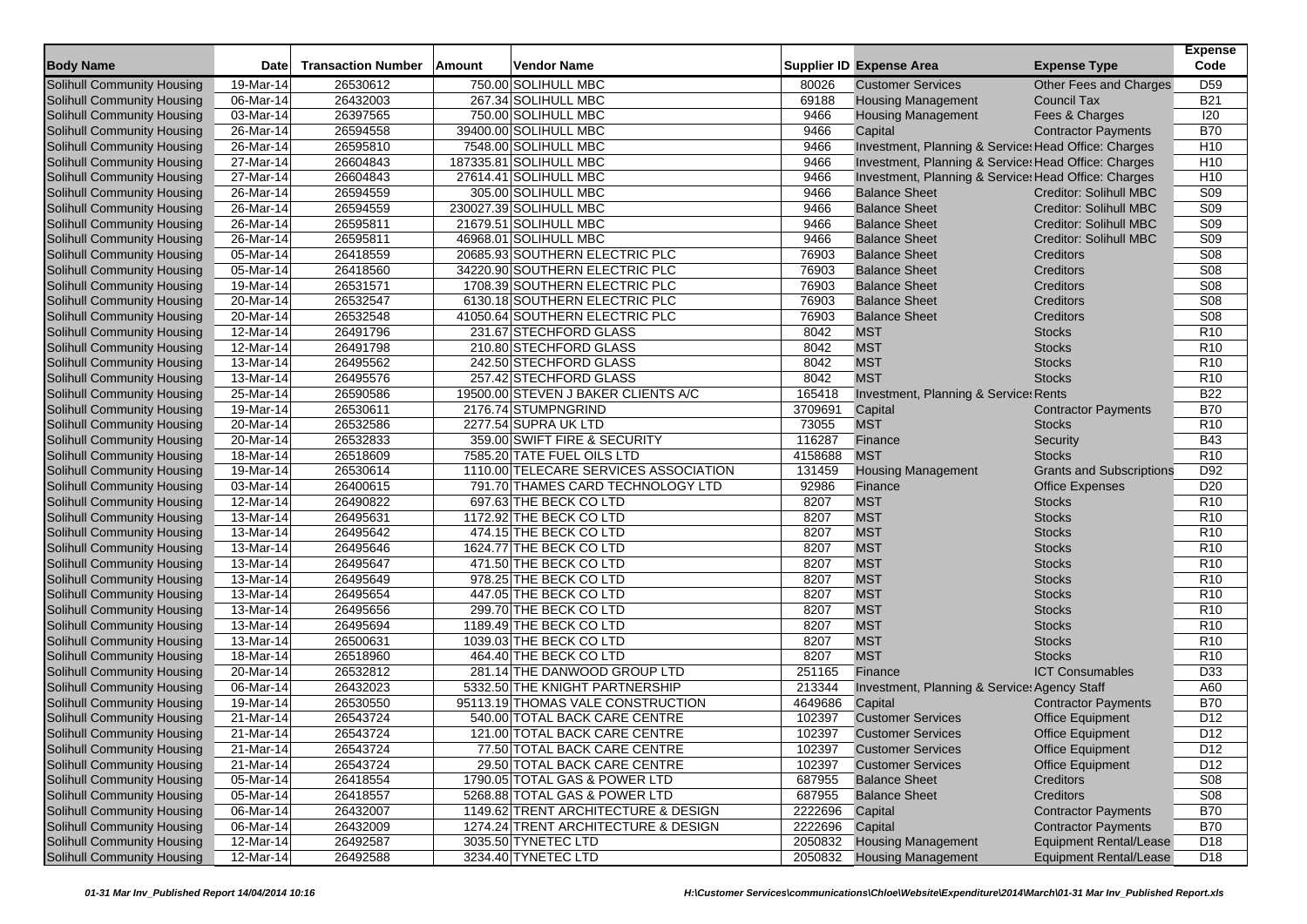|                                   |                         |                           |               |                                          |         |                                                        |                               | <b>Expense</b>  |
|-----------------------------------|-------------------------|---------------------------|---------------|------------------------------------------|---------|--------------------------------------------------------|-------------------------------|-----------------|
| <b>Body Name</b>                  | <b>Date</b>             | <b>Transaction Number</b> | <b>Amount</b> | Vendor Name                              |         | <b>Supplier ID Expense Area</b>                        | <b>Expense Type</b>           | Code            |
| Solihull Community Housing        | 26-Mar-14               | 26595813                  |               | 3682.12 TYNETEC LTD                      | 2050832 | <b>Housing Management</b>                              | <b>Equipment Rental/Lease</b> | D <sub>18</sub> |
| Solihull Community Housing        | 26-Mar-14               | 26595814                  |               | 156.26 TYNETEC LTD                       | 2050832 | <b>Housing Management</b>                              | <b>Equipment Rental/Lease</b> | D <sub>18</sub> |
| Solihull Community Housing        | 26-Mar-14               | 26595814                  |               | 72.46 TYNETEC LTD                        | 2050832 | <b>Housing Management</b>                              | <b>Equipment Rental/Lease</b> | D <sub>18</sub> |
| Solihull Community Housing        | 05-Mar-14               | 26419041                  |               | 1234.85 TYRER BUILDING CONTRACTORS       | 104269  | <b>MST</b>                                             | <b>Internal Works</b>         | <b>B31</b>      |
| Solihull Community Housing        | 05-Mar-14               | 26419040                  |               | 1124.42 TYRER BUILDING CONTRACTORS       | 104269  | <b>MST</b>                                             | <b>Internal Works</b>         | <b>B31</b>      |
| Solihull Community Housing        | 06-Mar-14               | 26431672                  |               | 1789.69 TYRER BUILDING CONTRACTORS       | 104269  | Capital                                                | <b>Contractor Payments</b>    | <b>B70</b>      |
| Solihull Community Housing        | 17-Mar-14               | 26510611                  |               | 1512.80 TYRER BUILDING CONTRACTORS       | 104269  | <b>MST</b>                                             | Voids                         | <b>B38</b>      |
| Solihull Community Housing        | 17-Mar-14               | 26510612                  |               | 1628.37 TYRER BUILDING CONTRACTORS       | 104269  | <b>MST</b>                                             | Voids                         | <b>B38</b>      |
| Solihull Community Housing        | 17-Mar-14               | 26510613                  |               | 1584.71 TYRER BUILDING CONTRACTORS       | 104269  | <b>MST</b>                                             | Voids                         | <b>B38</b>      |
| Solihull Community Housing        | 17-Mar-14               | 26510614                  |               | 1030.53 TYRER BUILDING CONTRACTORS       | 104269  | <b>MST</b>                                             | Voids                         | <b>B38</b>      |
| Solihull Community Housing        | 17-Mar-14               | 26510615                  |               | 1715.79 TYRER BUILDING CONTRACTORS       | 104269  | <b>MST</b>                                             | Voids                         | <b>B38</b>      |
| Solihull Community Housing        | $17-Mar-14$             | 26510610                  |               | 607.67 TYRER BUILDING CONTRACTORS        | 104269  | <b>MST</b>                                             | Voids                         | <b>B38</b>      |
| Solihull Community Housing        | $\overline{20}$ -Mar-14 | 26532587                  |               | 947.34 TYRER BUILDING CONTRACTORS        | 104269  | Capital                                                | <b>Contractor Payments</b>    | <b>B70</b>      |
| Solihull Community Housing        | 26-Mar-14               | 26594577                  |               | 568.55 UK CARD SERVICES LTD              | 2614703 | <b>MST</b>                                             | Fuel                          | C40             |
| Solihull Community Housing        | 12-Mar-14               | 26492589                  |               | 2657.21 VINSHIRE PLUMBING & HEATING LTD  | 2601688 | Capital                                                | <b>Contractor Payments</b>    | <b>B70</b>      |
| Solihull Community Housing        | 12-Mar-14               | 26492590                  |               | 2657.21 VINSHIRE PLUMBING & HEATING LTD  | 2601688 | Capital                                                | <b>Contractor Payments</b>    | <b>B70</b>      |
| Solihull Community Housing        | 12-Mar-14               | 26492591                  |               | 2653.48 VINSHIRE PLUMBING & HEATING LTD  | 2601688 | Capital                                                | <b>Contractor Payments</b>    | <b>B70</b>      |
| Solihull Community Housing        | 12-Mar-14               | 26492592                  |               | 2653.48 VINSHIRE PLUMBING & HEATING LTD  | 2601688 | Capital                                                | <b>Contractor Payments</b>    | <b>B70</b>      |
| Solihull Community Housing        | 12-Mar-14               | 26492593                  |               | 2653.48 VINSHIRE PLUMBING & HEATING LTD  | 2601688 | Capital                                                | <b>Contractor Payments</b>    | <b>B70</b>      |
| Solihull Community Housing        | 12-Mar-14               | 26492594                  |               | 2657.21 VINSHIRE PLUMBING & HEATING LTD  | 2601688 | Capital                                                | <b>Contractor Payments</b>    | <b>B70</b>      |
| Solihull Community Housing        | 14-Mar-14               | 26508667                  |               | 2674.64 VINSHIRE PLUMBING & HEATING LTD  | 2601688 | Capital                                                | <b>Contractor Payments</b>    | <b>B70</b>      |
| Solihull Community Housing        | 14-Mar-14               | 26508669                  |               | 2674.64 VINSHIRE PLUMBING & HEATING LTD  | 2601688 | Capital                                                | <b>Contractor Payments</b>    | <b>B70</b>      |
| Solihull Community Housing        | 14-Mar-14               | 26508670                  |               | 2674.64 VINSHIRE PLUMBING & HEATING LTD  | 2601688 | Capital                                                | <b>Contractor Payments</b>    | <b>B70</b>      |
| Solihull Community Housing        | 14-Mar-14               | 26508671                  |               | 14187.54 VINSHIRE PLUMBING & HEATING LTD | 2601688 | Capital                                                | <b>Contractor Payments</b>    | <b>B70</b>      |
| Solihull Community Housing        | 14-Mar-14               | 26508673                  |               | 18447.59 VINSHIRE PLUMBING & HEATING LTD | 2601688 | Capital                                                | <b>Contractor Payments</b>    | <b>B70</b>      |
| Solihull Community Housing        | 20-Mar-14               | 26532834                  |               | 1958.96 VINSHIRE PLUMBING & HEATING LTD  | 2601688 | Capital                                                | <b>Contractor Payments</b>    | <b>B70</b>      |
| Solihull Community Housing        | 20-Mar-14               | 26532835                  |               | 318.91 VINSHIRE PLUMBING & HEATING LTD   | 2601688 | Capital                                                | <b>Contractor Payments</b>    | <b>B70</b>      |
| Solihull Community Housing        | 20-Mar-14               | 26532836                  |               | 2990.00 VINSHIRE PLUMBING & HEATING LTD  | 2601688 | Capital                                                | <b>Contractor Payments</b>    | <b>B70</b>      |
| Solihull Community Housing        | 20-Mar-14               | 26532837                  |               | 2653.48 VINSHIRE PLUMBING & HEATING LTD  | 2601688 | Capital                                                | <b>Contractor Payments</b>    | <b>B70</b>      |
| <b>Solihull Community Housing</b> | 21-Mar-14               | 26543727                  |               | 2702.81 VINSHIRE PLUMBING & HEATING LTD  | 2601688 | Capital                                                | <b>Contractor Payments</b>    | <b>B70</b>      |
| Solihull Community Housing        | 21-Mar-14               | 26543729                  |               | 2685.38 VINSHIRE PLUMBING & HEATING LTD  | 2601688 | Capital                                                | <b>Contractor Payments</b>    | <b>B70</b>      |
| Solihull Community Housing        | 21-Mar-14               | 26543730                  |               | 2685.38 VINSHIRE PLUMBING & HEATING LTD  | 2601688 | Capital                                                | <b>Contractor Payments</b>    | <b>B70</b>      |
| Solihull Community Housing        | 21-Mar-14               | 26543739                  |               | 2530.46 VINSHIRE PLUMBING & HEATING LTD  | 2601688 | Capital                                                | <b>Contractor Payments</b>    | <b>B70</b>      |
| Solihull Community Housing        | 21-Mar-14               | 26543747                  |               | 2685.38 VINSHIRE PLUMBING & HEATING LTD  | 2601688 | Capital                                                | <b>Contractor Payments</b>    | <b>B70</b>      |
| Solihull Community Housing        | 21-Mar-14               | 26543749                  |               | 2702.81 VINSHIRE PLUMBING & HEATING LTD  | 2601688 | Capital                                                | <b>Contractor Payments</b>    | <b>B70</b>      |
| Solihull Community Housing        | 21-Mar-14               | 26543751                  |               | 2562.36 VINSHIRE PLUMBING & HEATING LTD  | 2601688 | Capital                                                | <b>Contractor Payments</b>    | <b>B70</b>      |
| Solihull Community Housing        | 14-Mar-14               | 26508674                  |               | 4957.36 WARRIOR DOORS                    | 2084858 | Capital                                                | <b>Contractor Payments</b>    | <b>B70</b>      |
| Solihull Community Housing        | 14-Mar-14               | 26508676                  |               | 21044.24 WARRIOR DOORS                   | 2084858 | Capital                                                | <b>Contractor Payments</b>    | <b>B70</b>      |
| Solihull Community Housing        | 26-Mar-14               | 26595815                  |               | 14872.08 WARRIOR DOORS                   | 2084858 | Capital                                                | <b>Contractor Payments</b>    | <b>B70</b>      |
| <b>Solihull Community Housing</b> | 26-Mar-14               | 26595816                  |               | 29155.06 WARRIOR DOORS                   | 2084858 | Capital                                                | <b>Contractor Payments</b>    | <b>B70</b>      |
| Solihull Community Housing        | 19-Mar-14               | 26531572                  |               | 82819.79 WATES CONSTRUCTION LTD          | 272406  | Capital                                                | <b>Contractor Payments</b>    | <b>B70</b>      |
| Solihull Community Housing        | 20-Mar-14               | 26532803                  |               | 8695.00 WESSEX LIFT CO LTD               | 177799  | Capital                                                | <b>Contractor Payments</b>    | <b>B70</b>      |
| Solihull Community Housing        | 26-Mar-14               | 26594556                  |               | 13105.20 WESSEX LIFT CO LTD              | 177799  | Capital                                                | <b>Contractor Payments</b>    | <b>B70</b>      |
| Solihull Community Housing        | 26-Mar-14               | 26594557                  |               | 1004.40 WESSEX LIFT CO LTD               | 177799  | Capital                                                | <b>Contractor Payments</b>    | <b>B70</b>      |
| Solihull Community Housing        | $19-Mar-14$             | 26531547                  |               | 1041.67 WEST MERCIA HOUSING GROUP        | 111517  | Investment, Planning & Service: Other Fees and Charges |                               | D <sub>59</sub> |
| Solihull Community Housing        | 05-Mar-14               | 26418932                  |               | 305.91 WOODHULL ROOFING LTD              | 221070  | <b>MST</b>                                             | <b>External Structures</b>    | <b>B33</b>      |
| Solihull Community Housing        | 05-Mar-14               | 26418936                  |               | 211.56 WOODHULL ROOFING LTD              | 221070  | <b>MST</b>                                             | <b>External Structures</b>    | <b>B33</b>      |
| Solihull Community Housing        | 05-Mar-14               | 26418939                  |               | 240.71 WOODHULL ROOFING LTD              | 221070  | <b>MST</b>                                             | <b>External Structures</b>    | <b>B33</b>      |
| Solihull Community Housing        | $\overline{05}$ -Mar-14 | 26418940                  |               | 282.78 WOODHULL ROOFING LTD              | 221070  | <b>MST</b>                                             | <b>External Structures</b>    | <b>B33</b>      |
| Solihull Community Housing        | 05-Mar-14               | 26418950                  |               | 240.58 WOODHULL ROOFING LTD              | 221070  | <b>MST</b>                                             | <b>External Structures</b>    | <b>B33</b>      |
| Solihull Community Housing        | 05-Mar-14               | 26418958                  |               | 277.79 WOODHULL ROOFING LTD              | 221070  | <b>MST</b>                                             | <b>External Structures</b>    | <b>B33</b>      |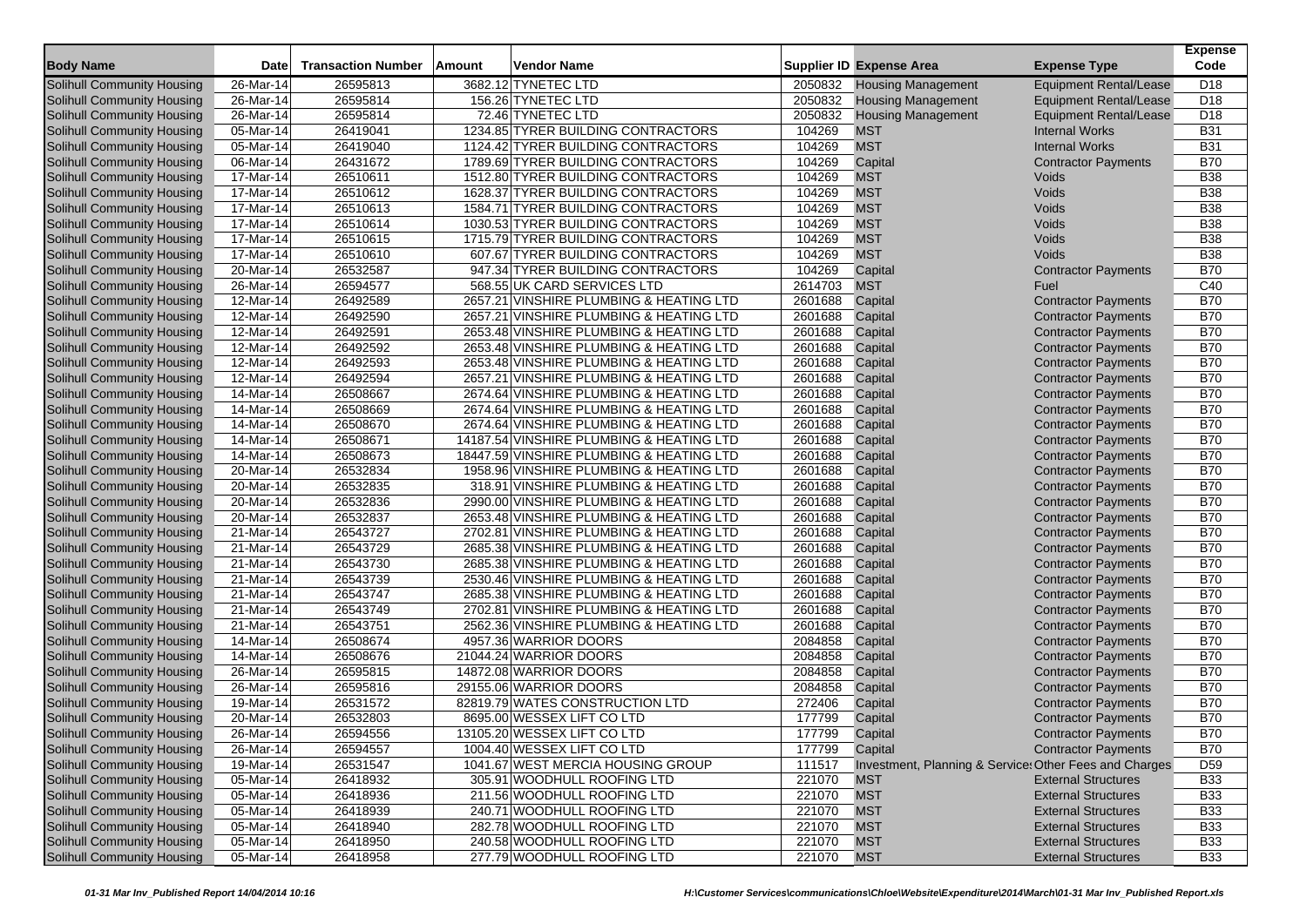|                                   |              |                           |        |                                      |             |                                 |                            | <b>Expense</b> |
|-----------------------------------|--------------|---------------------------|--------|--------------------------------------|-------------|---------------------------------|----------------------------|----------------|
| <b>Body Name</b>                  | <b>Date</b>  | <b>Transaction Number</b> | Amount | Vendor Name                          |             | <b>Supplier ID Expense Area</b> | <b>Expense Type</b>        | Code           |
| Solihull Community Housing        | 05-Mar-14    | 26418972                  |        | 1113.76 WOODHULL ROOFING LTD         | 221070      | <b>MST</b>                      | <b>External Structures</b> | <b>B33</b>     |
| Solihull Community Housing        | 05-Mar-14    | 26418973                  |        | 477.68 WOODHULL ROOFING LTD          | 221070      | <b>MST</b>                      | <b>External Structures</b> | <b>B33</b>     |
| Solihull Community Housing        | 05-Mar-14    | 26418974                  |        | 856.56 WOODHULL ROOFING LTD          | 221070      | <b>MST</b>                      | <b>External Structures</b> | <b>B33</b>     |
| Solihull Community Housing        | 12-Mar-14    | 26481566                  |        | 869.17 WOODHULL ROOFING LTD          | 221070      | <b>MST</b>                      | <b>External Structures</b> | <b>B33</b>     |
| Solihull Community Housing        | 12-Mar-14    | 26481567                  |        | 534.43 WOODHULL ROOFING LTD          | 221070      | <b>MST</b>                      | <b>External Structures</b> | <b>B33</b>     |
| Solihull Community Housing        | 12-Mar-14    | 26481571                  |        | 1480.75 WOODHULL ROOFING LTD         | 221070      | <b>MST</b>                      | <b>External Structures</b> | <b>B33</b>     |
| <b>Solihull Community Housing</b> | 12-Mar-14    | 26481572                  |        | 238.39 WOODHULL ROOFING LTD          | 221070      | <b>MST</b>                      | <b>External Structures</b> | <b>B33</b>     |
| Solihull Community Housing        | 12-Mar-14    | 26481573                  |        | 475.28 WOODHULL ROOFING LTD          | 221070      | <b>MST</b>                      | <b>External Structures</b> | <b>B33</b>     |
| Solihull Community Housing        | 12-Mar-14    | 26481575                  |        | 326.99 WOODHULL ROOFING LTD          | 221070      | <b>MST</b>                      | <b>External Structures</b> | <b>B33</b>     |
| <b>Solihull Community Housing</b> | 12-Mar-14    | 26481578                  |        | 230.98 WOODHULL ROOFING LTD          | 221070      | <b>MST</b>                      | <b>External Structures</b> | <b>B33</b>     |
| Solihull Community Housing        | 12-Mar-14    | 26481579                  |        | 305.06 WOODHULL ROOFING LTD          | 221070      | <b>MST</b>                      | <b>External Structures</b> | <b>B33</b>     |
| Solihull Community Housing        | 12-Mar-14    | 26481580                  |        | 615.17 WOODHULL ROOFING LTD          | 221070      | <b>MST</b>                      | <b>External Structures</b> | <b>B33</b>     |
| Solihull Community Housing        | 12-Mar-14    | 26481584                  |        | 208.56 WOODHULL ROOFING LTD          | 221070      | <b>MST</b>                      | <b>External Structures</b> | <b>B33</b>     |
| Solihull Community Housing        | 12-Mar-14    | 26481588                  |        | 209.52 WOODHULL ROOFING LTD          | 221070      | <b>MST</b>                      | <b>External Structures</b> | <b>B33</b>     |
| Solihull Community Housing        | 12-Mar-14    | 26481590                  |        | 935.30 WOODHULL ROOFING LTD          | 221070      | <b>MST</b>                      | <b>External Structures</b> | <b>B33</b>     |
| Solihull Community Housing        | 12-Mar-14    | 26481593                  |        | 687.77 WOODHULL ROOFING LTD          | 221070      | <b>MST</b>                      | <b>External Structures</b> | <b>B33</b>     |
| Solihull Community Housing        | 12-Mar-14    | 26481594                  |        | 285.89 WOODHULL ROOFING LTD          | 221070      | <b>MST</b>                      | <b>External Structures</b> | <b>B33</b>     |
| Solihull Community Housing        | 12-Mar-14    | 26481599                  |        | 236.15 WOODHULL ROOFING LTD          | 221070      | <b>MST</b>                      | <b>External Structures</b> | <b>B33</b>     |
| <b>Solihull Community Housing</b> | 12-Mar-14    | 26481617                  |        | 408.93 WOODHULL ROOFING LTD          | 221070      | <b>MST</b>                      | <b>External Structures</b> | <b>B33</b>     |
| Solihull Community Housing        | 12-Mar-14    | 26481618                  |        | 279.23 WOODHULL ROOFING LTD          | 221070      | <b>MST</b>                      | <b>Internal Works</b>      | <b>B31</b>     |
| Solihull Community Housing        | 12-Mar-14    | 26481621                  |        | 838.97 WOODHULL ROOFING LTD          | 221070      | <b>MST</b>                      | <b>External Structures</b> | <b>B33</b>     |
| Solihull Community Housing        | 12-Mar-14    | 26481622                  |        | 656.34 WOODHULL ROOFING LTD          | 221070      | <b>MST</b>                      | <b>External Structures</b> | <b>B33</b>     |
| Solihull Community Housing        | 12-Mar-14    | 26481627                  |        | 208.72 WOODHULL ROOFING LTD          | 221070      | <b>MST</b>                      | <b>External Structures</b> | <b>B33</b>     |
| Solihull Community Housing        | 12-Mar-14    | 26481602                  |        | 249.11 WOODHULL ROOFING LTD          | 221070      | <b>MST</b>                      | <b>External Structures</b> | <b>B33</b>     |
| Solihull Community Housing        | 12-Mar-14    | 26481607                  |        | 534.39 WOODHULL ROOFING LTD          | 221070      | <b>MST</b>                      | <b>External Structures</b> | <b>B33</b>     |
| Solihull Community Housing        | 12-Mar-14    | 26481608                  |        | 292.75 WOODHULL ROOFING LTD          | 221070      | <b>MST</b>                      | <b>External Structures</b> | <b>B33</b>     |
| Solihull Community Housing        | 12-Mar-14    | 26481609                  |        | 506.15 WOODHULL ROOFING LTD          | 221070      | <b>MST</b>                      | <b>External Structures</b> | <b>B33</b>     |
| Solihull Community Housing        | 12-Mar-14    | 26481614                  |        | 2460.14 WOODHULL ROOFING LTD         | 221070      | <b>MST</b>                      | <b>External Structures</b> | <b>B33</b>     |
| Solihull Community Housing        | 12-Mar-14    | 26481615                  |        | 467.92 WOODHULL ROOFING LTD          | 221070      | <b>MST</b>                      | <b>External Structures</b> | <b>B33</b>     |
| <b>Solihull Community Housing</b> | 12-Mar-14    | 26481616                  |        | 323.48 WOODHULL ROOFING LTD          | 221070      | <b>MST</b>                      | <b>External Structures</b> | <b>B33</b>     |
| Solihull Community Housing        | 20-Mar-14    | 26532594                  |        | 974.86 WOODHULL ROOFING LTD          | 221070      | <b>MST</b>                      | <b>External Structures</b> | <b>B33</b>     |
| Solihull Community Housing        | 25-Mar-14    | 26589561                  |        | 555.90 WOODHULL ROOFING LTD          | 221070      | <b>MST</b>                      | <b>External Structures</b> | <b>B33</b>     |
| Solihull Community Housing        | 25-Mar-14    | 26589562                  |        | 876.93 WOODHULL ROOFING LTD          | 221070      | <b>MST</b>                      | <b>External Structures</b> | <b>B33</b>     |
| Solihull Community Housing        | 25-Mar-14    | 26589563                  |        | 244.55 WOODHULL ROOFING LTD          | 221070      | <b>MST</b>                      | <b>External Structures</b> | <b>B33</b>     |
| Solihull Community Housing        | 25-Mar-14    | 26589564                  |        | 633.07 WOODHULL ROOFING LTD          | 221070      | <b>MST</b>                      | <b>External Structures</b> | <b>B33</b>     |
| <b>Solihull Community Housing</b> | $25$ -Mar-14 | 26589565                  |        | 223.73 WOODHULL ROOFING LTD          | 221070      | <b>MST</b>                      | <b>External Structures</b> | <b>B33</b>     |
| Solihull Community Housing        | 25-Mar-14    | 26589567                  |        | 324.17 WOODHULL ROOFING LTD          | 221070      | <b>MST</b>                      | <b>External Structures</b> | <b>B33</b>     |
| Solihull Community Housing        | 25-Mar-14    | 26589573                  |        | 380.15 WOODHULL ROOFING LTD          | 221070      | <b>MST</b>                      | <b>External Structures</b> | <b>B33</b>     |
| <b>Solihull Community Housing</b> | 25-Mar-14    | 26589574                  |        | 417.72 WOODHULL ROOFING LTD          | 221070      | <b>MST</b>                      | <b>External Structures</b> | <b>B33</b>     |
| Solihull Community Housing        | 25-Mar-14    | 26589575                  |        | 249.68 WOODHULL ROOFING LTD          | 221070      | <b>MST</b>                      | <b>External Structures</b> | <b>B33</b>     |
| Solihull Community Housing        | 25-Mar-14    | 26589576                  |        | 694.08 WOODHULL ROOFING LTD          | 221070      | <b>MST</b>                      | <b>External Structures</b> | <b>B33</b>     |
| Solihull Community Housing        | 25-Mar-14    | 26589577                  |        | 284.43 WOODHULL ROOFING LTD          | 221070      | <b>MST</b>                      | <b>External Structures</b> | <b>B33</b>     |
| Solihull Community Housing        | 25-Mar-14    | 26589578                  |        | 251.60 WOODHULL ROOFING LTD          | 221070      | <b>MST</b>                      | <b>External Structures</b> | <b>B33</b>     |
| Solihull Community Housing        | 28-Mar-14    | 26614547                  |        | 1049.95 WOODHULL ROOFING LTD         | 221070      | <b>MST</b>                      | <b>External Structures</b> | <b>B33</b>     |
| Solihull Community Housing        | 06-Mar-14    | 26432024                  |        | 542.50 WORKMATES BUILDING TRADES LTD | 2185688     | Capital                         | <b>Contractor Payments</b> | <b>B70</b>     |
| Solihull Community Housing        | 06-Mar-14    | 26432024                  |        | 536.50 WORKMATES BUILDING TRADES LTD | 2185688 MST |                                 | <b>Agency Staff</b>        | A60            |
| Solihull Community Housing        | 06-Mar-14    | 26432025                  |        | 518.00 WORKMATES BUILDING TRADES LTD | 2185688 MST |                                 | <b>Agency Staff</b>        | A60            |
| Solihull Community Housing        | 06-Mar-14    | 26432025                  |        | 147.54 WORKMATES BUILDING TRADES LTD | 2185688     | Capital                         | <b>Contractor Payments</b> | <b>B70</b>     |
| Solihull Community Housing        | 06-Mar-14    | 26432025                  |        | 206.55 WORKMATES BUILDING TRADES LTD | 2185688     | Capital                         | <b>Contractor Payments</b> | <b>B70</b>     |
| Solihull Community Housing        | 06-Mar-14    | 26432025                  |        | 118.03 WORKMATES BUILDING TRADES LTD | 2185688 MST |                                 | <b>Agency Staff</b>        | A60            |
| Solihull Community Housing        | 06-Mar-14    | 26432025                  |        | 118.03 WORKMATES BUILDING TRADES LTD | 2185688 MST |                                 | <b>Agency Staff</b>        | A60            |